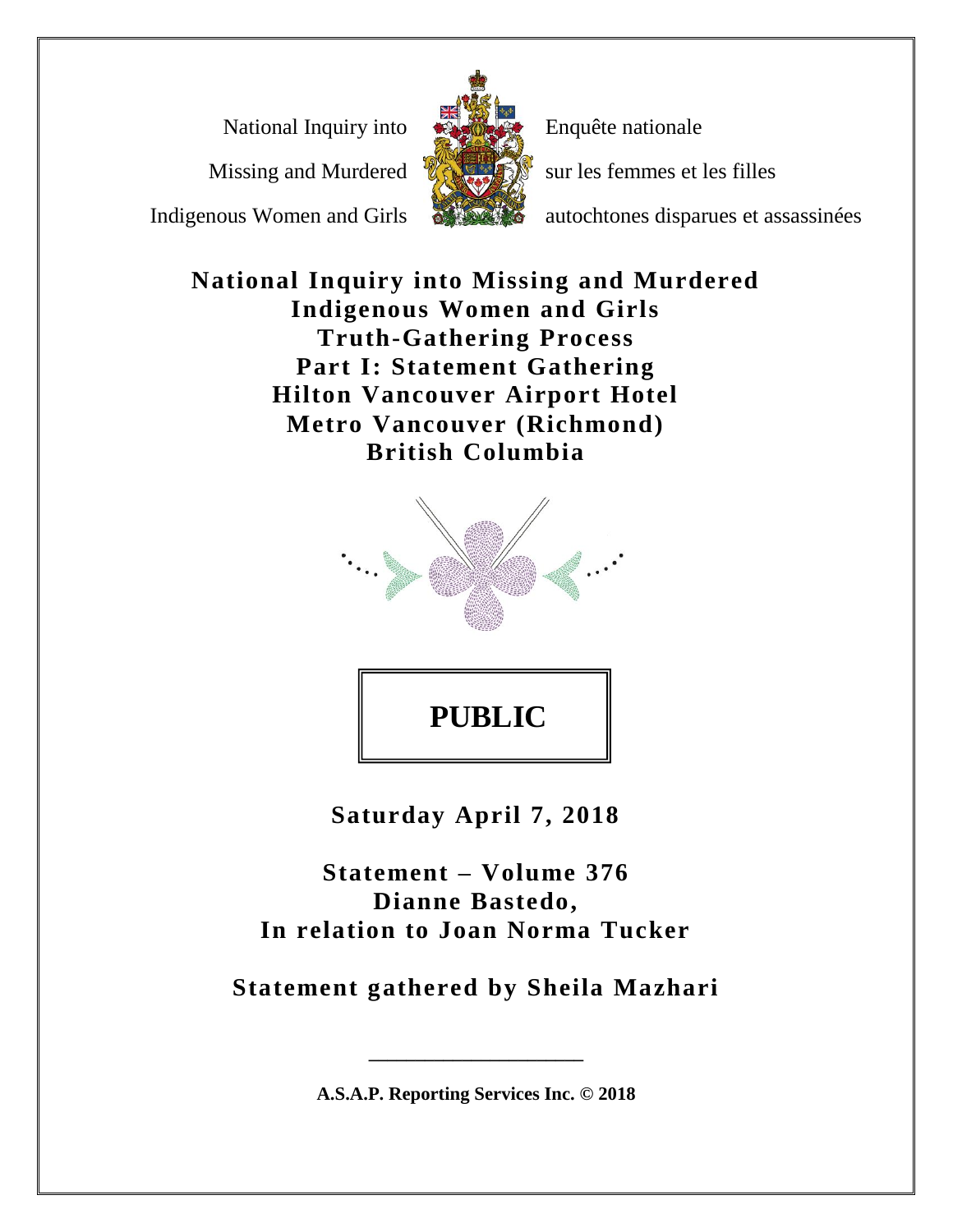#### **TABLE OF CONTENTS**

| Statement Volume 376<br>April 7, 2018<br>Dianne Bastedo                                  | <b>PAGE</b> |
|------------------------------------------------------------------------------------------|-------------|
| Testimony of Dianne Bastedo 1                                                            |             |
| Reporter's Certification $\dots\, \dots\, \dots\, \dots\, \dots\, \dots\, \dots\, \, 56$ |             |
| Statement Gatherer: Sheila Mazhari                                                       |             |

**Documents submitted with oral statement: none**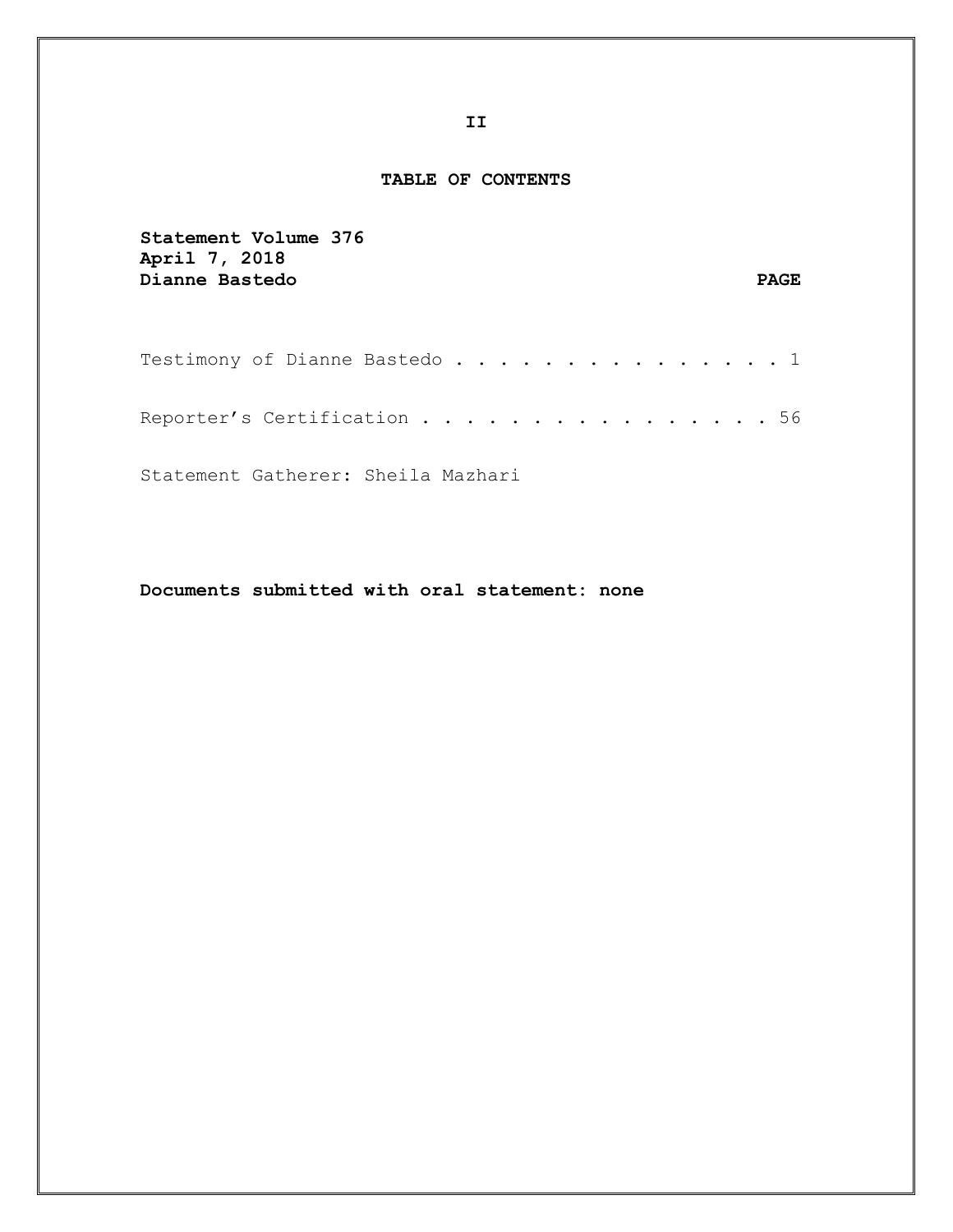```
Statement - Public 1
   Dianne Bastedo 
   (Joan Norma Tucker)
1 Richmond, British Columbia
2 --- Upon commencing on Saturday, April 7, 2018
3 at 1:10 p.m.
4 MS. SHEILA MAZHARI: Okay. Hello. Good 
5 afternoon. My name is Sheila Mazhari, here statement 
6 gathering with the National Inquiry into Missing Murdered 
7 Indigenous Women and Girls.
8 Today is April 7th, 2018.
9 We're at the Hilton Hotel in Richmond, 
10 B.C., here to receive a testimony of Dianne Bastedo, along 
11 with her family members.
12 And I'll get everybody to introduce
13 themselves.
14 MR. CAM BASTEDO: I'm Cam Bastedo, Dianne's
15 husband.
16 MS. BETH BASTEDO: I'm Beth Bastedo,
17 Dianne's daughter.
18 MS. DIANNE BASTEDO: And I'm Dianne
19 Bastedo, Joan's daughter.
20 MR. SAM BASTEDO: And I'm Sam Bastedo, 
21 Dianne's son.
22 MS. SHEILA MAZHARI: And also joined with 
23 us for health support --
24 MR. MARLENE JACK: Marlene Jack.
25 MS. SHEILA MAZHARI: And I'm just going to
```

```
A.S.A.P. Reporting Services Inc.
```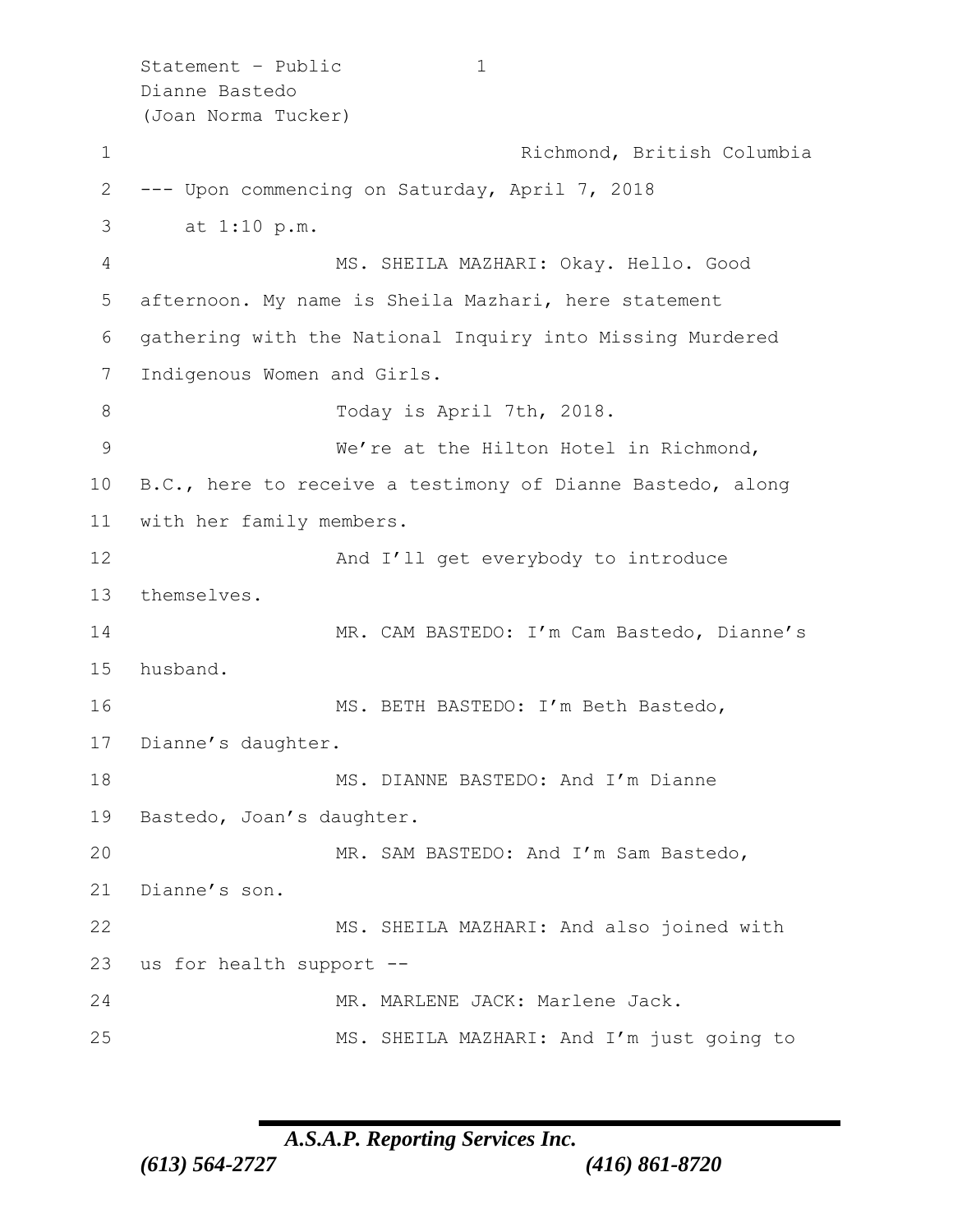Statement – Public 2 Dianne Bastedo (Joan Norma Tucker) read to you about the consent [...] [*Registrar's note: an off-the-record discussion about informed consent ensues*.] MS. SHEILA MAZHARI: Okay. All right, Dianne, let's go into your introduction. MS. DIANNE BASTEDO: (Indigenous language spoken) Dianne Bastedo (Indigenous language spoken) Joan Norma Hall (Indigenous language spoken). I introduced myself in the (Indigenous language spoken) language rather than Mohawk, because I don't know Mohawk. 12 We have been living in -- my family has been living in Kamloops for about 20 years, more than 20 years -- more than 25 probably. And -- but we're originally from Toronto, Southern Ontario. And what I said was my name. My name is Dianne Bastedo. My birth name was Dianne Hall. My mother's name is Joan Hall. She was born Joan Norma Tucker, and her mother's name is Elsie Aiola (ph) Lickers -- well, Tucker, but she was born Elsie Lickers. Both my mother and grandmother are deceased. And they're from the Six Nations in Ontario, from Ohsweken. 25 And I'm here because this isn't -- this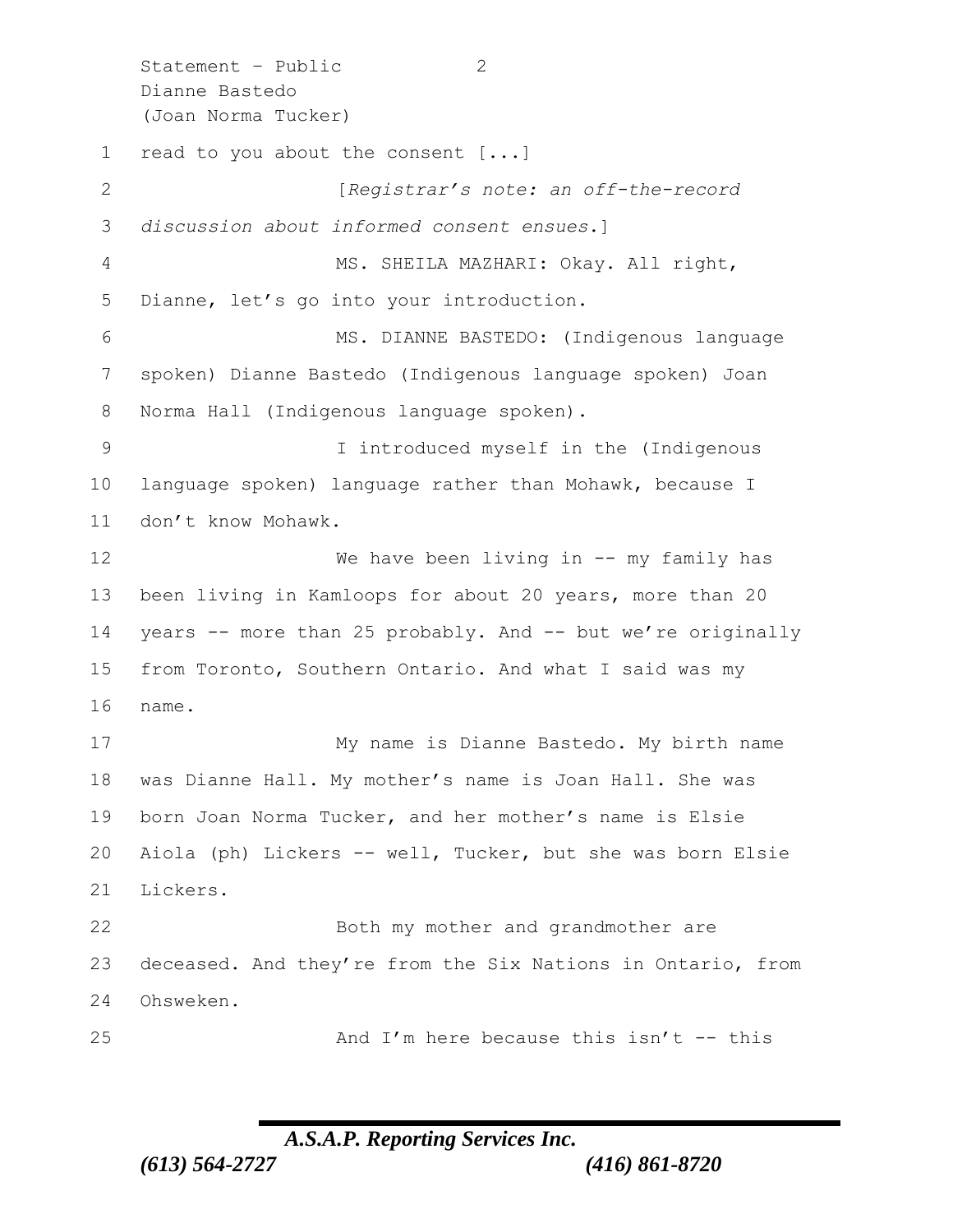Statement – Public 3 Dianne Bastedo (Joan Norma Tucker)

 isn't a story of missing or murdered Indigenous women, but I'm here because I think it's important to add a voice for a large number of Indigenous women who have had the fortune of not being -- having been murdered and not having gone missing and yet have had terrible things happen to them. When I first heard about the Missing and Murdered Inquiry, I was paying a lot of attention. I've known so many people who've lost mothers or sisters, or daughters or sisters or aunts. **And so I was paying attention, and I**  looked at the website and I looked at what was being represented and what I was hearing in the news, and I felt that there may be something that was missing. 14 And we heard the RCMP talking about I think it was 1,200 or 1,700 -- they changed the numbers a couple of times -- of people that they considered missing or murdered. 18 And I thought, well that's just one police force. How many police forces are there in Canada that we don't have those numbers for? So what do we multiply that by? 22 And then I thought further, if you multiply that by 10, you wouldn't scratch the surface of the number of Indigenous women who have suffered abuse or have had brutality or harms inflicted on them.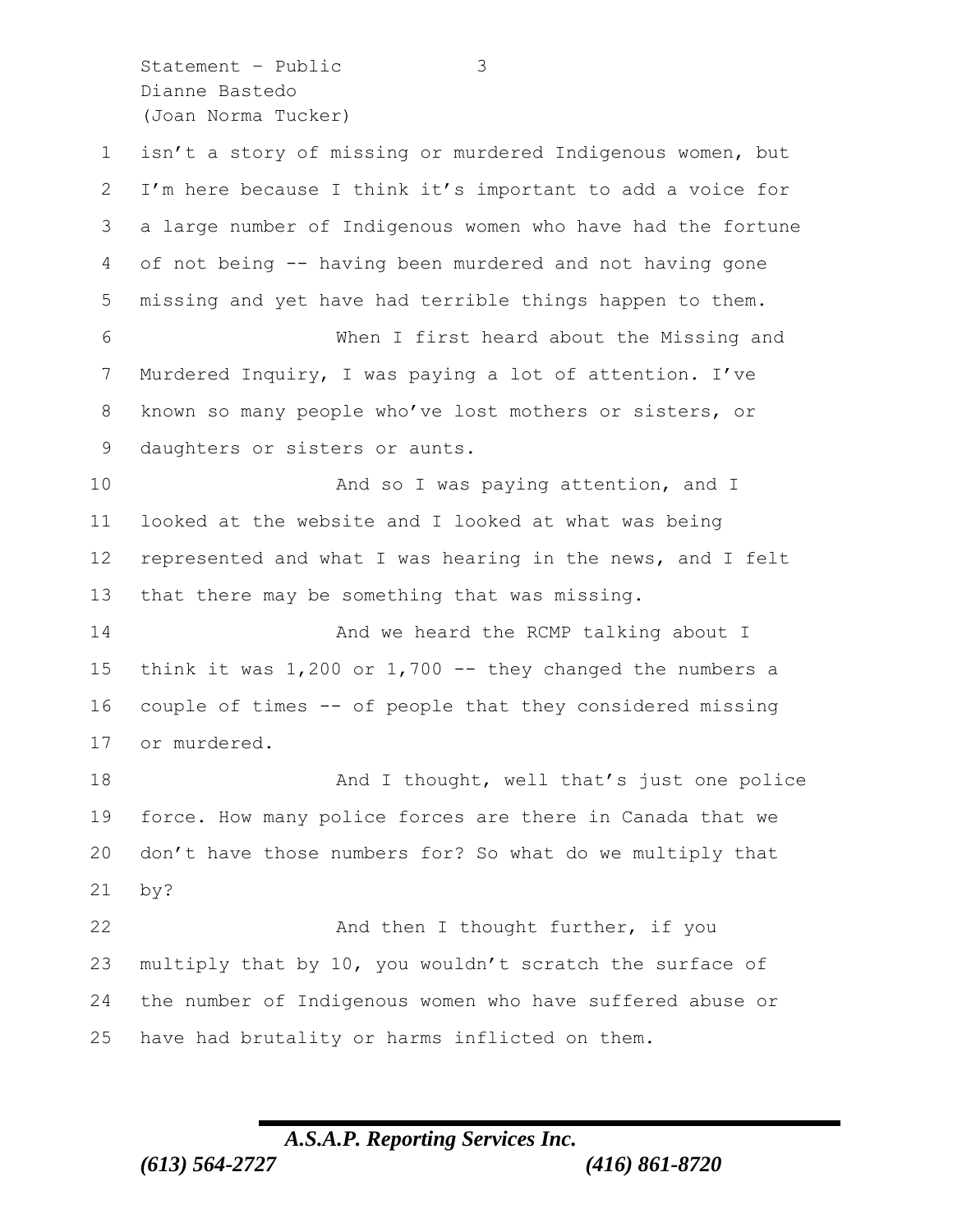Statement – Public 4 Dianne Bastedo (Joan Norma Tucker)

1 And I sent a letter to the Inquiry asking that while there's some essential information that needs to come to the Inquiry and there's some important stories that need to be told and they need to be the focus, there are people who need to tell the story of their loved ones who have gone missing or who have been murdered and haven't had justice. There are countless others that we don't want to take up space and take away that focus, and yet

 Yeah, they called me back and said do I want to testify? And I thought, I guess I'd better. My mom and her sister were born to Elsie

10 they're part of the story, and that's why I'm here.

 and Norman Tucker in Hamilton. And I want to go back before that, I guess. Elsie, her parents were Percy Roy Lickers who's Onondaga, and Edna Motkayouga (ph), who was Mohawk. And they were farm workers.

 Percy was killed in -- Percy Roy was killed in the First World War when Elsie was quite young and her sister Puna, or Punie. And Elsie was raised by her grandfather for several years when she was very young, but then she was taken away and put into a home. And I don't understand what this home was, but it seemed as thought it was a home for children, Indigenous children whose parents were -- had died in the War, so it was like a veterans'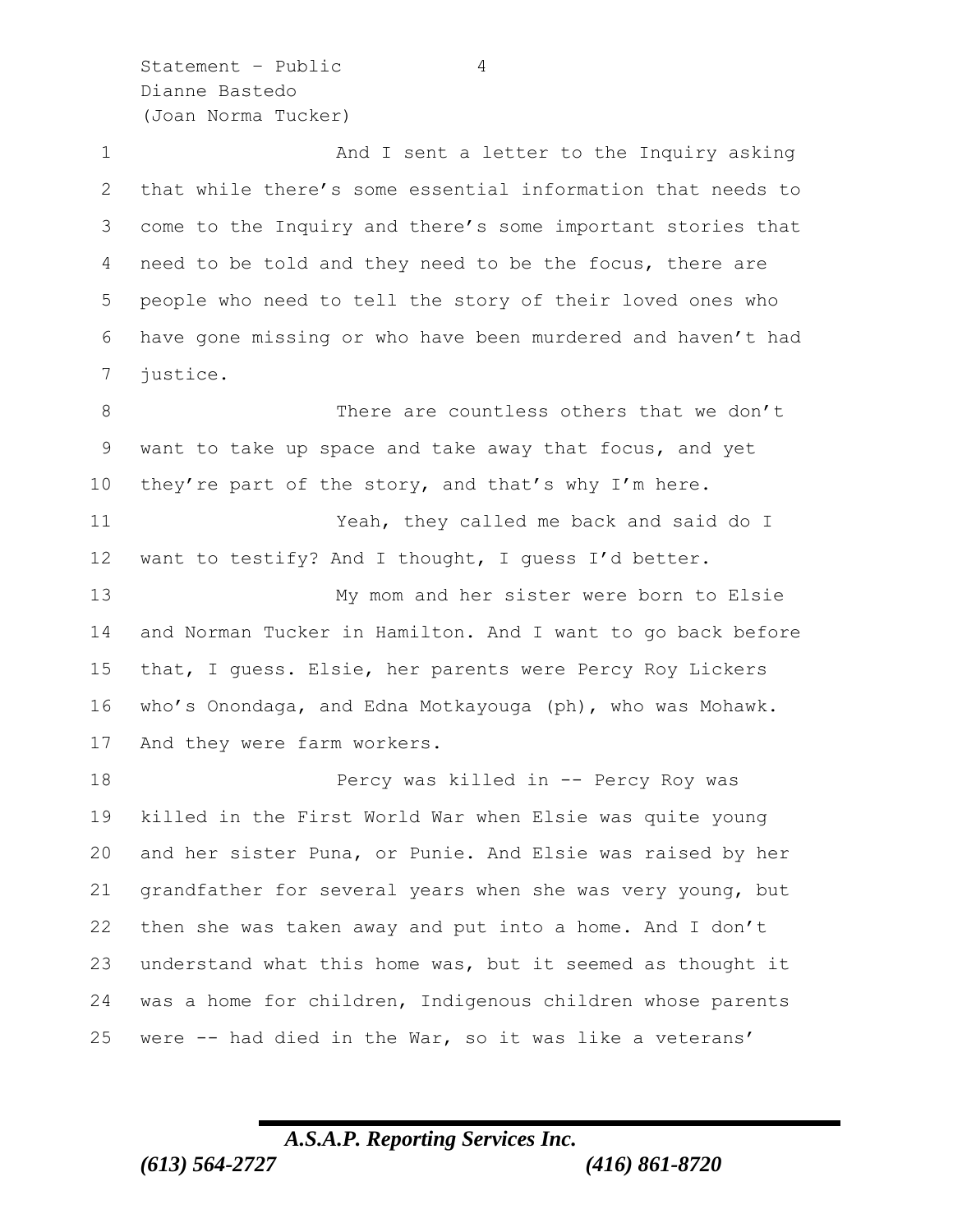Statement – Public 5 Dianne Bastedo (Joan Norma Tucker)

 orphans' home. So she was raised in an institution. When she got out, when she aged out at 18 they gave her \$1,000 and she packed her bags and walked out the door, and my understanding from her is was basically shut the door behind her and walked forward. 7 And ultimately she walked forward into meet Norman Tucker who married her and got the \$1,000, which I guess came in handy because he was looking to start a business, and -- and they had my mom, Joan. And at some point Elsie decided that she missed home and needed to get back to the people at Six Nations, and so she was spending more time there than I think her husband wanted her to. At some time after she was spending time back on the reserve at Six Nations, my Aunt Dianne was born. I'm named after Dianne. But I don't know that she's Norman's daughter. I think she's not. And I think he thinks she's not too. When Joan and Dianne were about four years old and two years old and maybe a bit younger Norman kicked Elsie out of the house. Mom told me that she was -- it was

sort of emblazoned in her mind when she was very little and

open, and she was watching her mom walk away with a bag and

she was at the window with her sister and the window was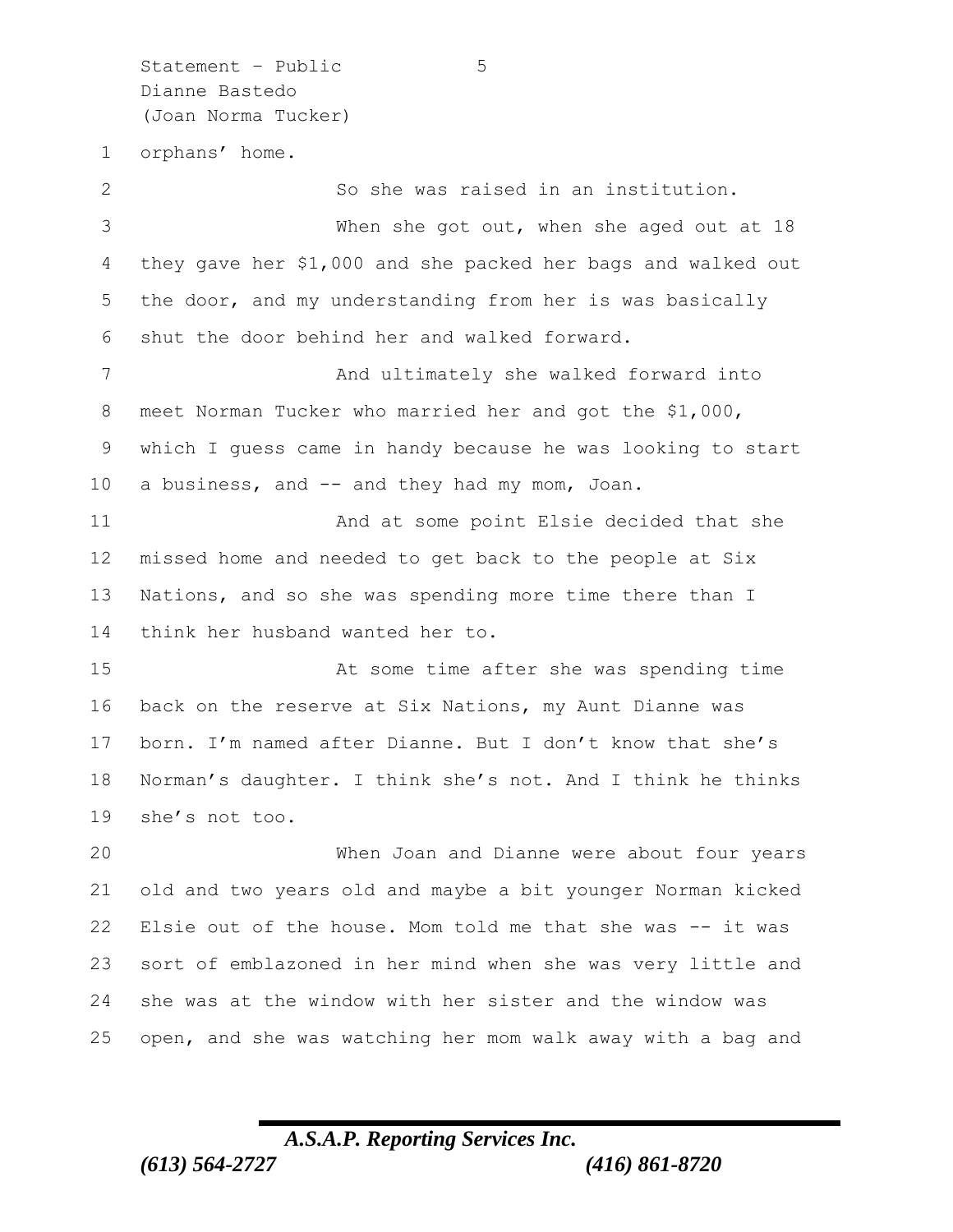Statement - Public 6 Dianne Bastedo (Joan Norma Tucker) her father yelling at Elsie and calling her names. 2 And she and her sister were screaming: Mommy, come back! And -- I don't know why I'm crying now. That's an old story. But -- So she lost her mom, and her -- what she told me is that Norman was yelling, you dirty Indian! Get out of the house. 8 And so shortly after that Mom and Dianne as a four and two year old were sent to an orphanage by their dad, and they were raised also in an institution until Mom became 16 and she was allowed to come home to her father who was abusive. And so she left and went to live with her brothers and sisters who were also abusive, and then she walked away from that situation and met my dad. They got married. 17 I don't know what happened to Dianne. I don't even know. We've seen her a couple of times. Her name 19 that I knew her was Dianne Nephew. But she doesn't -- she hasn't spoken to the family and hangs up when we've tried 21 to get in touch with her, so I don't know what  $-$  anything about her. So Mom raised me and my brother and two sisters -- I'm the oldest -- in a very nice area in north Toronto. And that marriage didn't work out. When I was 16

### *A.S.A.P. Reporting Services Inc.*

*(613) 564-2727 (416) 861-8720*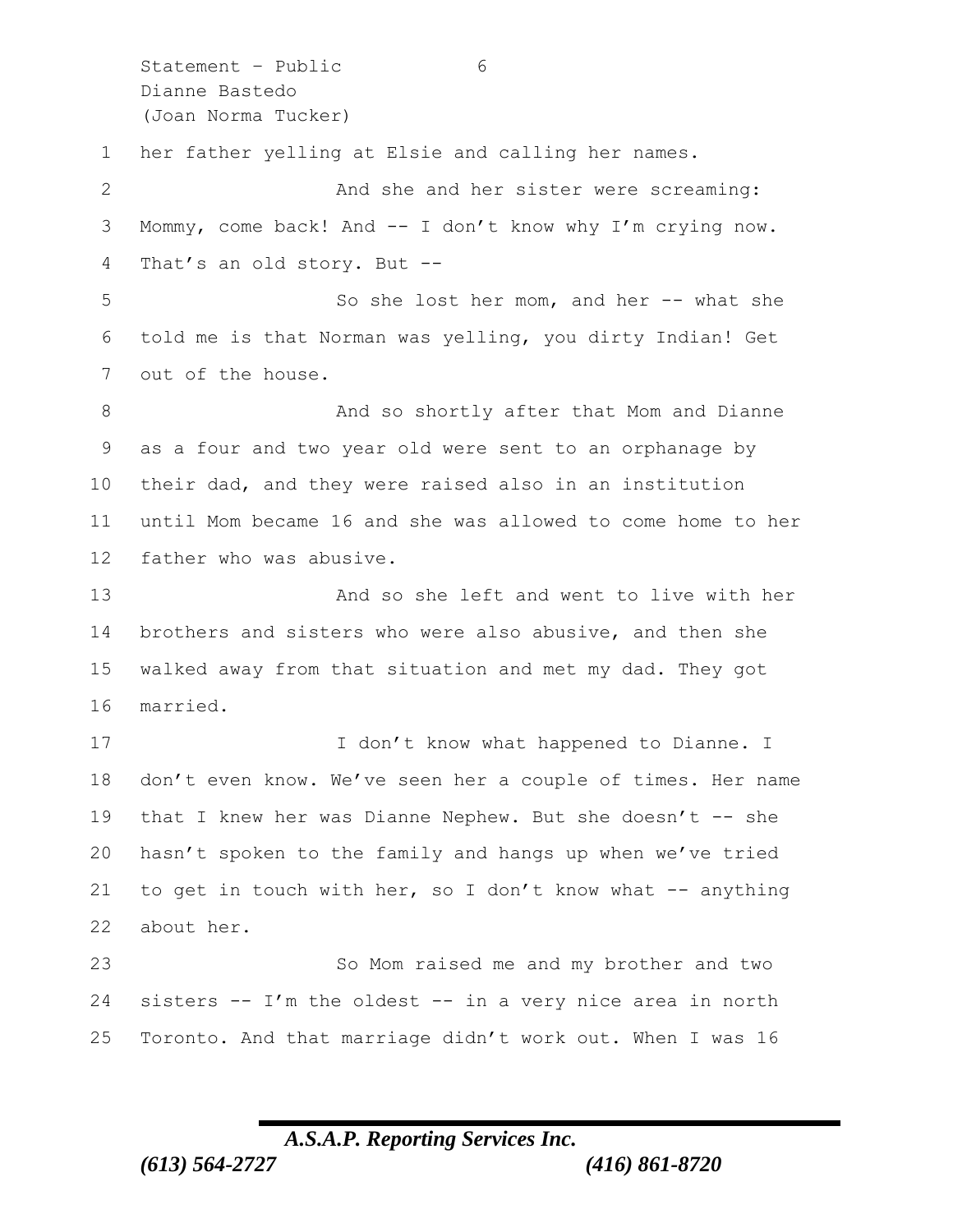Statement – Public 7 Dianne Bastedo (Joan Norma Tucker)

 my parents divorced. And Mom never really recovered from that, for several reasons. She had difficulty and Dad didn't. He was fine. 4 So that's -- that's my story as background to my mom. My husband and I moved out to B.C. in 1989 to get a job and to -- because we could buy a house anywhere in Canada except in Ontario at the time. 8 UNIDENTIFIED FEMALE SPEAKER: B.C. MS. DIANNE BASTEDO: And B.C. was even tough, but we managed that. And so we raised our kids from the time they were eight and younger in B.C. And around 1993-1994, realized I was going to have another baby, and I called my mom and asked her if she would stay with us for a while for helping me with the baby. 16 So I had -- my fourth baby was born in Kamloops. So she came out and surprised us all by sending along all her worldly goods at the same time, and we realized that she thought that she was moving in with us. So she did. But what can you say? I didn't mean that, Mom. 23 So she came and stayed with us, and she

had a difficult way with her and people that she loved she

was a good influence and a bad influence on my kids. She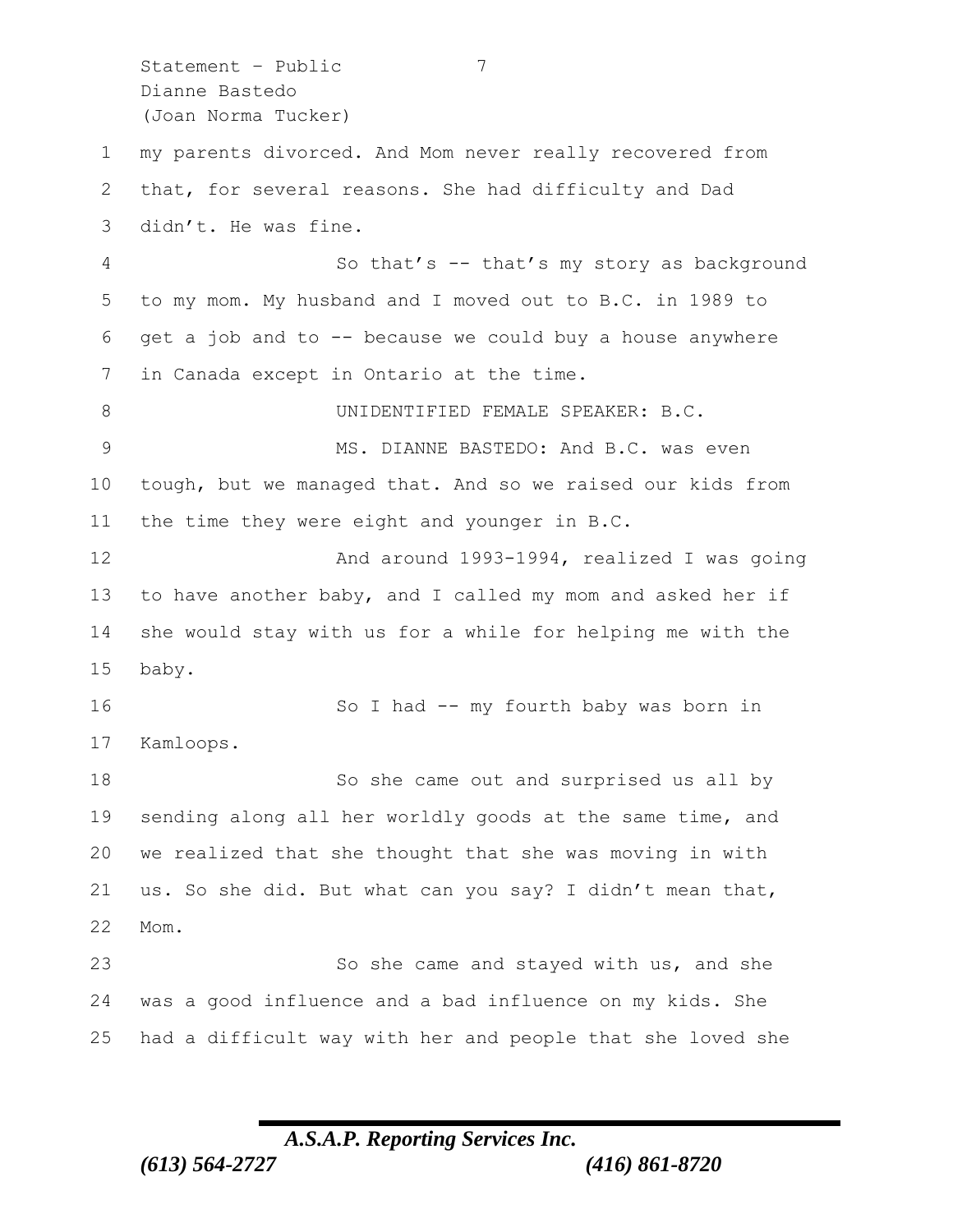Statement – Public 8 Dianne Bastedo (Joan Norma Tucker)

 tended to push away, and people would think that she was awesome and cool and wonderful, and then they would get to know her better and then she would make herself horrible to them and -- until -- push and push until they didn't -- couldn't be around her very much anymore. So she was a difficult lady to be around. But I learned a lot of good things from her. 8 She moved out of our home I guess when Joe was about four? No, younger than that. Yeah. Just a couple of years. So she was with us for a couple of years and then she moved out, and she moved to a few different places in Kamloops and had finally settled in a place called Fairlane Apartments. 14 And it was a funny little place. I think it was in Kamloops. It was on the North Shore West Side kind of area. It was -- it was a little rough in that area, and the Fairlane Apartments were a funny little -- it went off the side of the main road and it looked like old army barracks, and they were kind of aligned this way and then aligned up this way. 21 And I have a picture of that. I'd like to bring that up. MR. CAM BASTEDO: It's Cam speaking. I believe they were actually constructed for railway workers. They're very old, wooden structures, and they were

### *A.S.A.P. Reporting Services Inc. (613) 564-2727 (416) 861-8720*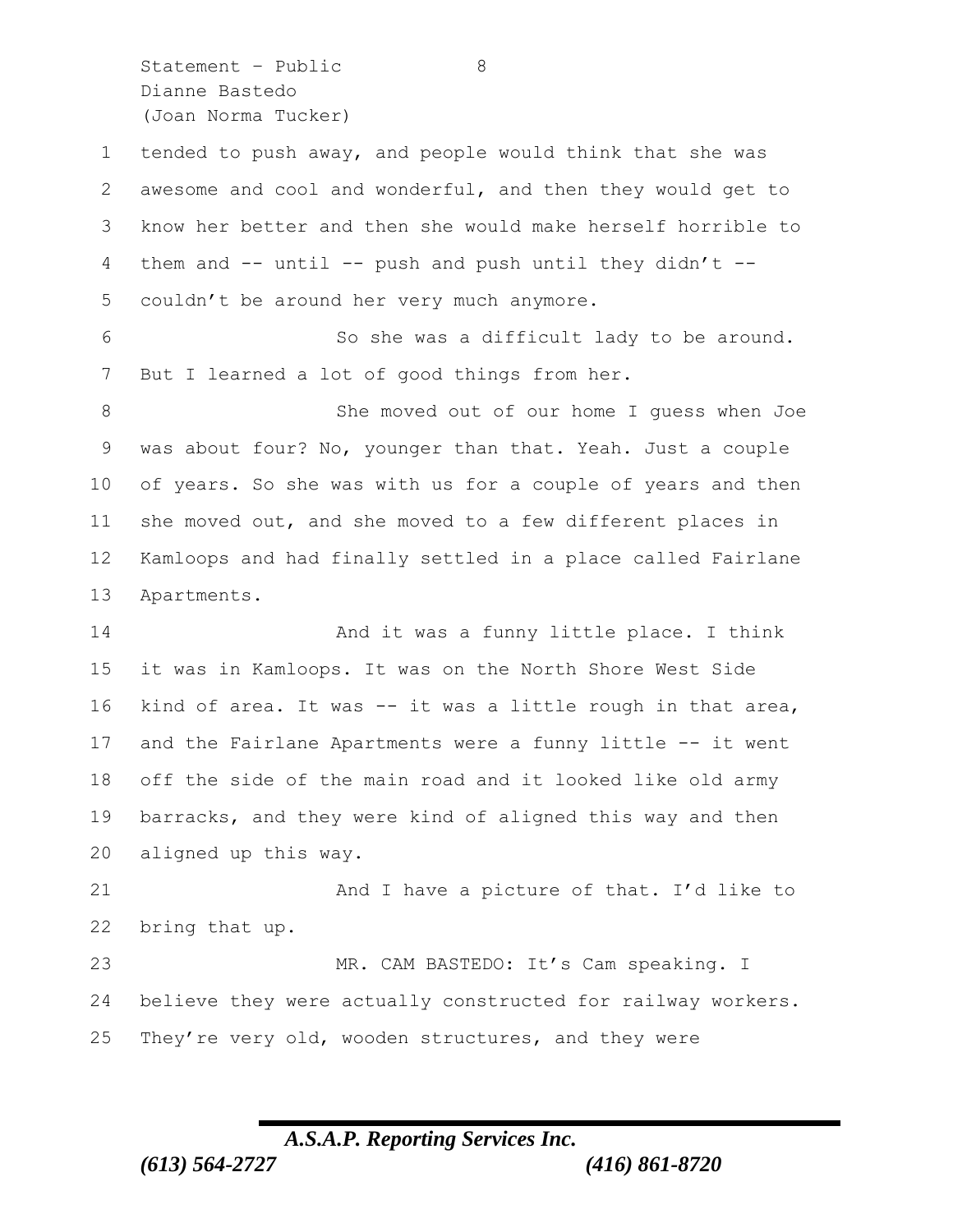Statement – Public 9 Dianne Bastedo (Joan Norma Tucker) dilapidated 20 years ago. And, yeah, actually they had some work done on them, so. MS. DIANNE BASTEDO: If you can do this. MS. SHEILA MAZHARI: Yeah. A little bit higher. MR. CAM BASTEDO: That's the sign. It's not the apartments. 8 MS. DIANNE BASTEDO: Thank you. So that's the entrance to the Fairlane Apartments. 10 MS. SHEILA MAZHARI: Okay. 11 MS. DIANNE BASTEDO: And that's the -- that's the first -- that's the apartment number one, which is where Mom lived. So that what was where she was living and it was a set of four and then another set of four. I think there were three sets of four? There it is. This is looking into -- so there's -- there's a sort of a boulevard in between another -- there's one line of apartments here and then an equal number on the 19 other side. So they're not very far apart from each other, 20 but they're far enough that they're comfortable. 21 MR. CAM BASTEDO: Although that's a dirt road. MS. DIANNE BASTEDO: Yeah. It's just a gravelly dirt road there. And again, that's Mom's apartment. And I'm showing it because that's where she was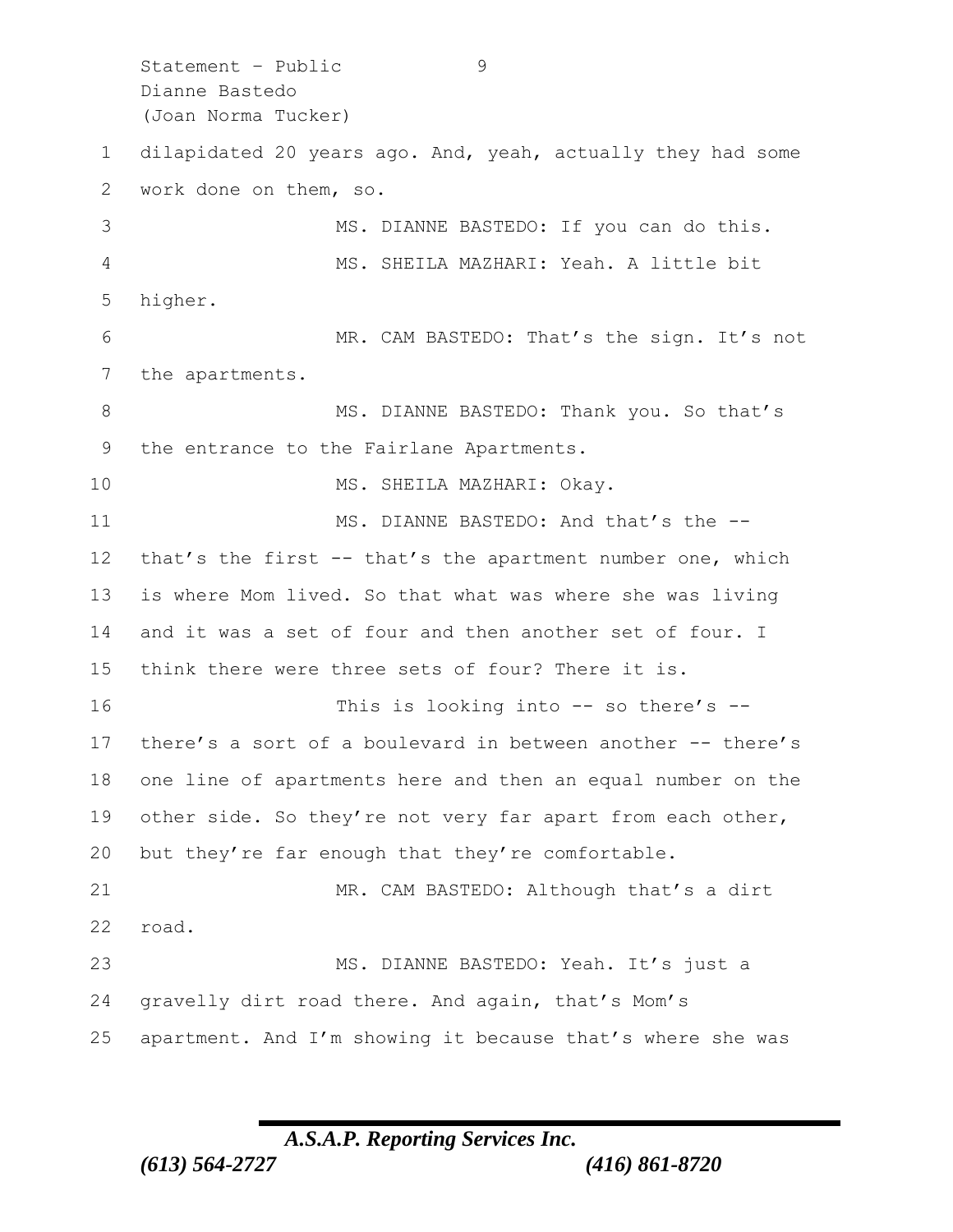Statement - Public 10 Dianne Bastedo (Joan Norma Tucker)

 when -- one night she was out sitting on a sort of fall warm evening with a neighbour. So from two down, so that's Mom's place here. That's Mom's place. And she was right about here, sitting in front of the apartment with a lady. And I can't remember her name, and I'm going to call her Barbara, but I don't think it is. And they were having a beer and maybe a second beer. I don't 8 know, maybe a third beer. They were chatting and laughing and whatnot, and then Barbara's boyfriend came by. He was a little man, and I don't know his name for sure, but I think he looked like Bernie, so I'm going to call him Bernie. MR. CAM BASTEDO: Didn't you say you think it was Bernie? MS. DIANNE BASTEDO: Yeah, I think so, eh? MR. CAM BASTEDO: Yeah. MS. DIANNE BASTEDO: I kind of feel like it is. And Mom in her whatever mood that she was in, she told me she lipped off to him, so I don't know what that means, but she liked to do that. She liked to give people a hard time and snag at them and see if she could get them going. 24 And Bernie lit into her, and he -- he punched her and he kicked her. And Barb or whatever joined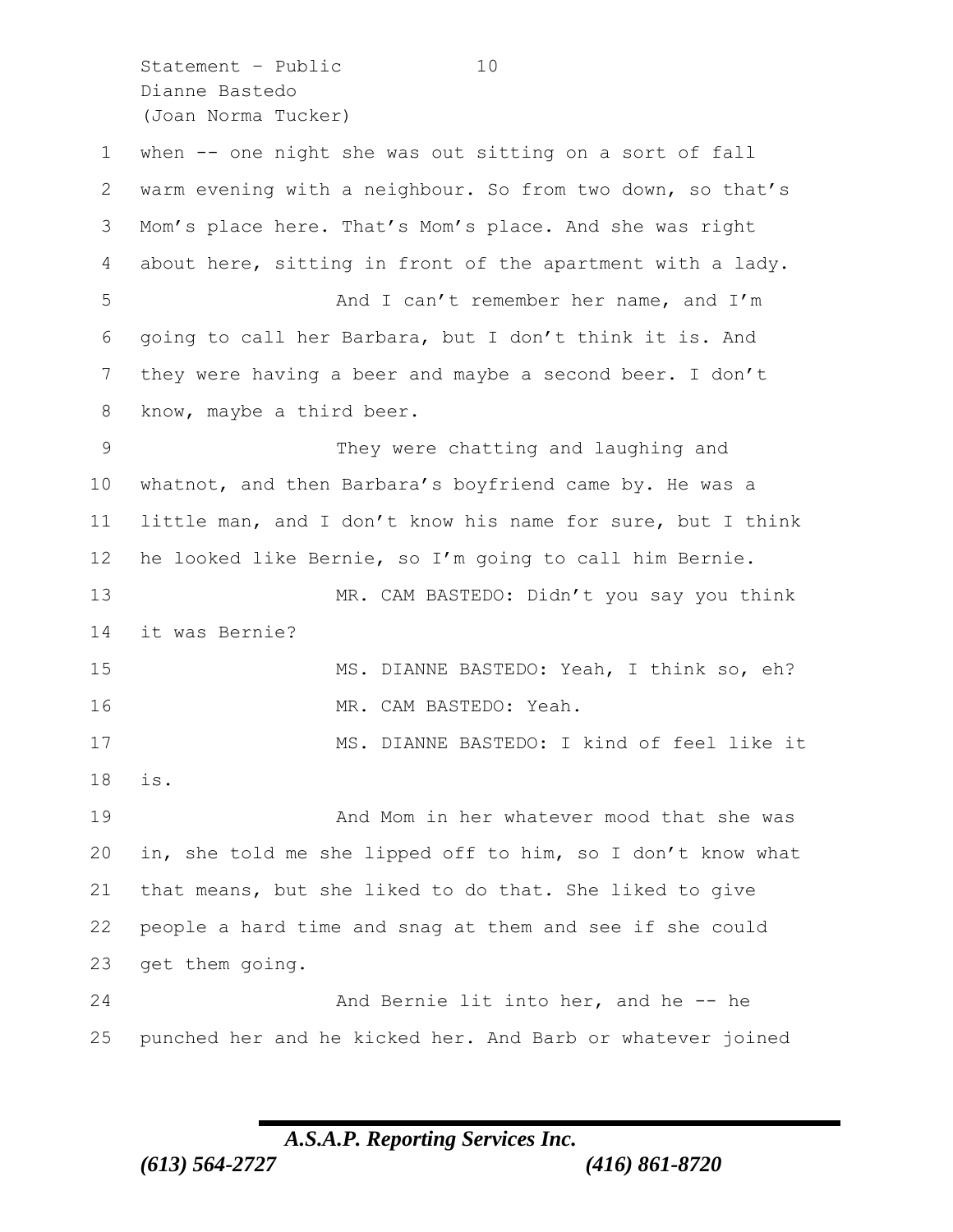Statement - Public 11 Dianne Bastedo (Joan Norma Tucker)

| $\mathbf 1$     | in beating my mom. My mom was going on 80, and he was,       |
|-----------------|--------------------------------------------------------------|
| 2               | what, maybe in his 30s? They were both in their 30s, I'm     |
| 3               | quessing, and kicking her when she was on the ground.        |
| 4               | I know I did see the police had a file                       |
| 5               | with pictures of her from the hospital, and her face I       |
| 6               | could hardly recognize. It was the wrong colour. She was     |
| 7               | black. She was blue. She was scraped and bleeding and        |
| 8               | swollen when I saw her the next day.                         |
| 9               | And the neighbours -- of course she was                      |
| 10 <sub>o</sub> | screaming -- and the neighbours were out. It was a warm      |
| 11              | night. They were out. They saw what was happening. Everyone  |
| 12              | knew who Bernie was. Everyone -- because he was around a     |
| 13              | lot. Everyone knew her -- Mom and Barbara. They all knew     |
| 14              | each other. They were quite $-$ there was a small community, |
| 15              | so they were all there and trying to yell at him to stop,    |
| 16              | but he was going pretty -- pretty mental.                    |
| 17              | And so they called the ambulance and they                    |
| 18              | called the police. And they -- they told the police that     |
| 19              | they thought that he had -- they thought that they -- $I$    |
| 20              | heard this from three different people down there that he    |
| 21              | had something in his hand and they thought it was brass      |
| 22              | knuckles, which is the bizarrest thing. Why would somebody   |
| 23              | have that?                                                   |
| 24              | But anyway, that's what they thought they                    |
|                 |                                                              |

saw. He had something hard in his hand that he was punching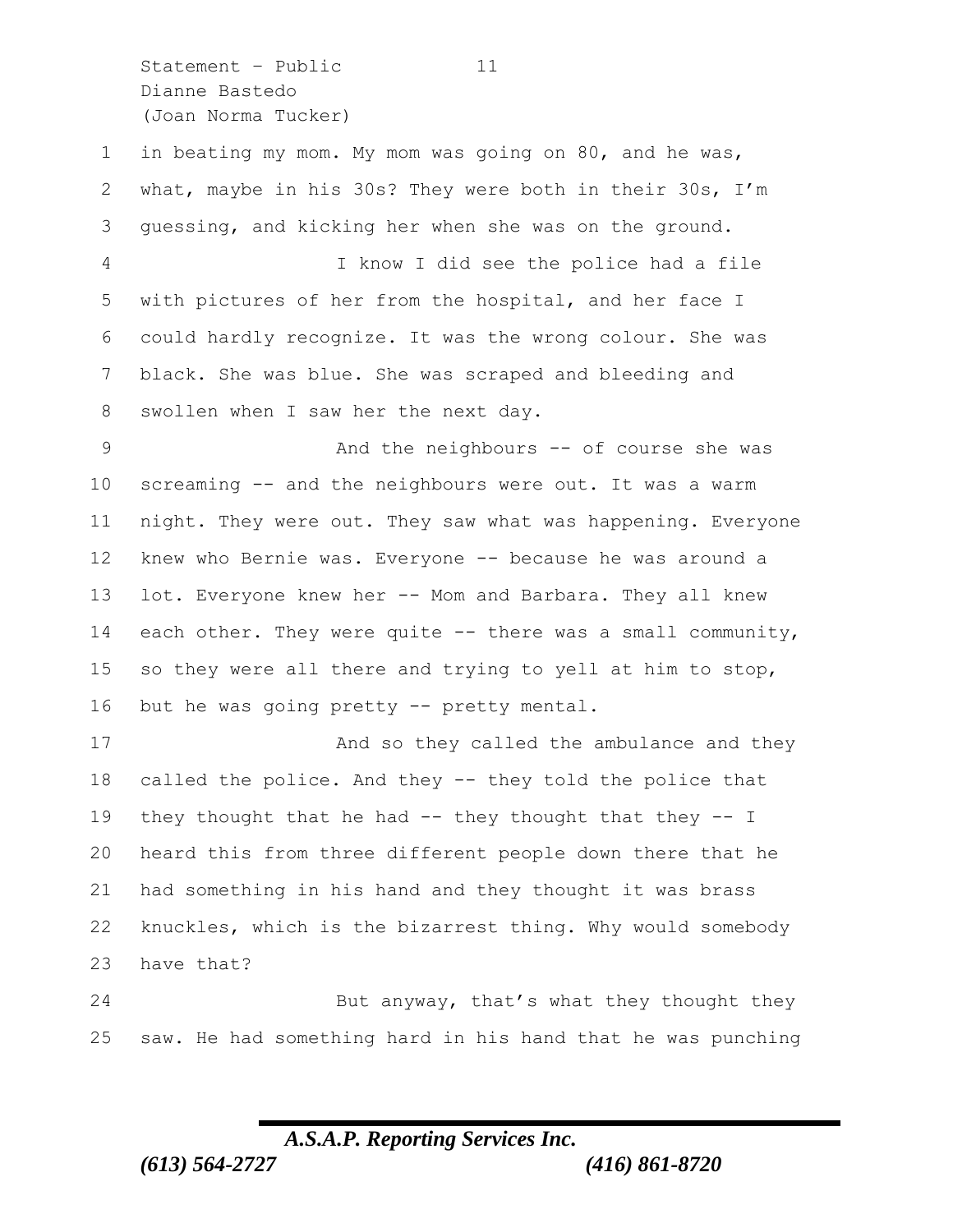Statement - Public 12 Dianne Bastedo (Joan Norma Tucker)

her with. And he had pretty heavy boots on.

| $\mathbf{2}^{\mathsf{I}}$ | So when the ambulance came, and this is                     |
|---------------------------|-------------------------------------------------------------|
| 3                         | what my mom told me, when the ambulance came she was on the |
| 4                         | ground and in excruciating pain. And she thought they were  |
| 5                         | treating her as though she had fallen over because she was  |
| 6                         | drunk. And they picked her up -- and she was a fairly       |
| $7\phantom{.0}$           | heavyset woman -- they picked her up and put her on her     |
| 8                         | feet, and she fell again, because she had a broken hip in   |
| 9                         | the beating. And they laughed at her.                       |
| 10                        | And they picked her up again. She said, I                   |
| 11                        | can't. It hurts. My hip hurts. And when she fell again then |
| 12 <sup>°</sup>           | they thought maybe there was something else wrong, so they  |
| 13                        | -- I guess they put her on a stretcher and they took her    |
| 14                        | away to the hospital.                                       |
| 15                        | The police, for their part, allowed Bernie                  |
| 16                        | to go back into Barbara's apartment and change. They talked |
| 17                        | to him at the door. They never came into the apartment to   |
| 18                        | see what he had. They never came in to see if there were    |
| 19                        | any such thing as brass knuckles or what he was holding.    |
| 20                        | Whatever evidence he had, there was no attempt to look into |
| 21                        | that.                                                       |
| 22                        | They said: Okay, you go on inside and be                    |
| 23                        | quiet and I'll talk to the people. So they got some initial |
| 24                        | statements from the people around who said well, he did it. |
| 25                        | He has brass -- They were right there. They were standing   |

## *A.S.A.P. Reporting Services Inc. (613) 564-2727 (416) 861-8720*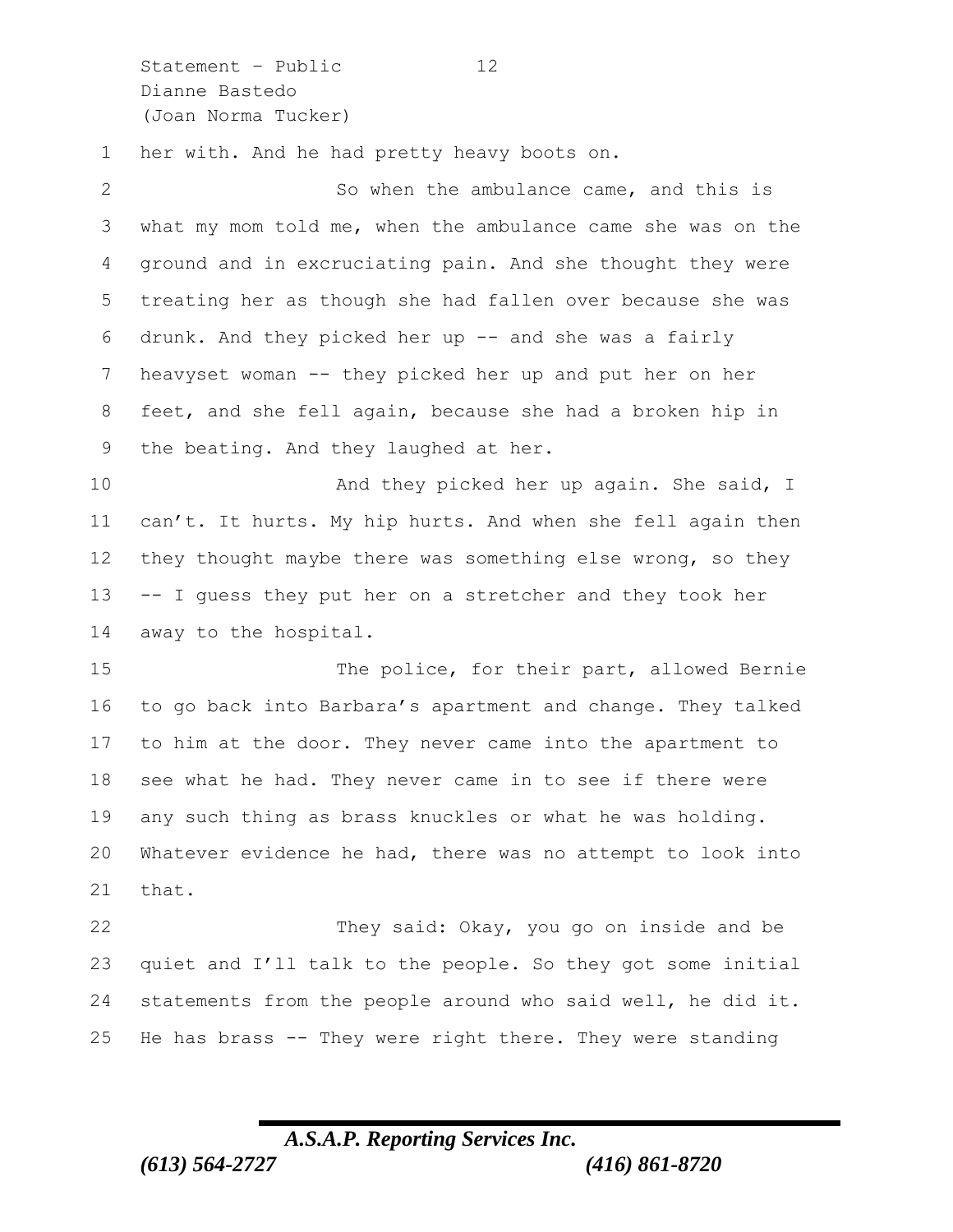Statement – Public 13 Dianne Bastedo (Joan Norma Tucker)

 right with the police in front of the house that Bernie had just gone into, and they were talking to the police and saying what they had seen. And that was that. After I heard about this, and I didn't

 hear about this until the next day, one of the -- one of Mom's neighbours spoke to Beth. She found Beth at Beth's work and said: Your mom's just been beaten up. She's in the hospital. And -- her grandma, sorry.

 But I didn't hear about it until the next day where I got a call, I think from the hospital, at work, and they told me about that. So when I got there the next day, that's when I saw Mom and her injuries. She told me that she couldn't see out of one eye, that her hip was broken, and she could hardly talk because her mouth was all swollen.

16 And that's the last time really that -- she went to the hospital and she didn't get out until she died except for one day. So she died about six months 19 later, and they sent her home after about three months, I think, and they had us organize her house so that it was wheelchair friendly because now she couldn't walk, put in bars and grab bars and toilet things and make the house so that she could get back into it.

 And she was in the house for less than 24 25 hours before the pain was too much. She couldn't manage it,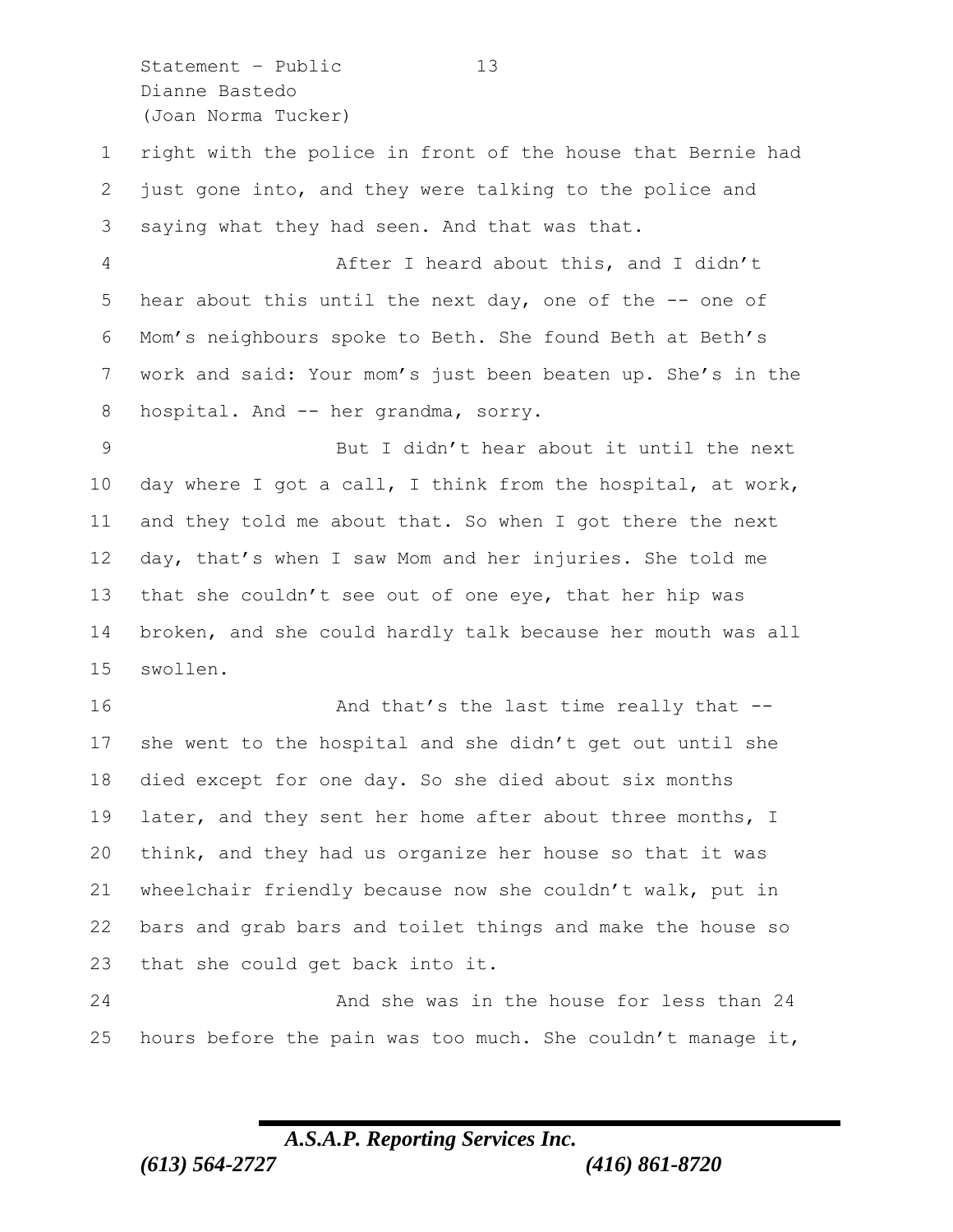Statement - Public 14 Dianne Bastedo (Joan Norma Tucker)

 and she went back into the hospital. So she was basically in the hospital from the time that she was beaten until the time that she died. MS. SHEILA MAZHARI: And which hospital was she in? MS. DIANNE BASTEDO: Royal Inland Hospital. 7 MS. SHEILA MAZHARI: Royal -- ? 8 MS. DIANNE BASTEDO: Royal Inland Hospital in Kamloops. MS. SHEILA MAZHARI: And what day did the incident take place? 12 MS. DIANNE BASTEDO: I don't -- that's one of the things I'd like to find out for sure. I've been trying to look up the (inaudible) information, and I can't find my way through it. But it was sometime in 1990 -- MS. BETH BASTEDO: 2000. MS. CAM BASTEDO: It'd be 2000. MS. DIANNE BASTEDO: It would have been 2000. MR. CAM BASTEDO: Yeah. MR. SAM BASTEDO: You have this written here. (Inaudible). 23 MS. DIANNE BASTEDO: Yeah. MS. SHEILA MAZHARI: So it was summertime -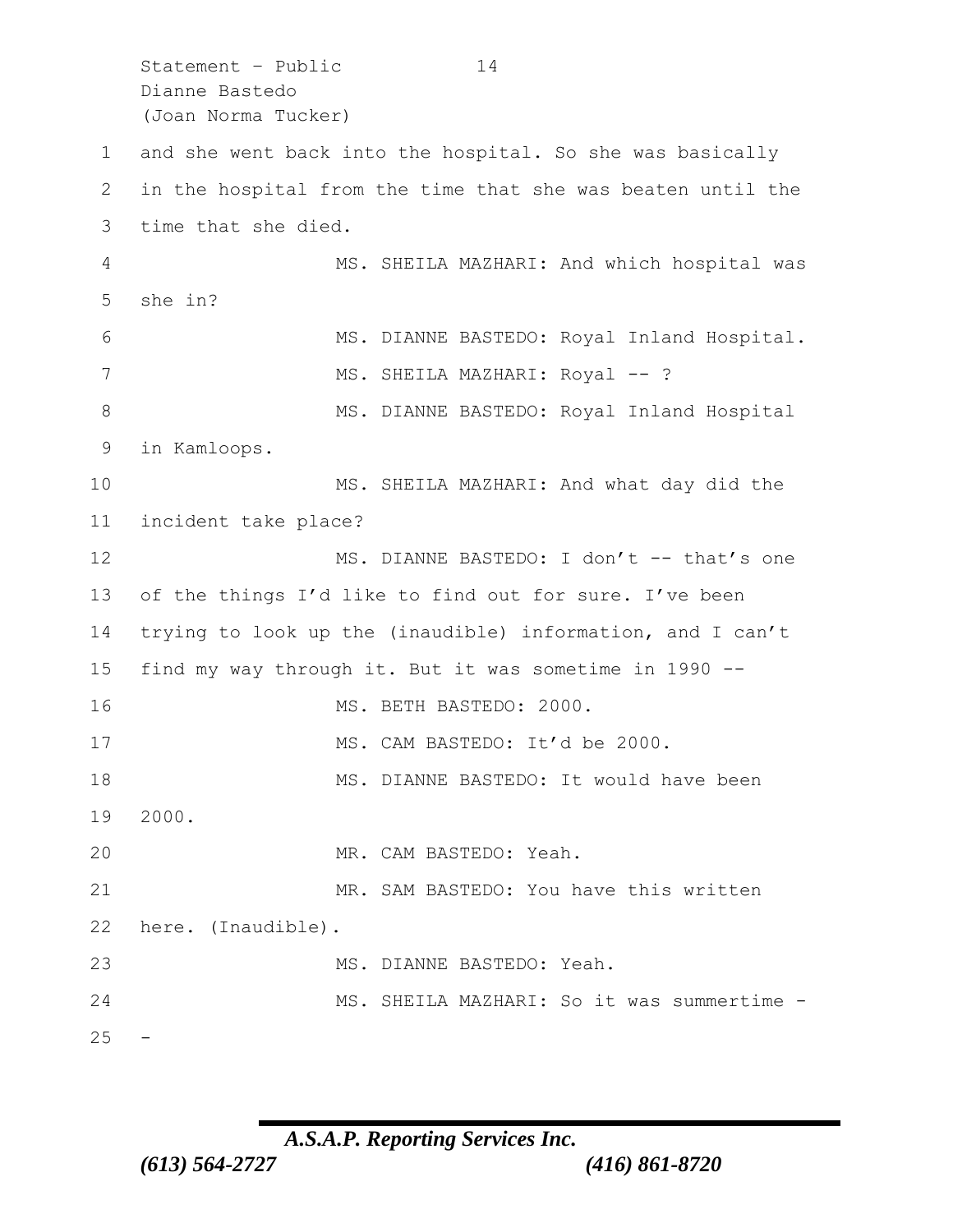Statement - Public 15 Dianne Bastedo (Joan Norma Tucker) 1 MS. BETH BASTEDO: It was fall. 2 MS. DIANNE BASTEDO: It was in the -- MS. BETH BASTEDO: It was in fall. MS. DIANNE BASTEDO: Yeah. That's another picture, just to keep track of dates. MR. SAM BASTEDO: Oh, okay. 2001. MS. DIANNE BASTEDO: So she died in the spring of 2001. MR. SAM BASTEDO: But she'd been in hospital for about six months. 11 MS. DIANNE BASTEDO: For about six months, so it would have been in the fall of 2000. I'm thinking it was September. MS. SHEILA MAZHARI: And do you have all the police reports yourself? 16 MS. DIANNE BASTEDO: No. MS. SHEILA MAZHARI: Like were you able to MS. DIANNE BASTEDO: No. MR. CAM BASTEDO: That was one of the things -- Cam speaking. That's one of the things we were hoping the lawyer would be able to ascertain. MS. SHEILA MAZHARI: Mm-hmm, okay. MS. DIANNE BASTEDO: Before she was beaten she had just received a notice from her doctor that she had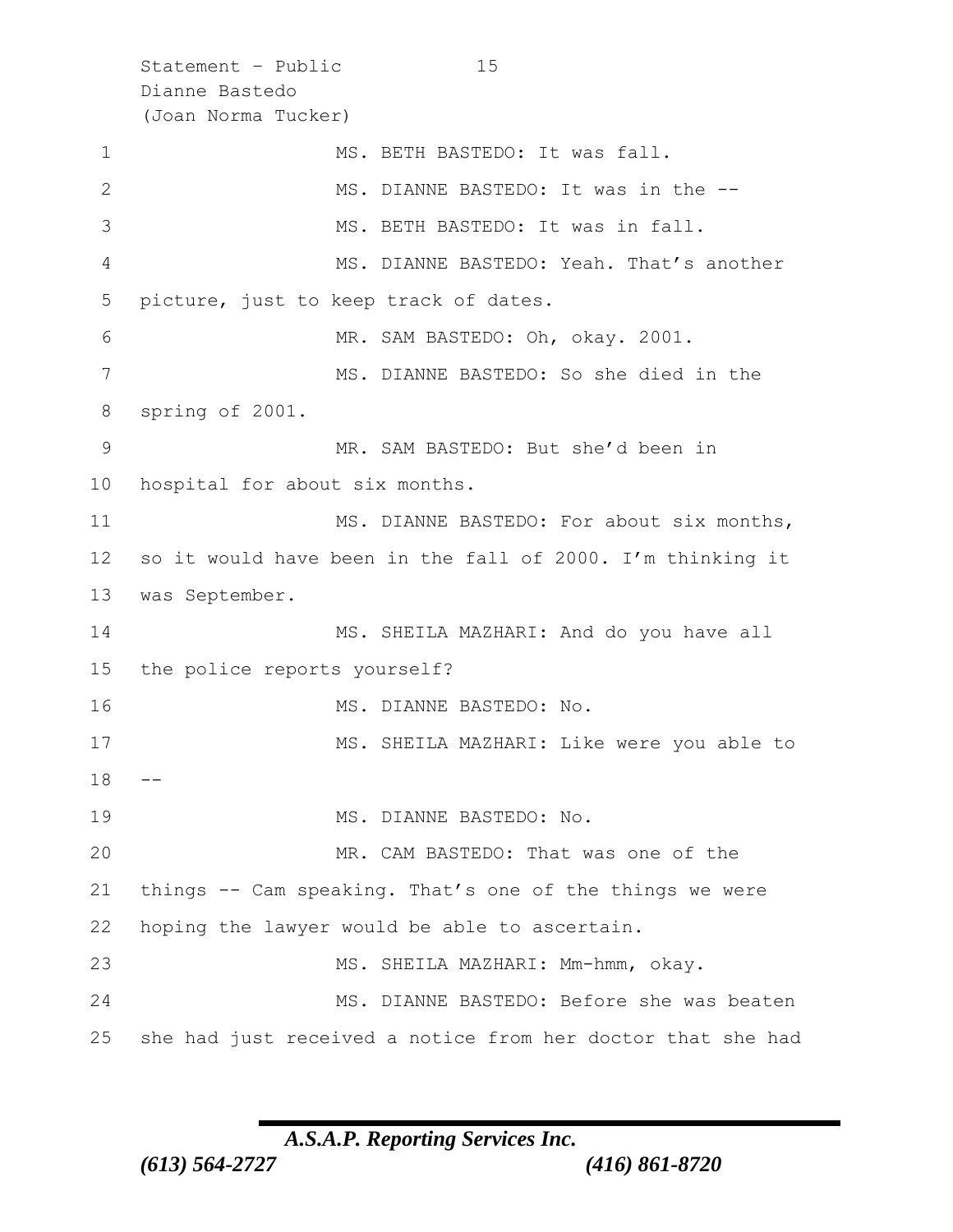Statement - Public 16 Dianne Bastedo (Joan Norma Tucker)

 cancer, or that it looked like it was coming back. And 10 years before she had had breast cancer and had gone through treatment, had a mastectomy and was clear. So she was okay, but they were keeping an eye on it.

 So sometime in the summer of 2000 she understood that it looked like the cancer, that she had cancer again, but they would keep an eye on it and start talking about how to -- what their next course was going to be, but that hadn't started yet.

 When her hip broke the cancer that was in her bones, in her hip -- I'm not medical -- but it spread from there. It's like it bloomed and just went -- just progressed exactly from where her hip was broken.

14 I asked the oncologist, Mom's doctor, if there was any connection, because it seemed as a layperson that there -- it didn't make sense that there wouldn't be some kind of connection between cancer in her hip and the hip breaking and then the cancer just going from quiet to raging basically right away.

 And they said; Oh no, no, no. No, no, no, no. No. But he didn't explain how that -- how they're not 22 connected. So I don't understand that.

 And of course so my feeling is that there is a direct connection between the rapid spread of the cancer to her -- to the beating and to the broken bones and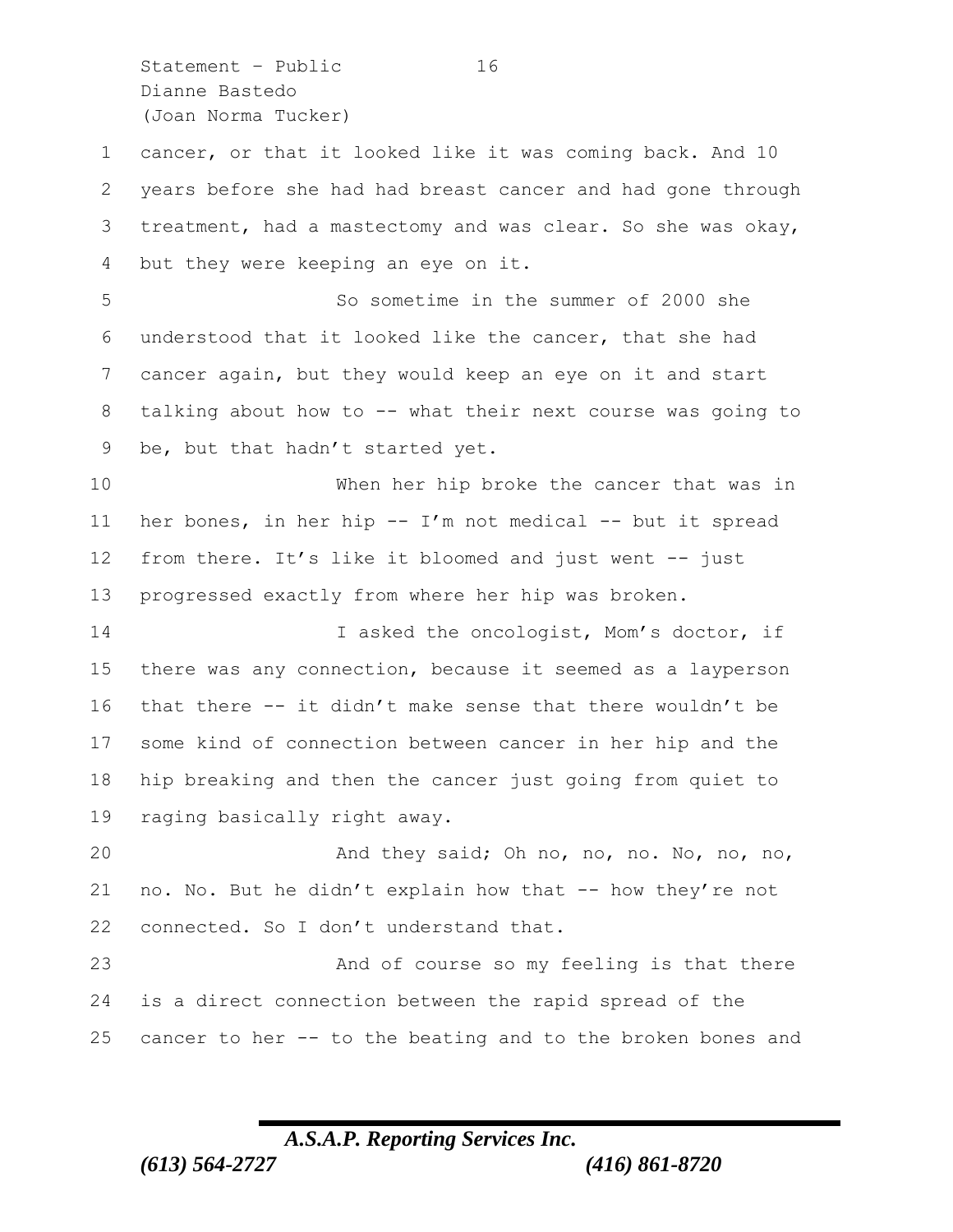Statement - Public 17 Dianne Bastedo (Joan Norma Tucker)

 to her -- to her weakened condition. I don't know what else, but it seems as though if nothing else, the beating shortened her life as well as made it a horror, a horrible last six months of her life. But I feel as though that there was a connection with the length of time that she had left and that beating.

7 So when my mom was in the hospital, the police came to see her, three times maybe that I am aware of, maybe four times, and they never got a statement from her.

11 And when I called to say: What's going on? And I called three or four times, but I only got through maybe once, and I was told, well she's always like stoned right out of it. We can't talk to her. We can't get a statement from her. I said: What do you mean she's stoned right out of it? Well she's on pain -- she's on pain meds. What are you saying, she's stoned? Why are you saying it like that?

19 I don't know. But she was on pretty strong medication, but I know I would -- I was able to visit with her. I was able to talk to her. She was able to give me a statement. She was able to give my husband a description of what happened. So she was coherent and she was able to speak to people. So I don't know how much they really tried.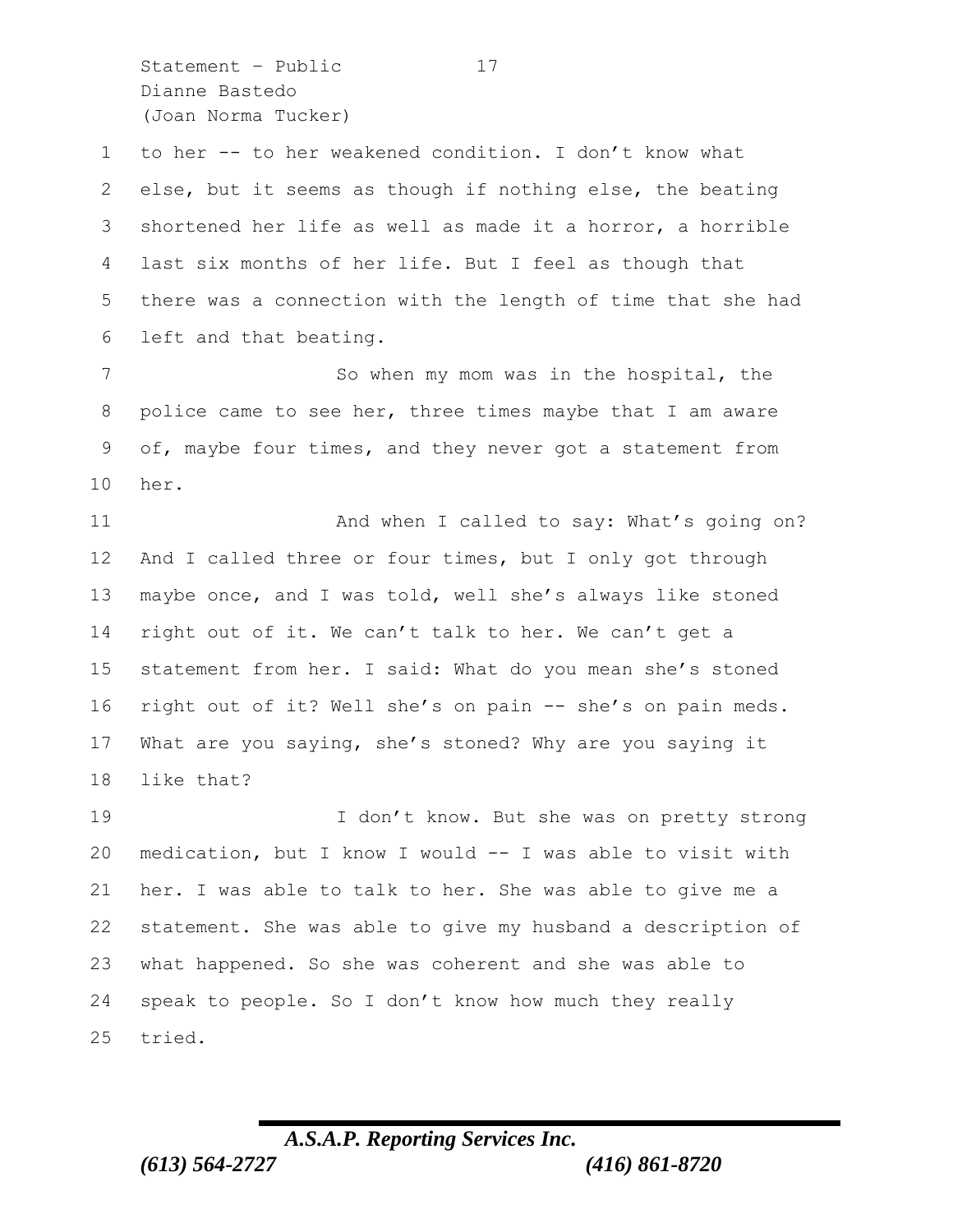Statement – Public 18 Dianne Bastedo (Joan Norma Tucker)

1 MR. CAM BASTEDO:

 MS. DIANNE BASTEDO: And then when I did get through I would say, let me know when you're coming, please, and I'll come with you. I'll get off work. I'll come in or somebody will be with you so that you're able to speak to her or maybe she's uncomfortable, but you need to get her statement. You need to get that information. And I never heard back from them.

 So now she's in the hospital with lacerations and bruising and broken this and that. And cancer. And I don't know how these things work in the hospitals or anything, but it seems as though her injuries from the beating were less interesting to the hospital than 14 the cancer, and that's what they were concentrating on. And I don't want to sound cynical. I feel like I said that in a 16 cynical way and I don't mean it that way, but -- and that's probably not exactly true. I'm sure that they were taking care of her to some extent, but it seemed that all I heard about once -- once they realized that she had the cancer and that it was progressing so much, they -- I never heard back about what happened to her. Was she blind in one eye? She had had surgery in one of her eyes and that she said she couldn't see out of. She was blind in that eye now. 24 I don't know what happened with that. I don't know that the kicking in the stomach had anything to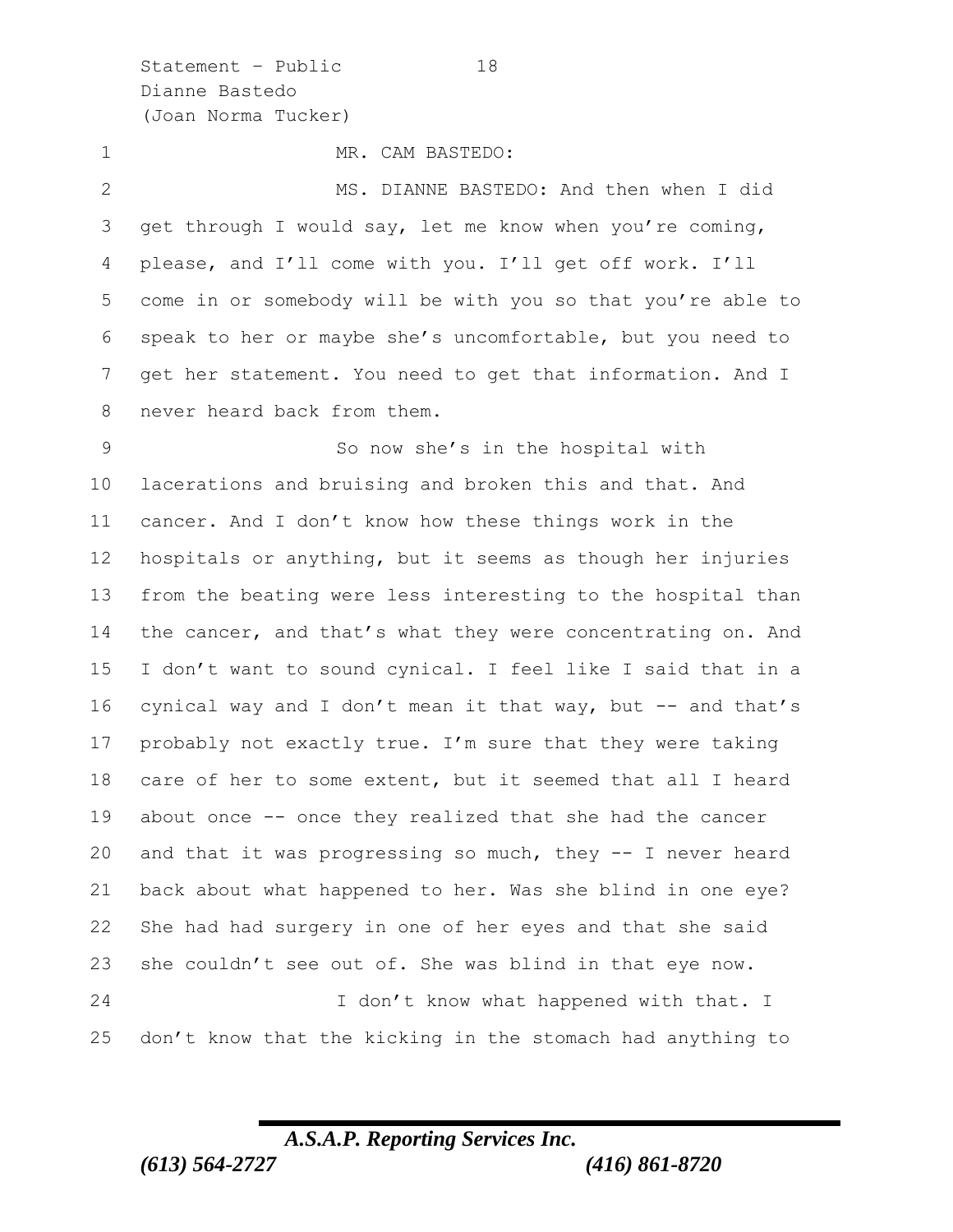Statement - Public 19 Dianne Bastedo (Joan Norma Tucker) do with internal injuries that weren't being addressed. She became a cancer patient, and that's what she was being treated for. And because, I guess, bone cancer can be pretty painful, and so she was being treated for the pain from the cancer. So it wasn't straightforward. And eventually bruises cleared up, but I don't know what else happens with her other injuries. 8 The -- she died in the beginning of March 2nd. 10 MS. BETH BASTEDO: Second. 11 MS. SHEILA MAZHARI: In 2001. 12 MS. DIANNE BASTEDO: 2001. MS. SHEILA MAZHARI: And when's her birthday? MS. DIANNE BASTEDO: December the 8th, 1931 or three. One? 17 MR. CAM BASTEDO: Thirty-one. MS. DIANNE BASTEDO: Thirty-one. Thank you. But she didn't die of cancer. It was either -- what she -- what happened was her -- I'm going to say -- the layman's terms -- her bowels ruptured, and -- 22 MR. SAM BASTEDO: Septic shock -- MS. DIANNE BASTEDO: -- septic semia or something set in, and they couldn't clean -- clean it out very well. So she didn't die of the cancer. She may have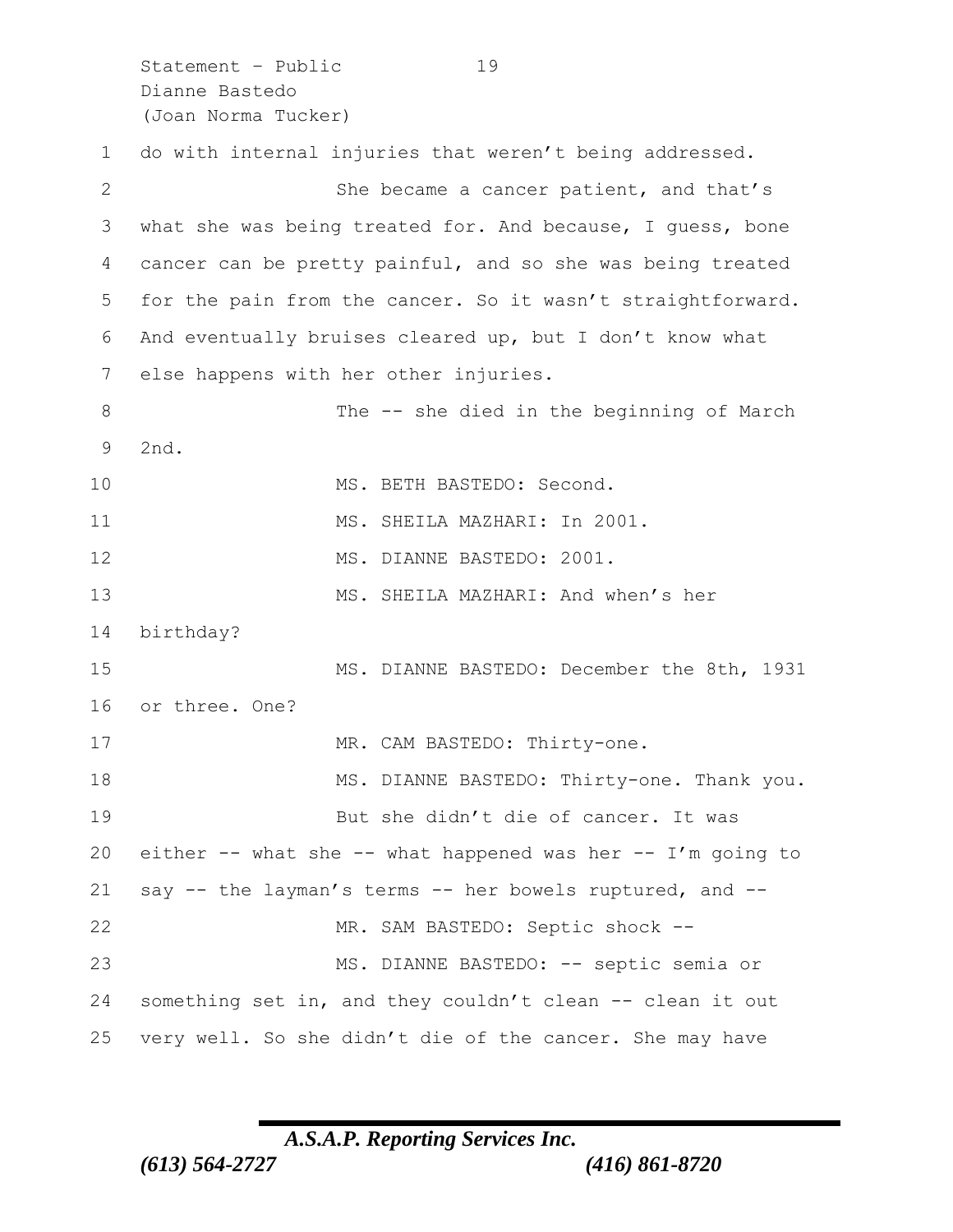Statement - Public 20 Dianne Bastedo (Joan Norma Tucker)

 died with complications from the cancer treatment or it may be that this was part of the injuries that she received in her stomach when she was being kicked, and I don't know that. MS. CAM BASTEDO: Mm-hmm. MS. DIANNE BASTEDO: And because I don't 7 know that I feel as though there's -- it makes sense why -- why was there that weakness there? I don't know. Anyways. Again, it seems to me that there's a connection with the beating that she'd received six months earlier. 11 and I'd like to take a break. 12 MS. SHEILA MAZHARI: Sure. --- (break) 14 MS. SHEILA MAZHARI: Okay. MS. DIANNE BASTEDO: Okay. So some pictures that I brought along. This is a picture of my mom when she was probably around 20, give or take a couple of years. She could have been as young as 18 or as old as 22. She was working up in northern Ontario. And that's a portrait that my sister in Toronto has. This is small -- this is my mom with her four kids. That's Joan Norma Hall, which I didn't spell yet, and my sister Carrie, and myself, Dianne, and my brother Michael, and my youngest sister Rosemary at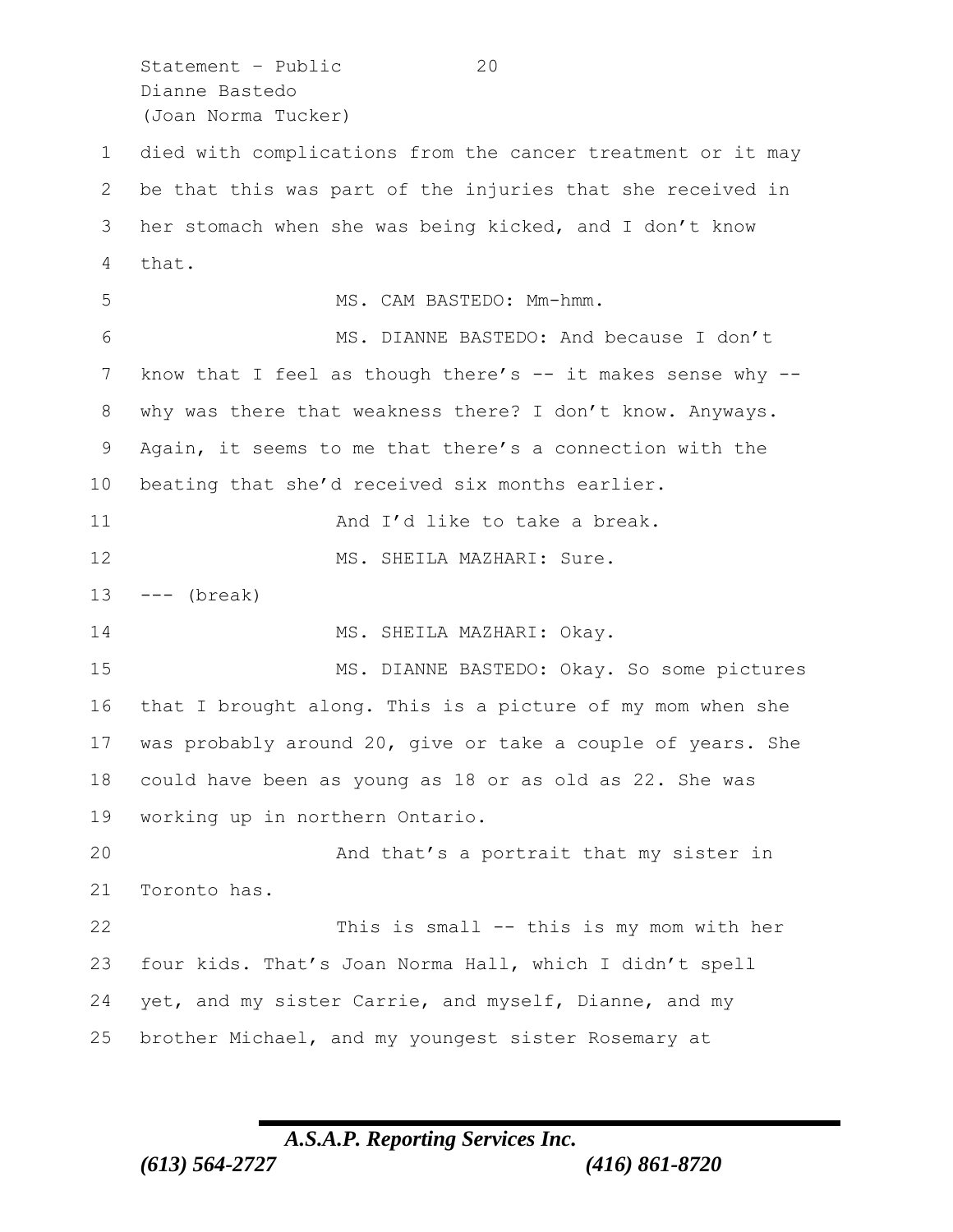Statement - Public 21 Dianne Bastedo (Joan Norma Tucker) Christmastime. 2 And it looks like it was around about 1967 because my youngest sister, Carrie, has an Expo '67 T-shirt on. MR. CAM BASTEDO: Yeah. A clue. MS. DIANNE BASTEDO: Okay. I have to find the next picture. I want a mouse. See if you can find the next picture for me. Okay. 9 And Joan Tucker -- Joan Hall -- J-O-A-N, last name Hall, H-A-L-L. And I think that's it then. Yeah, that's fine. Okay. So the two individuals, Bernie and possibly Barbara, were charged, and I think one of their last names was something like Stretchniak (ph), but don't ask me to spell that. They were charged with assault. And I'd left my job in Merritt so that I could be closer to my mom so I could help with her. I got a job in Kamloops so that I could visit her in the hospital without being so late at night. And so I was able to be there for the court case. And Cam, my husband, came with me, and we went to court. We hadn't had any discussion with the Crown or anybody. And so in the court the people that came out, and I knew them, they were the neighbours that had

been there, that had talked to the police. They were all,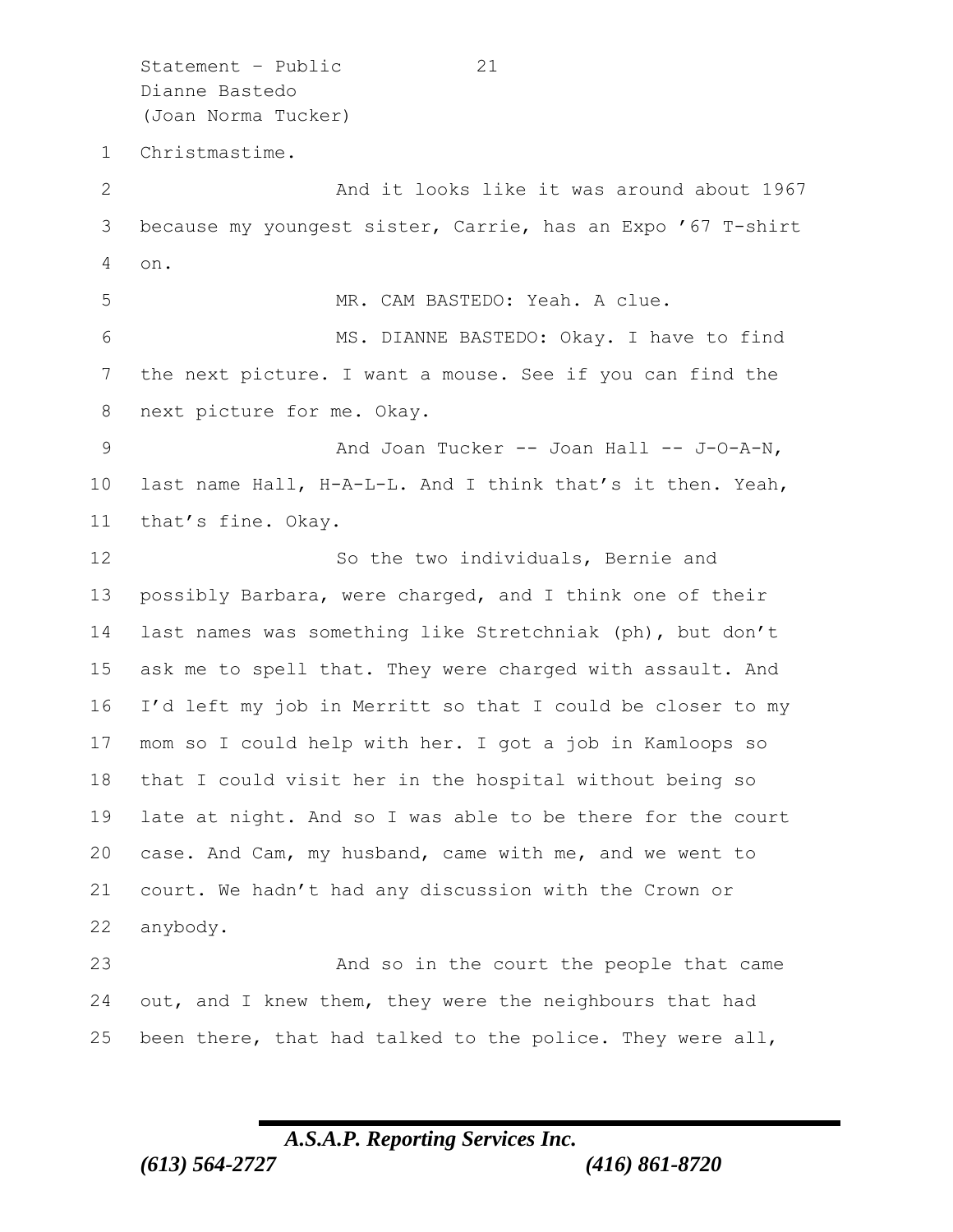Statement - Public 22 Dianne Bastedo (Joan Norma Tucker)

 one after another they came forward to do their duty and to explain what had happened and to give their testimony, and they all, every one of them, was challenged in some way by the -- by the defence because they were old or they were poor or they were drinking or they were poor or whatever -- whatever.

7 So everything that they had seen, and I showed the picture, they weren't that far away. They had spoken to the police right there. They knew who the person was. There was no -- there was no evidence. There was no evidence. They had pictures of her face and her arms and her back and her legs. They had pictures of her stomach. They had the pictures, so they know that she was beaten. They had people who saw and knew the person who had done it. They had people who had spoken to the police at that time and said, yeah, he's right there, that saw him going into the house that they knew.

18 And yet in court at the end of the trial -19 - and Cam remembers this as well, my husband does -- is the judge berated the police and said: I have to let these people go. You don't have enough evidence for the charges to stick. If you had done your job, they wouldn't be walking away.

24 And they walked away.

25 And, I mean, I know that they -- it made

### *A.S.A.P. Reporting Services Inc. (613) 564-2727 (416) 861-8720*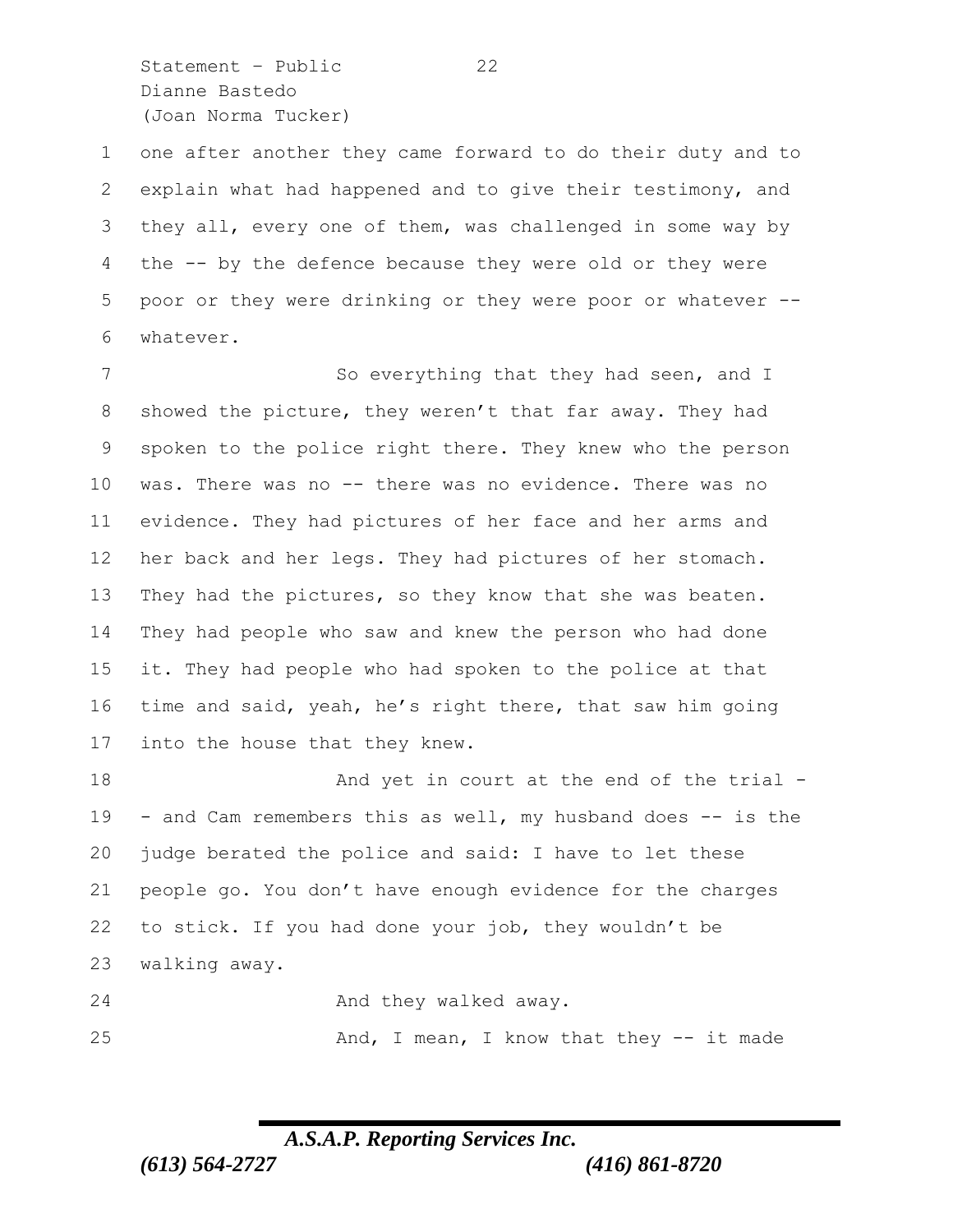Statement – Public 23 Dianne Bastedo (Joan Norma Tucker)

 everyone feel terrible because they had gone out of their way to make themselves available for this and felt that they had been smeared and -- MR. CAM BASTEDO: Dismissed. MS. DIANNE BASTEDO: Yeah, dismissed and, worse, humiliated for doing what they needed to do and doing what was right. So they got away with it. 8 And so that's the end of the direct issue with my mom. She wasn't murdered, and technically she wasn't even killed, apparently. Technically and legally, no one was held responsible for her injuries. And we're left with a lot of questions and a lot of regrets. How much more should I have done in pushing the police to do their job? I don't know. That's part of that responsibility. Going back, my mom raised us in north Toronto, a beautiful area -- doctors and lawyers and hockey players and artists and opera, ballet people -- a really nice place. And I think often that if what had happened to her could have happened in front of her house on St. Clements in north Toronto, there would have been no stone unturned without finding the people who did it and nailing them.

24 That's not what happened. I don't know how much to read into what I saw. How much was because she was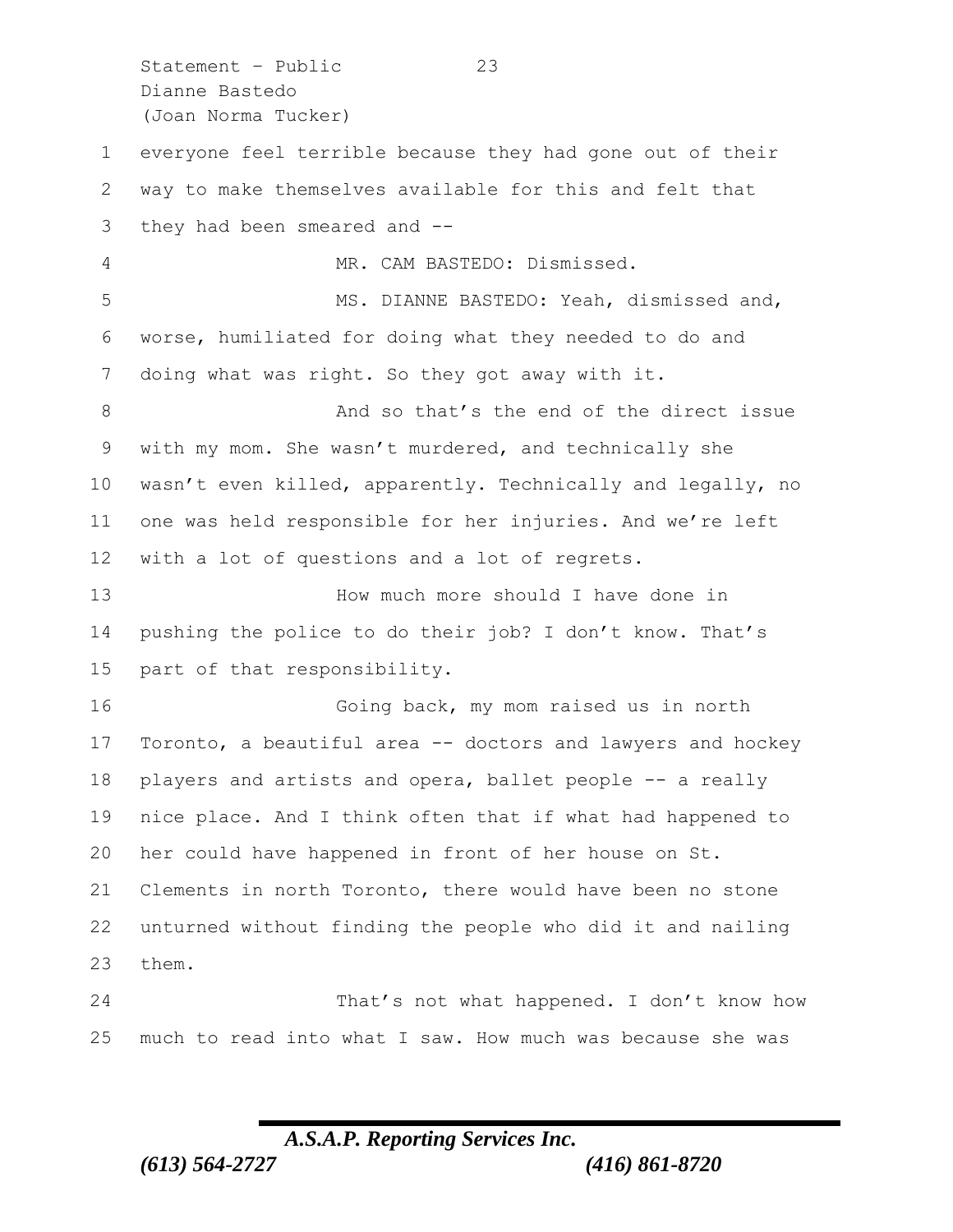Statement - Public 24 Dianne Bastedo (Joan Norma Tucker)

 Indigenous or because the area that she lived in was about 50 per cent Indigenous population, or how much of it was class? How much of it was because she was living in an area that was almost all either on welfare or pension, or just plain poor? How much of it was because she was just an old lady and not worth worrying about?

 Not important. I don't know. But it's not justice. It's not right that people in north Toronto should have, in my fictional north Toronto incident, that somebody should have the full force of the law coming down to protect them when they live their whole life protected. And then you see people who are afraid to talk to the police because they know that there's no protection there. Or are suspicious of courts because they don't seem to work for them.

 And so I'd like to talk a little bit about that and about justice and the courts in Canada and the legal system.

**And so this is not necessarily just me.**  This -- if anyone else wants to say something, but I've 21 been watching  $-$  I've been watching over the years, and I'm going to include the Jian Ghomeshi case for a reason. Gerald Stanley. That Richard Cormier. And my mom's case. And others that I've paid attention to. And there's something that's similar in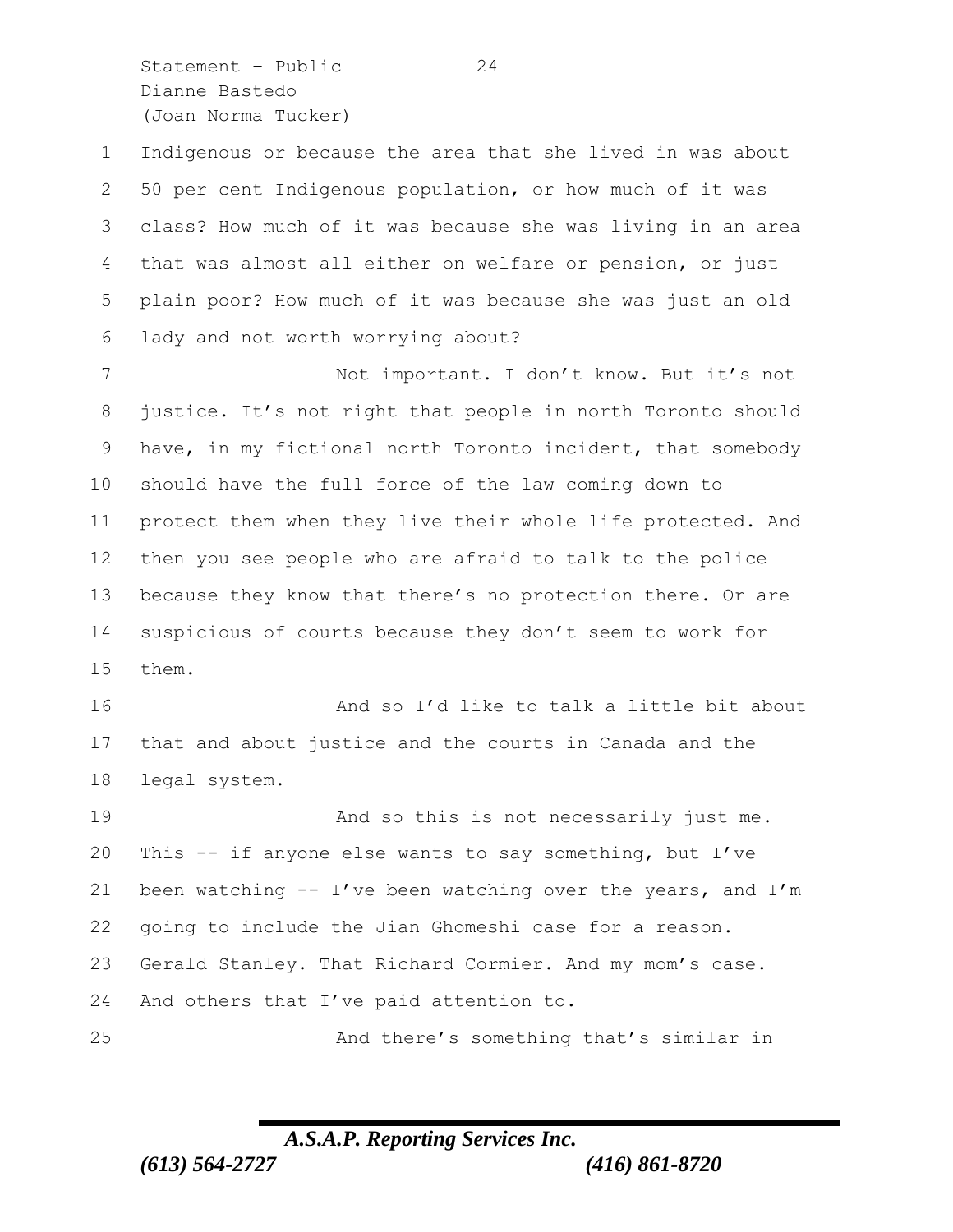Statement – Public 25 Dianne Bastedo (Joan Norma Tucker)

 all of them, and the similarity that I've seen is the weakness of the Crown to pursue justice, the weakness of the police to investigate. They don't seem to know what their job is.

5 And you know, I've been listening to Connie Walker and her Murdered and Missing podcast, and I recommend you do so too, that the police don't seem to know. On the TV they investigate. They are detectives. They figure things out. They look for clues and they put them together and find out who did it.

11 And instead what we've got is people who know who did it and don't bother looking for evidence and - - and things don't happen.

 Even if the police know who did it it's like well, that means we have to do some work and figure out who did it, so I don't know if it's worth it. That's me being cynical. That's how it feels sometimes.

18 So it may be like the justice system right now is made up of all these different parts, and I think a weakness that I keep worrying about and wondering about is why is it that the Crown -- after the Colten Boushie Gerald Stanley case I looked at the, well I look at the Alberta, I was looking up different statements of Law Societies and 24 it seems as though the Crown can't lose is what I heard; that the Crown never loses a case because they just want to

## *A.S.A.P. Reporting Services Inc. (613) 564-2727 (416) 861-8720*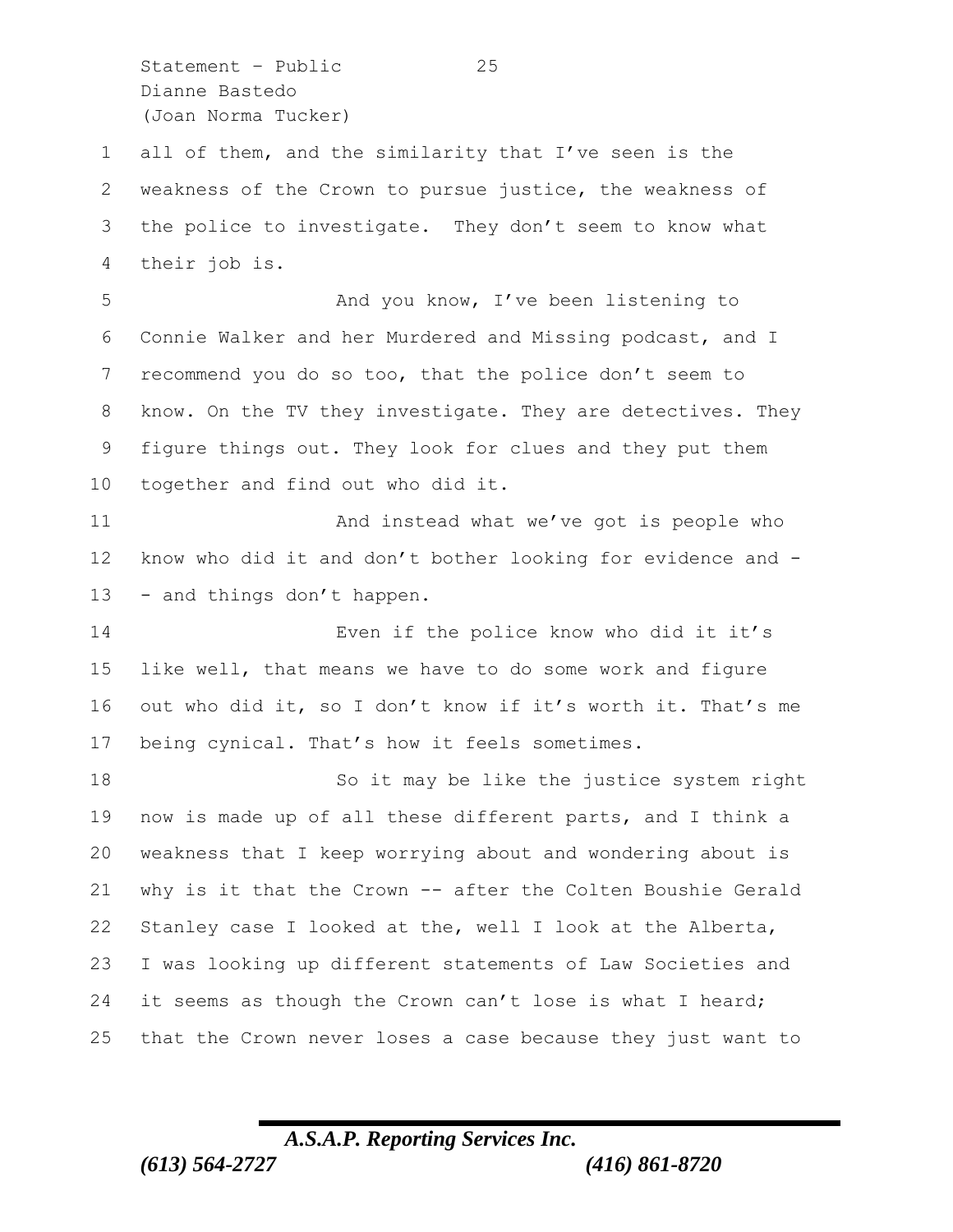Statement - Public 26 Dianne Bastedo (Joan Norma Tucker)

 make sure that all the evidence is presented and challenged and made sure that all the evidence is correct, and then the outcome of the quick case is the correct one.

 And what that seems to mean is that the Crown is hands-off. And when the victim is, or the witnesses are browbeaten and their testimony is discounted, even if it's true, their testimony is true, but the defence fights against it and the Crown doesn't support it. The Crown doesn't say: back off. The Crown doesn't seem to say that they have any opportunity to put that person back on their feet and say, no, this is -- this is an honest person. This is a person who's telling the truth. Whatever they were -- they did the night before. Whatever their job is or isn't. Whatever kind of income they have or whatever colour their skin. What they're speaking is the truth, and that's not what's happening.

 All the different marks against them are held up as being reasons not to listen to them.

**And that's what happened with my mom.**  That's what I've seen happening in so many of these public, far more public cases that have been in the news recently and over the years.

 And maybe the Crown is in different places and in different times has been able to make sure that good evidence is brought forward. I don't know what their part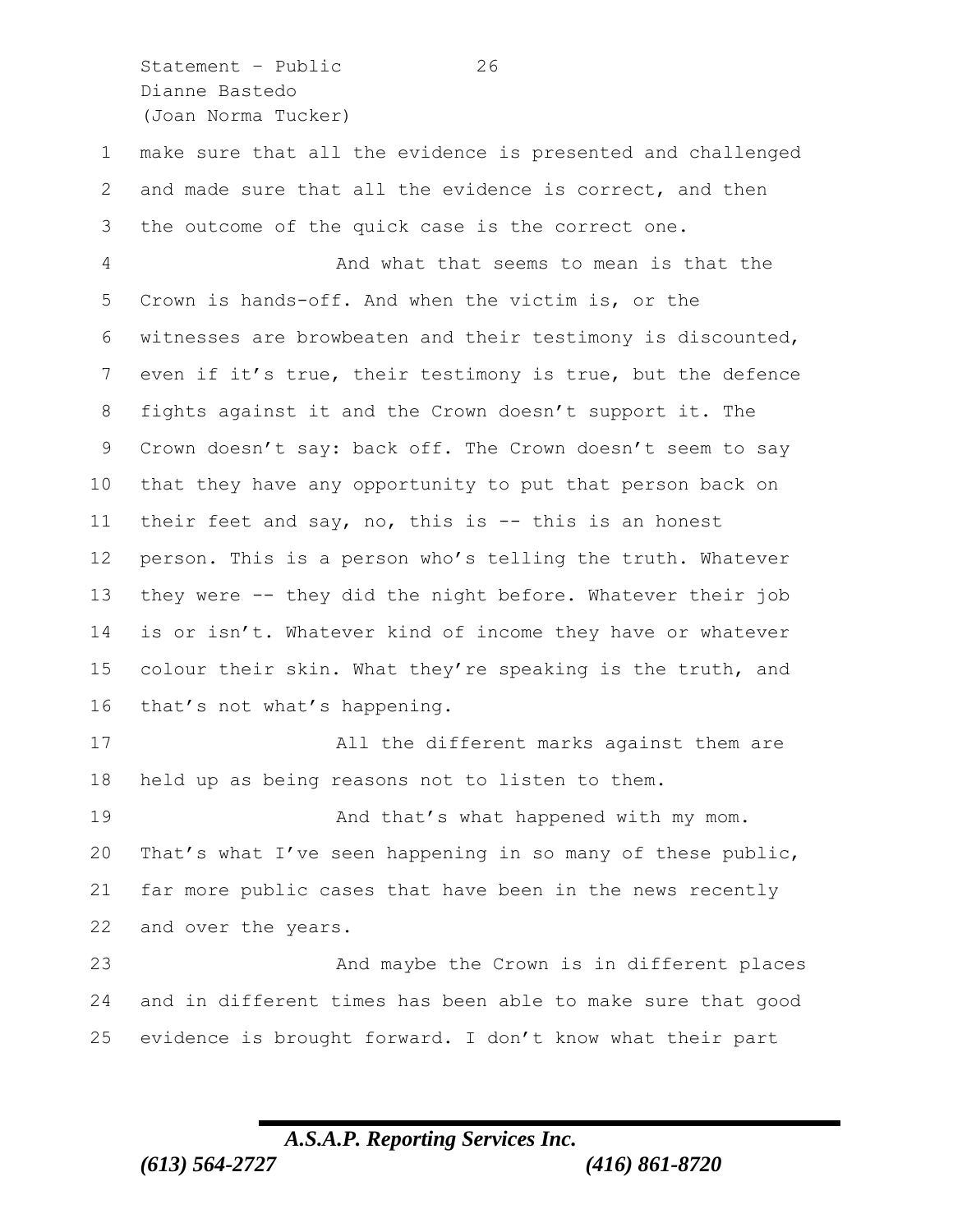Statement – Public 27 Dianne Bastedo (Joan Norma Tucker)

 in getting the police to get more evidence, but do they just sit back and wait for the police to maybe do their job, or maybe not or do they direct the police and say you haven't got enough evidence for me to take this to trial. You need to get people. You need to stand up and get out there and get -- find what the guy was wearing. Get the -- get what his -- what was on his clothes or whatever he ditched in the apartment. Get that information and get that evidence because the Crown has to rely on the police to do that. 11 And then -- and then the courts have to rely on the Crown and the defence to fairly defend the accused and fairly make sure that good evidence is presented. And that's where I'm seeing a big weakness. It's almost like there's like a hands-off attitude. Like whatever the evidence presented it's oh well, okay. Well, work with what you got. Okay, you can slander my -- or slam my witnesses. I don't care. It's all right. It doesn't matter because I'm going home at 5:00 anyways and I don't care. A little bit of cynicism. Sorry. I'm going to smudge again. 22 And it's the -- it's in the interest of Canada to -- I would like to see changes to the way courts are -- handle cases, criminal cases particularly. I think that there's a lot to be learned from Indigenous systems of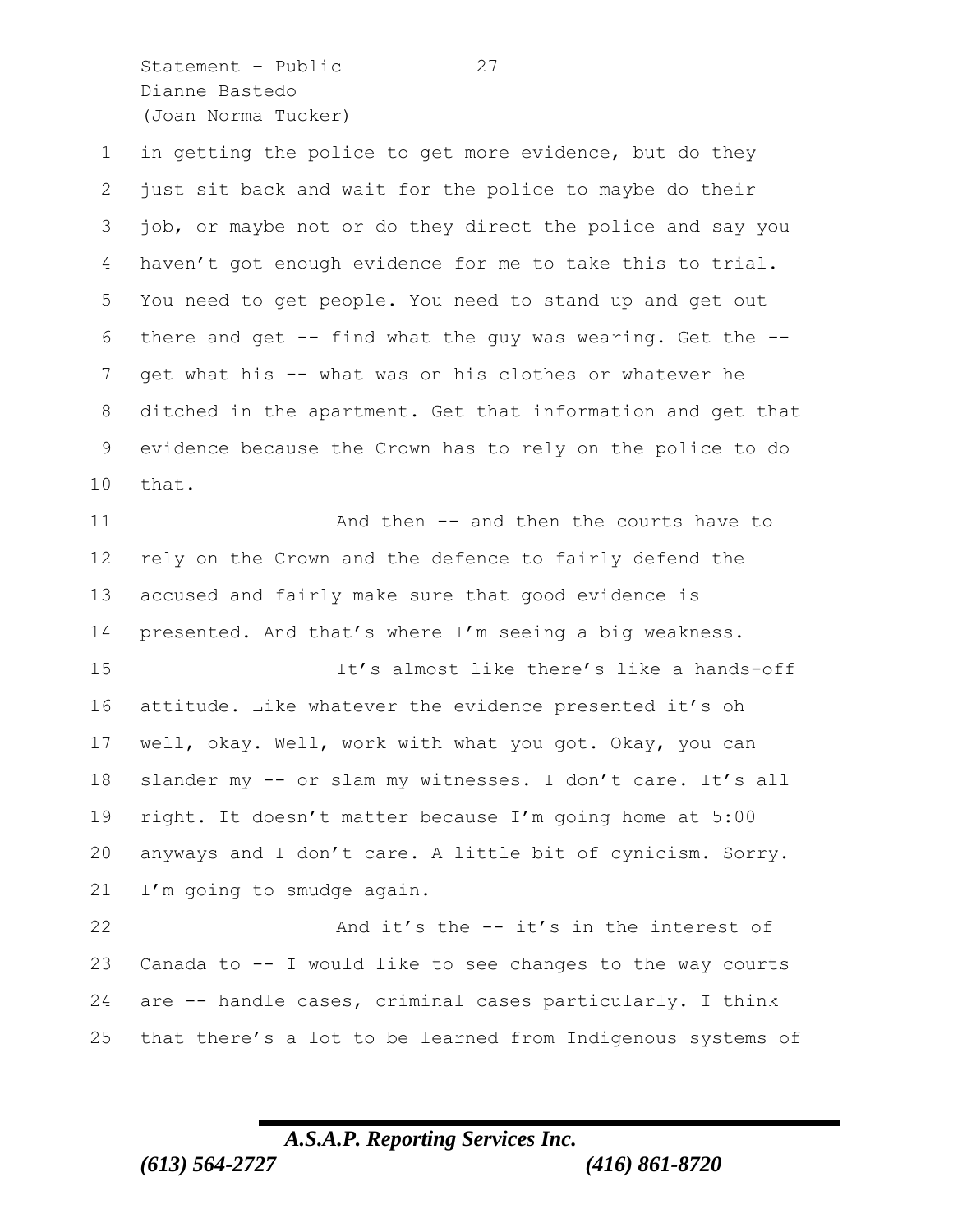Statement - Public 28 Dianne Bastedo (Joan Norma Tucker)

 justice. I think there's a lot to be learned from humanity. There's -- people feel in their hearts when something has gone wrong, and yet the courts know what's right because our court -- the jury said this, and so that's what the truth is, and that's not what the truth is. That's just what the jury said. That's what the jury was able to determine. 8 And so there's something wrong, and I think that part of that has to do with the mandate of the Crown prosecutor. MS. SHEILA MAZHARI: Do you want to talk a little bit about more in comparison with Indigenous systems of justice, what that would look like? 14 MS. DIANNE BASTEDO: No. I don't have enough knowledge. I don't. 16 MS. SHEILA MAZHARI: That's fine. 17 MS. DIANNE BASTEDO: Okay. MR. CAM BASTEDO: Well they didn't have a prison system for one thing. 20 MS. DIANNE BASTEDO: It's true. And they didn't have a prison system, and right now we have over- representation that's gross of Indigenous people in a lot of the otherwise known as social and justice institutions. Another sort of offshoot of this, for me, and one of the reasons that I introduced myself at the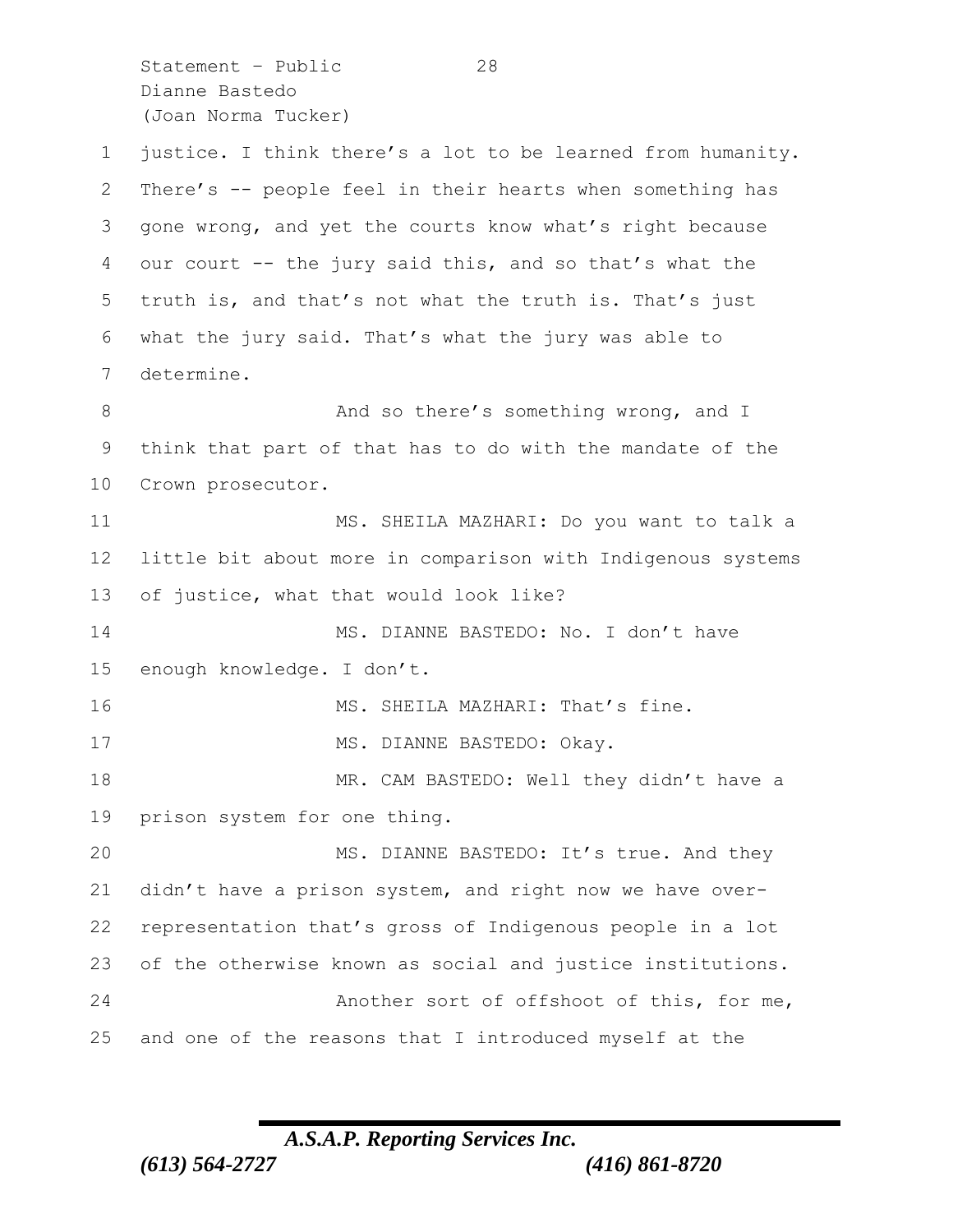Statement – Public 29 Dianne Bastedo (Joan Norma Tucker)

 beginning in Okanagan was -- is because I've been working for the past 20 or so years with the (native language spoken) and the Okanagan people as an accountant, and different bands in this region and Kamloops -- in Kamloops and an hour an a half radius of Kamloops. And so I've, you know, learned a little bit of the languages of the peoples that I'm working with. 8 But as an accountant working for First Nations, I've seen an issue that actually came into play with my mom. When she died the funeral director said: Oh, she's Indigenous. Is she status? Well, you should get in touch with the band and they'll pay for it. I don't think so. I doubt it. No, no. Go ahead. So all right, sent off and just checked with them and said: No, she's off reserve. 15 I know that. No, we don't have any money for that. Yeah, I know that. So no, there was no help. 17 And at the time for us it was really a struggle to come up with suddenly thousands of dollars, even for a very minimal funeral and the service and whatnot. So that was a struggle, and we got some help, but not from my mom's home community. So regarding that, my experience working with First Nations and the Social Development Departments of several different bands is that they get money for social assistance, for basic needs, for shelter. They also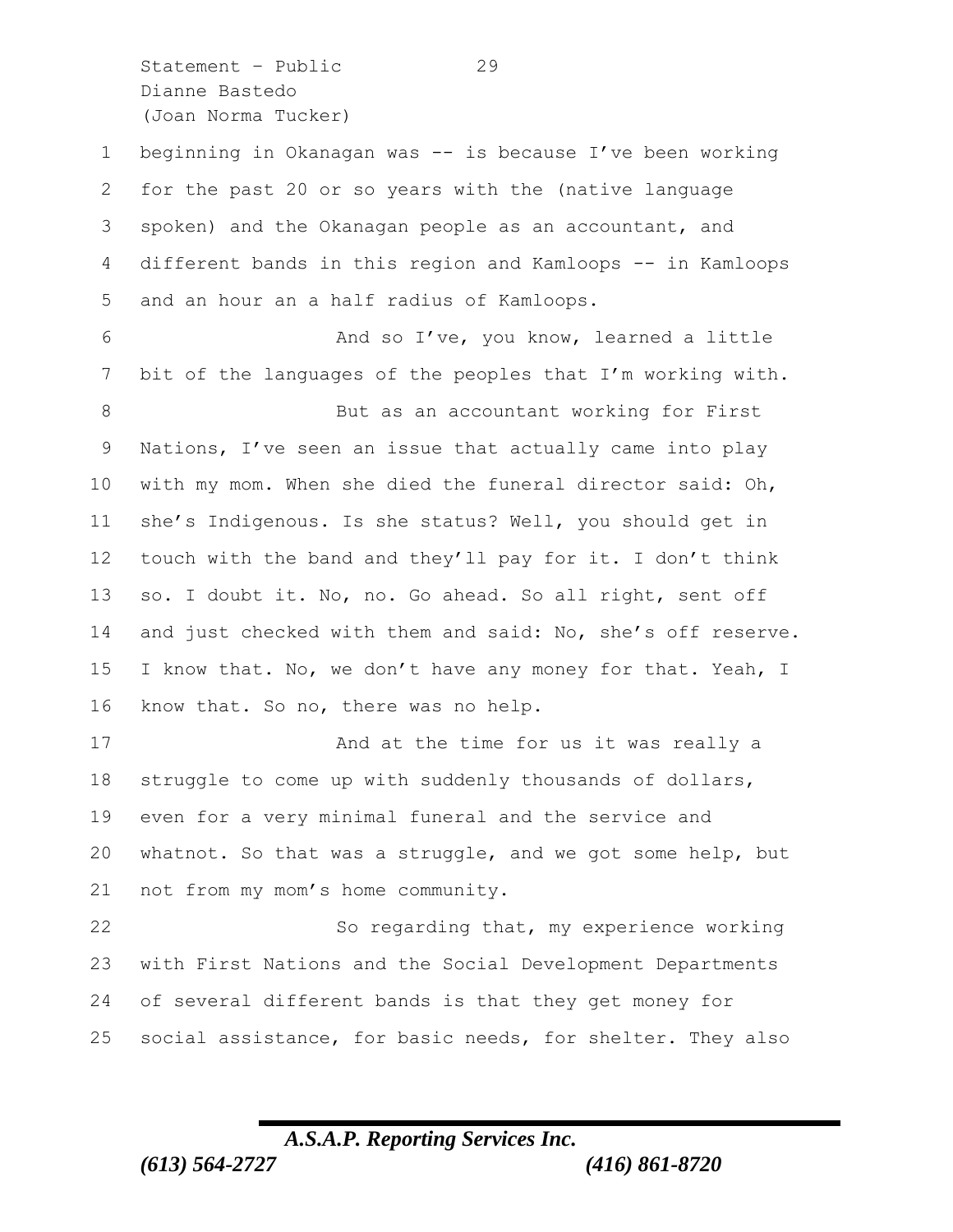Statement – Public 30 Dianne Bastedo (Joan Norma Tucker)

 get an amount annually as part of the basic needs package for funerals.

3 And I haven't been able to determine what their formula for that is. They have a lot of it was -- it's always been formula based on population and distance and a few other different factors, many different factors. 7 But what happens is we get funding at the beginning of the year. We know what it's going to be. And the funeral portion that's set aside is something like \$2,400 for a funeral, which doesn't go very far for funerals these days.

12 And when the money runs out, I don't know, you have to find the money some other way. So, you know, there may be three funerals in a year. There may be three funerals in a month. There may very well be three funerals in a week. That happens. There'll be a bad year where terrible things happen, and they tend to come in groups way too often. And the funding is only applied or allowed to be applied for on reserve members of the band. So that leaves off reserve band members without any assistance, and it leaves -- it leaves the band in a situation where as the year progresses towards the end of the fiscal year, you're looking at -- you've depleted the funeral costs. Where are we going to get any more money?

And while the -- most of the population in

## *A.S.A.P. Reporting Services Inc. (613) 564-2727 (416) 861-8720*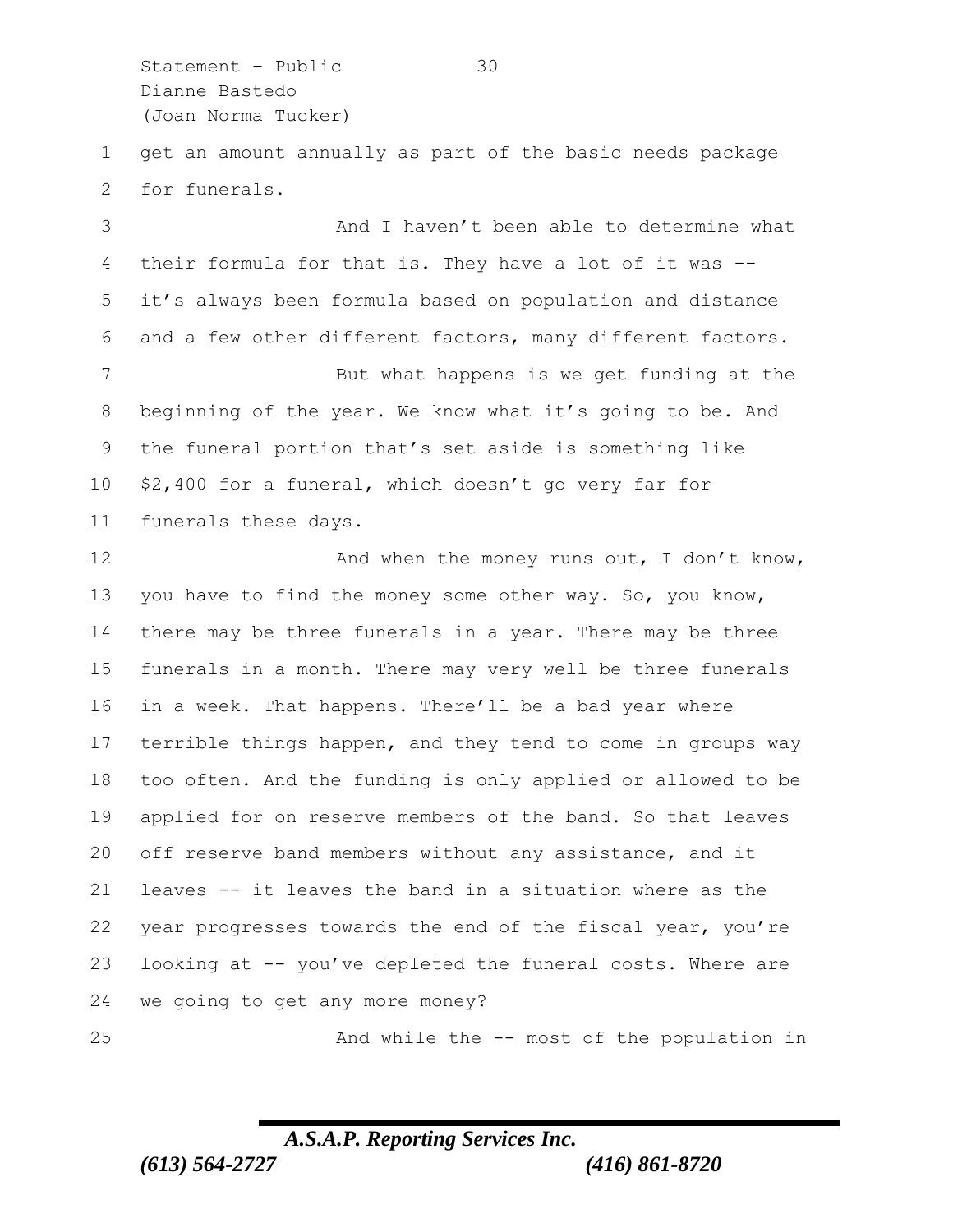Statement - Public 31 Dianne Bastedo (Joan Norma Tucker)

 Canada, a funeral is a family matter, a private matter, something that you generally will plan for and talk to a funeral director and get these things set up and put in a savings plan or whatever, my experience with the First Nations communities that I've worked with and known of is that a death in the community is a community responsibility too.

8 It's not just the family that's lost a person, but it's the community, and there's a far stronger coming together of everyone. And maybe that's partly been trained to look for handouts because that has been the way for a long time that there's a weakness there.

 But there's also a fear that the band won't be able to help or crazy things happen where somebody -- somebody who gets a fancy funeral paid for by the band 16 and somebody else doesn't, and it sets up resentments and it sets up hard feelings between different families. 18 And it's so easy, I think, to stir up

 animosity within the community and it's so destructive to the community when that happens.

21 And I have -- I have tried to find other ways of dealing with this. So I've phoned insurance companies and said listen, I want to be able to ensure all the band members, we have 1,000 people who are band members. Can we set up an insurance policy so that we can

## *A.S.A.P. Reporting Services Inc. (613) 564-2727 (416) 861-8720*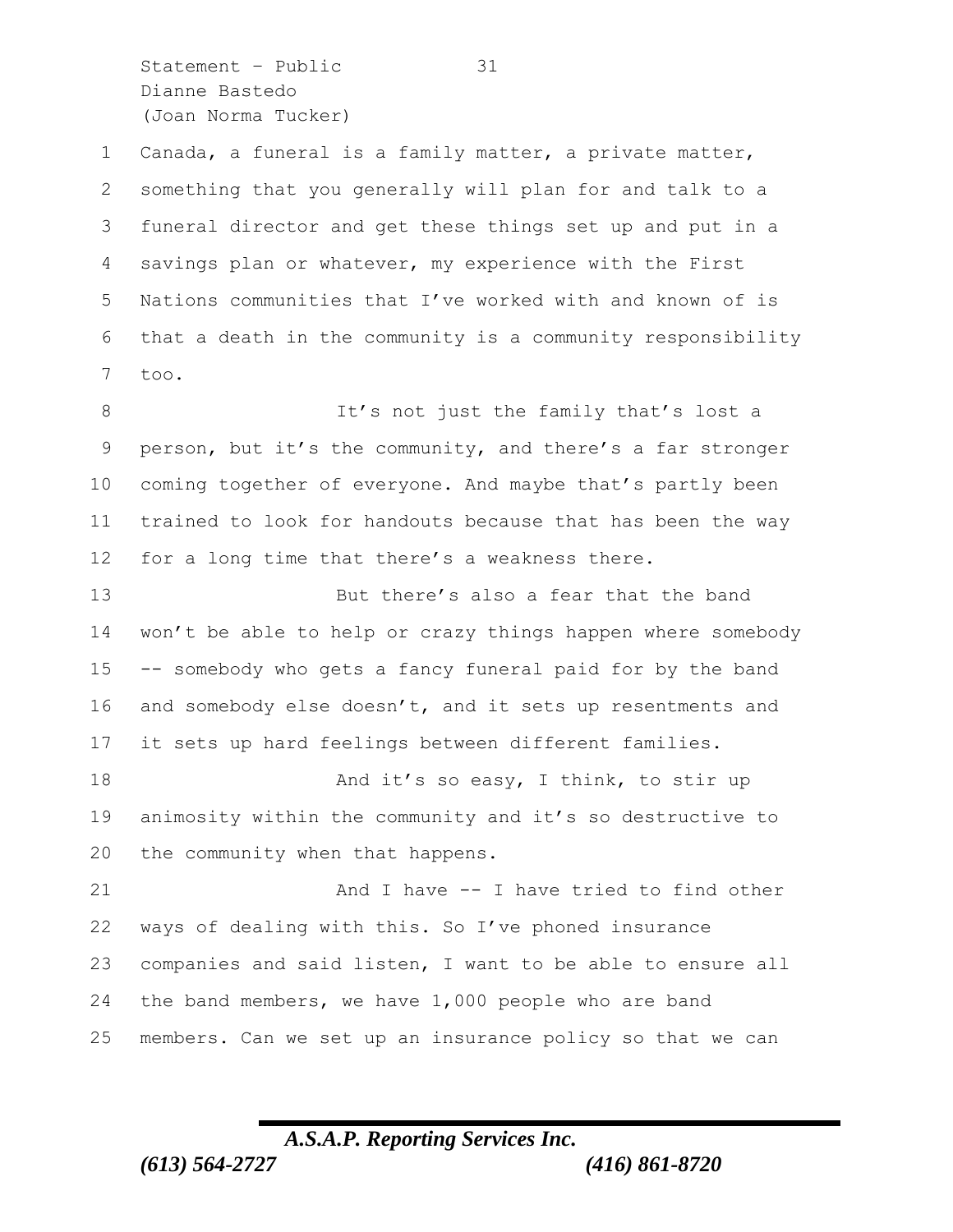Statement – Public 32 Dianne Bastedo (Joan Norma Tucker)

 get some money on somebody's death paid to the band so that we can, you know, help the family with their funeral arrangements or with firewood or food or something or the casket or something like that? And there's no products available from the insurance companies that I've been able to talk to. And like I say, I've tried several times. So there's nothing else out there. There's also the fact that a lot of First Nations communities, that is to say Indian bands, on reserve population, tends to have a higher proportion, much higher proportion, of poverty and difficulties, all sorts of difficulties, living on reserve. 14 The job -- most bands, the job possibilities on reserve are few and far between. The pay isn't particularly good. I don't know how true it is right now because I haven't checked what the provincial rates 18 are, but even the welfare rates are different. So there's - - there's a population that is less -- has less capacity to plan for funerals. I'm sorry. 21 And I know that, you know, someone said, well you know, grow up. Take care of your own problems. But it's not an individual problem and it's not a family problem. A funeral is a community event. It's a community responsibility.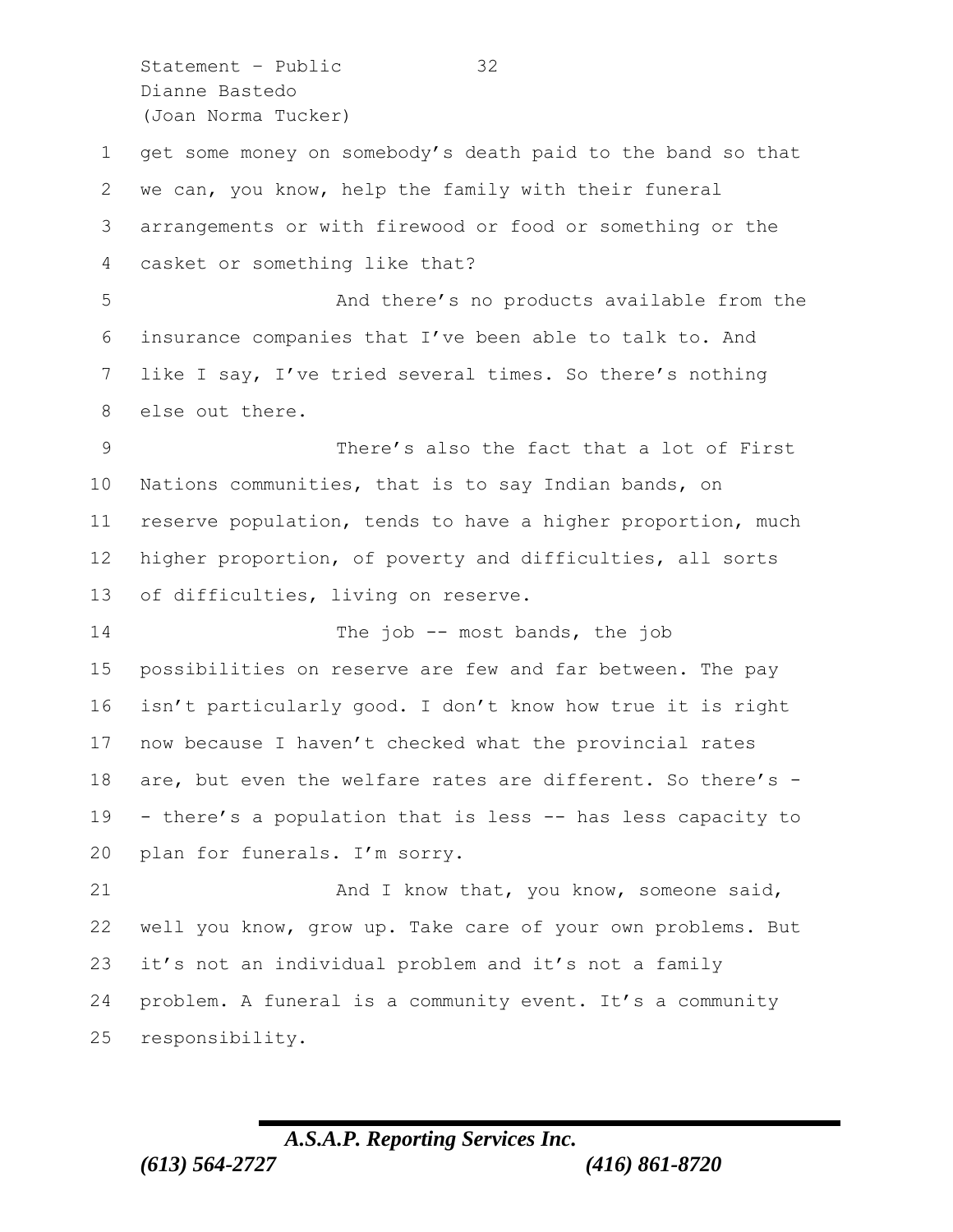Statement – Public 33 Dianne Bastedo (Joan Norma Tucker)

 And I would like to allow the Commission to bring this up because I would like to see a better way. I would like to see that whenever a funeral for a band member happens, that INAC and (indiscernible), call them DIA when I'm mad at them, but INAC will allow the band to apply for funds to take care of certain things. 7 I mean, certain things are definitely part of the community. End of life ceremonies. So there's the firewood. Where's that? That's always a problem. Wherever I've been also, how do you get the firewood? Who's going to bring up the firewood? Who's going to pay for the firewood? Where are we going to get the firewood? 13 And that's an important part of people, 14 and I think that's almost universal for sacred fire. Even in Toronto. And big cities that have that, they're making that available, but you still need to get the firewood. Who's going to bring the food? You can do potluck, but when people are struggling to keep food on the table for themselves, it's hard to have enough to share. So there's challenges, so I would like there to be an opportunity to have a look at the -- the ability for INAC to support bands' responsibility to their members when it comes to important ceremonial times, like funerals. I wanted to also mention -- and this is in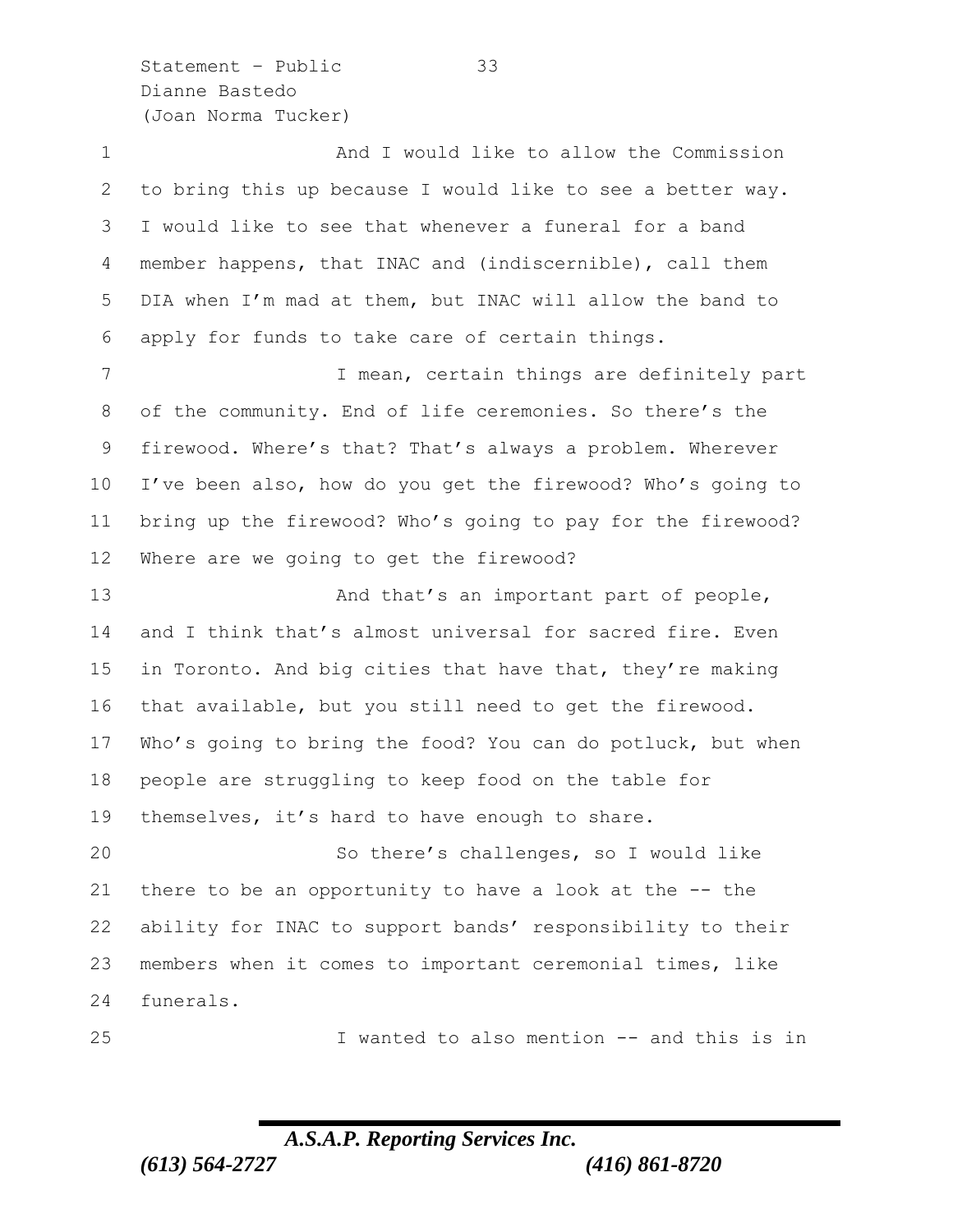Statement - Public 34 Dianne Bastedo (Joan Norma Tucker)

 here somewhere. It should be under the Joan file, but it's not a picture; it's a PDF.

3 My daughter's here as my support. Thanks, Beth. And my son and husband are also here to be with me, but this is my official support.

 My official support was going to be my sister and she's not here. She died last month. She had cancer. And Missing and Murdered Indigenous Women's Inquiry was really important to her. So see if we can make that seeable.

 Carrie Melinda Lester. Her name was given to her. Skipadami (ph). Is that right? Padaman Kwi (ph). She was born in 1960, died February 24th this year. Oh yeah, I can't do that. It's not that kind of screen. Make it go up. It's my sister Carrie. You can make it a whole thing. Just the one page.

 She's been a very active member of the Toronto Missing and Murdered Inquiry. She was part of the - - I don't know if I should say this out loud as if someone might come and get us, but she was one of the three women who occupied INAC in Toronto and began that movement. She was part of the Idle No More community.

 Yeah, that's good. Okay. This is Carrie, my sister. She stood on a train track with four or five other women with a large banner saying justice for murdered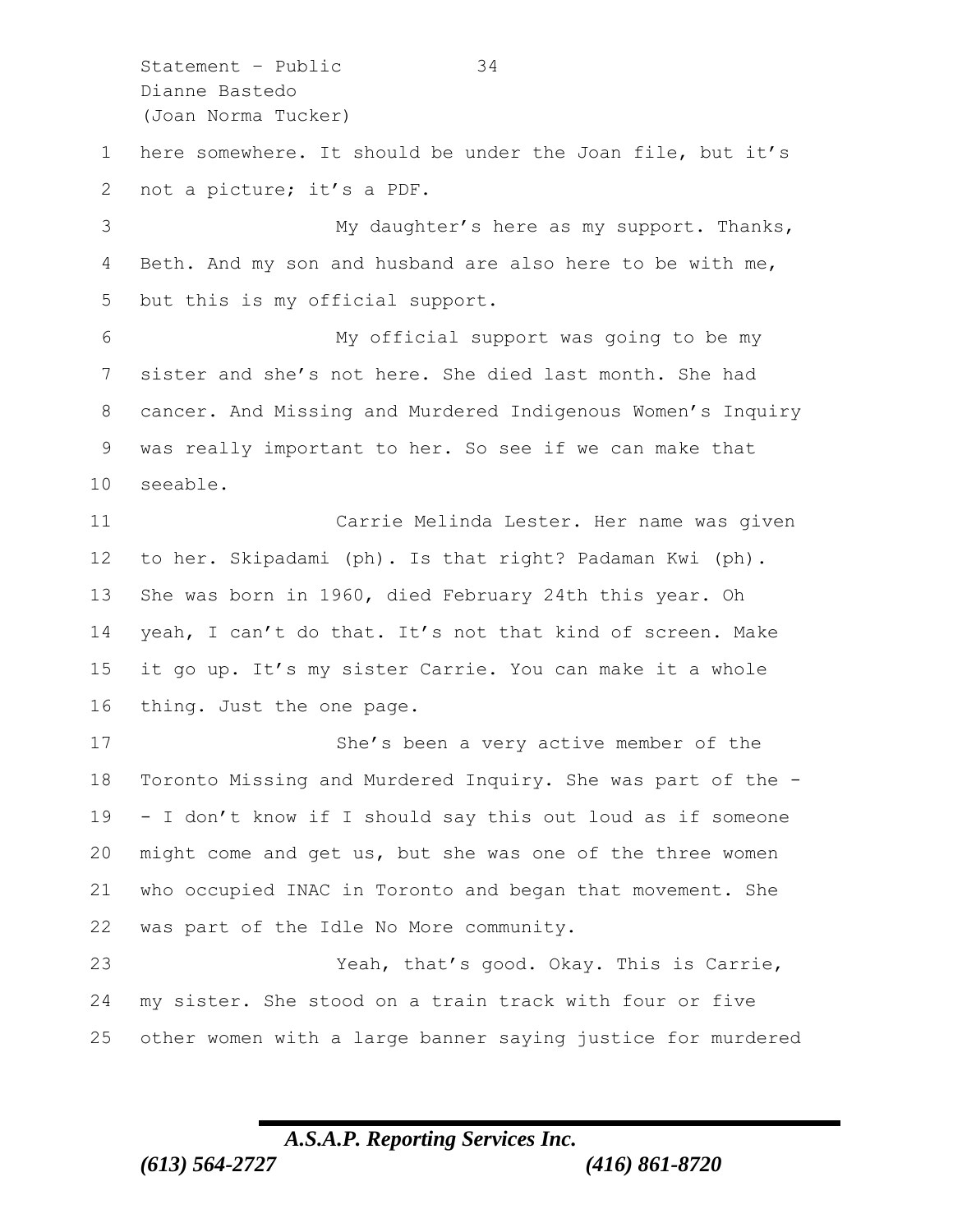Statement – Public 35 Dianne Bastedo (Joan Norma Tucker)

 -- missing and murdered Indigenous women. And that was in 2014, which I think was a response to Stephen Harper. She was -- made herself available for the -- well the INAC, the INAC stand occupation was because of Pikangikum. Not Pikangikum. Attawapiskat and the children that are dying in the suicides. She made every effort that 7 she could for the past -- since my mother died. 8 And the reason I'm bringing this up because how did my mom's death impact us? And the impact on my sister was that she went back to Elsie at Six Nations and began to learn about our family, met our cousins, learned and learned and learned. She was able to speak in Mohawk and in Oneida and in Ojibwe and changed the way the land acknowledgements are done in Toronto, that the Mississauga are -- had always been acknowledged as the -- in the land acknowledgements, and she said, no. You get that right. So she made that correction, so that it's the Haudenosaunee are also in -- and the Anishinaabe are also recognized. She camped out in High Park and other places at the burial mounds for the Iroquois. Yeah. She spent the last, you know, I don't know, 10 years of her life working without -- without sleeping, I think, to bring justice and fairness to lives of people that have been marginalized in their own country, marginalized in their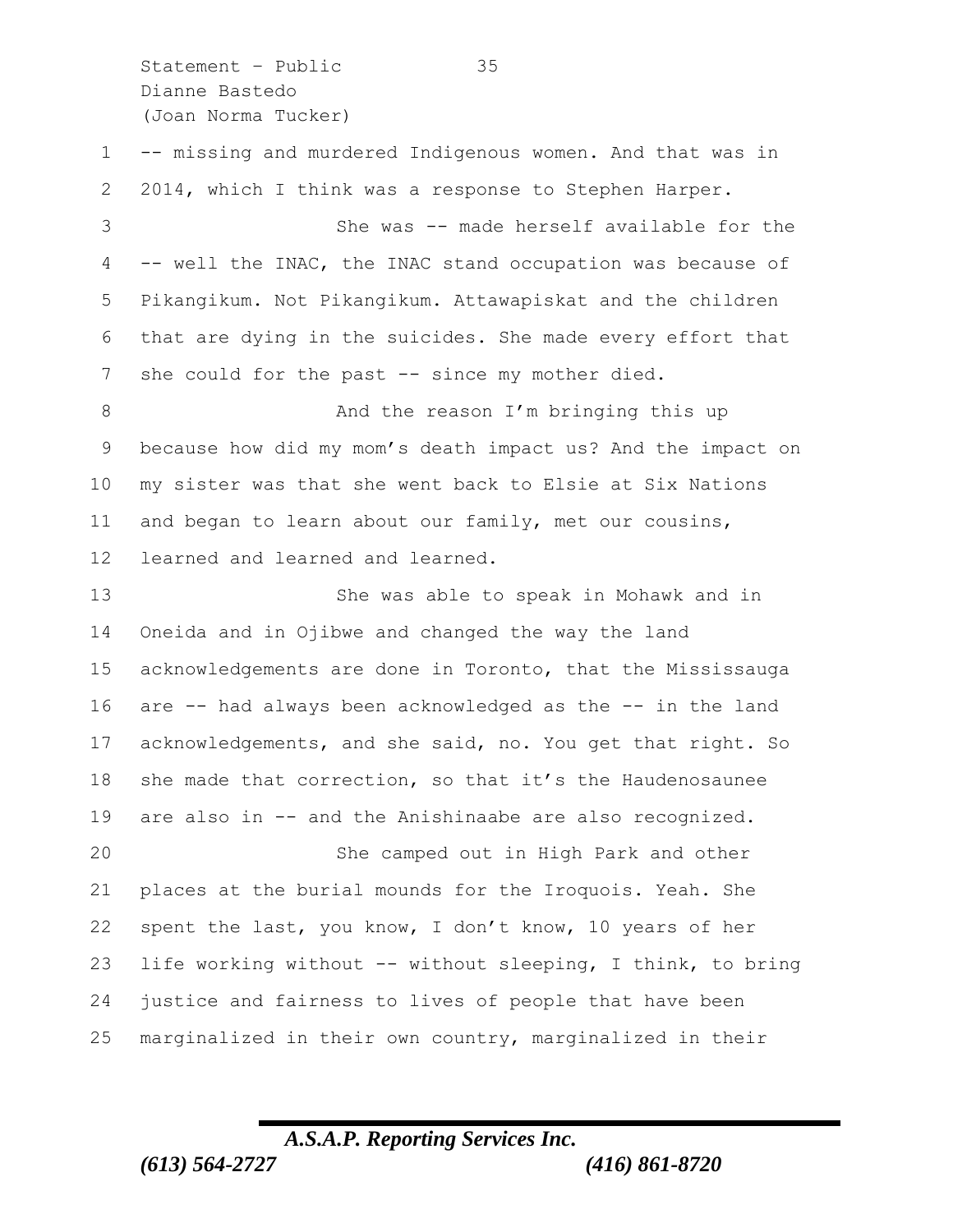Statement - Public 36 Dianne Bastedo (Joan Norma Tucker) own lands, and she would be here with me if she could have. 2 MS. BETH BASTEDO: She's here. MS. DIANNE BASTEDO: She's here. I was told there would be an empty chair for my mother with a blanket. I'm in the wrong room. And I was going to ask for a chair for my sister. And there is none. MS. SHEILA MAZHARI: Oh, I didn't know. 8 MS. DIANNE BASTEDO: That's okay. MR. CAM BASTEDO: You should mention the dialysis machines. 11 MS. DIANNE BASTEDO: Yeah. Again, the Lion's Club of Canada President came to speak to me while I was with my sister in Toronto in the palliative care unit last month and told me that if it hadn't been for my sister Carrie, there wouldn't be -- what was it? -- 17 dialysis machines going to northern Ontario where there had only 17 been one or two. There had been two, maybe. 18 MR. CAM BASTEDO: And maybe in --19 MS. DIANNE BASTEDO: In Thunder Bay, which no one wants to go to these days. These days. Which no one has wanted to go for a long time. It's not a safe place for indigenous people, so, yeah. At the time that my sister was in hospital dying, they were loading up the trucks with dialysis machines -- dialysis machines to go north into the

### *A.S.A.P. Reporting Services Inc. (613) 564-2727 (416) 861-8720*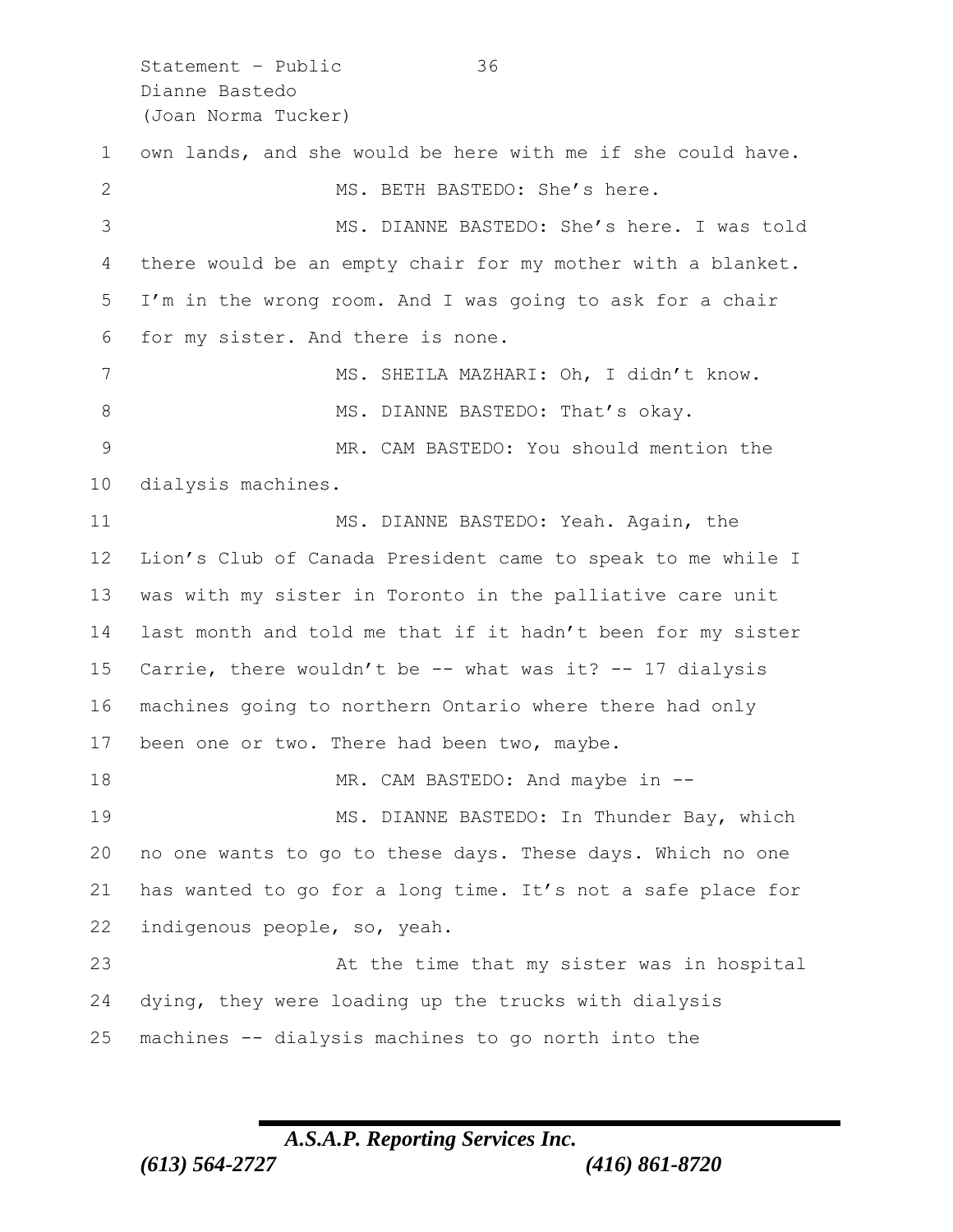Statement – Public 37 Dianne Bastedo (Joan Norma Tucker)

 communities and that they had found doctors and nurses who were going to go with them and train people. So that's something that was happening.

 And she also told me from the Lion's Club International that they had a \$31 million indigenous centre going in downtown Toronto, and she thanked me for Carrie's part in making that possible.

8 And I think Carrie's part was twofold is that she would get up with a microphone and she would speak, and she would -- she would say what needed to be said, and she also knew a lot of people and was able to 12 connect people together who needed to speak, and then when they spoke they needed to speak about this and the she'd set them going and things would happen. So I'm sorry she can't be with us right now to speak.

 MS. SHEILA MAZHARI: Can we spell Carrie's name?

 MS. DIANNE BASTEDO: Yes. Carrie is C-A-R- R-I-E. And her last name, Lester, L-E-S-T-E-R. I know my sister's name, but my other sister's name is -- 21 MR. CAM BASTEDO: Lister. MS. DIANNE BASTEDO: Lister, so I have to keep them straight. MS. SHEILA MAZHARI: And when was she born? MS. DIANNE BASTEDO: Twenty-fourth of May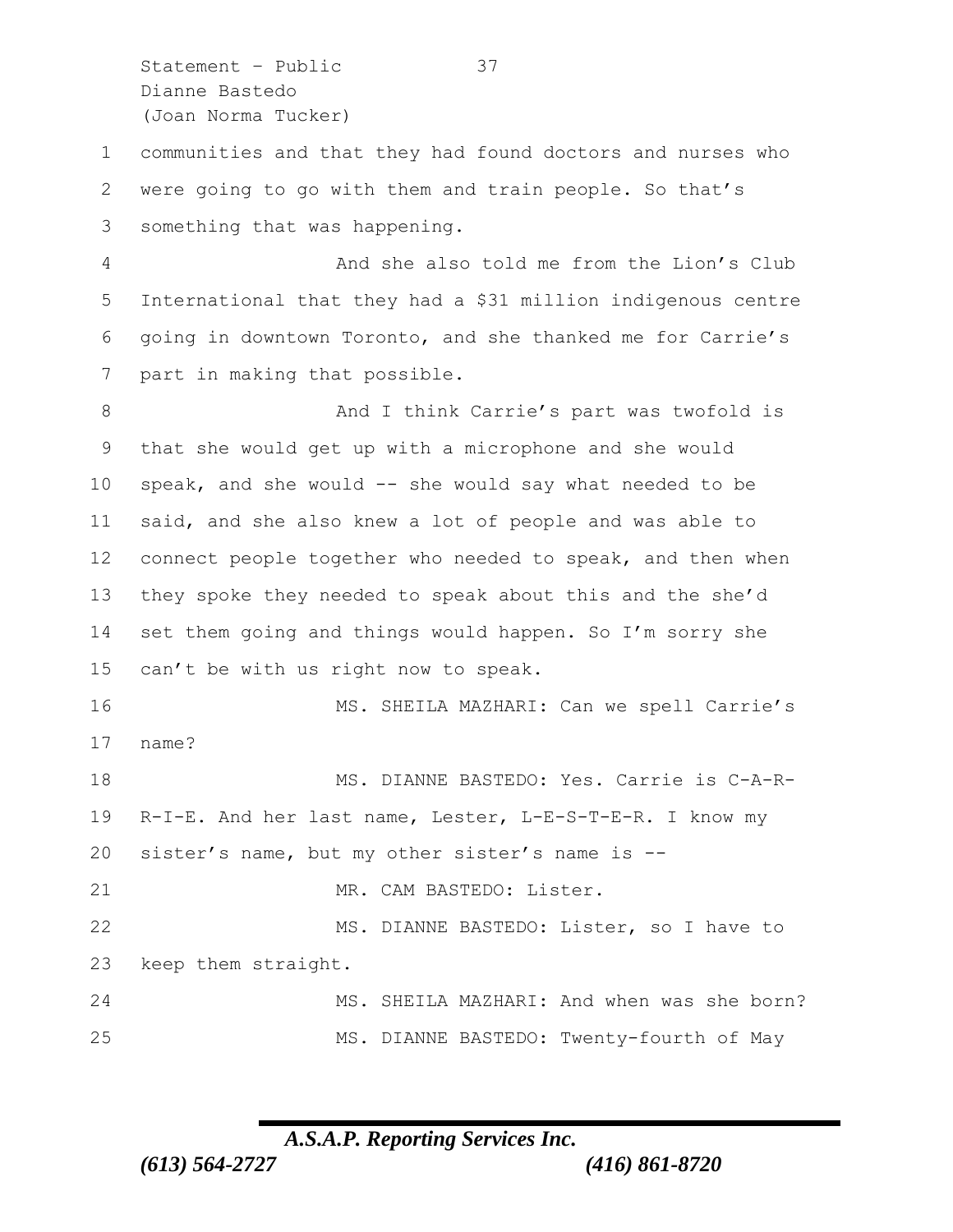Statement – Public 38 Dianne Bastedo (Joan Norma Tucker) 1960. 2 MS. SHEILA MAZHARI: And she passed away you said? MS. DIANNE BASTEDO: February the 24th this year, 2018. And because my heading and talking about my sister or my excuse maybe to talk about my sister was how did my mom's death impact or have an impact on me and our family, and then as the mother of my family? You know, you miss your mom. She taught me things. She was a terribly difficult person to be around a lot of times. No one wanted her back in Toronto when she came to live with us. The rest of the family back in Toronto said, you idiots, but thank you. Take her. Take her. But she had a really big heart and she had a lot of love and she had a lot of issues about showing that love, I think, and for many good reasons. But I know that for some bizarre reason my family loves her and they 19 all miss her. And they all talk to me about her, and remember when Gram used to say, I remember when Gram did this. What would Gram say? What would Gram do? 22 And usually we say that with a smile. But I think the hard part was the way that she died and the way there was no justice. MR. CAM BASTEDO: Mm-hmm.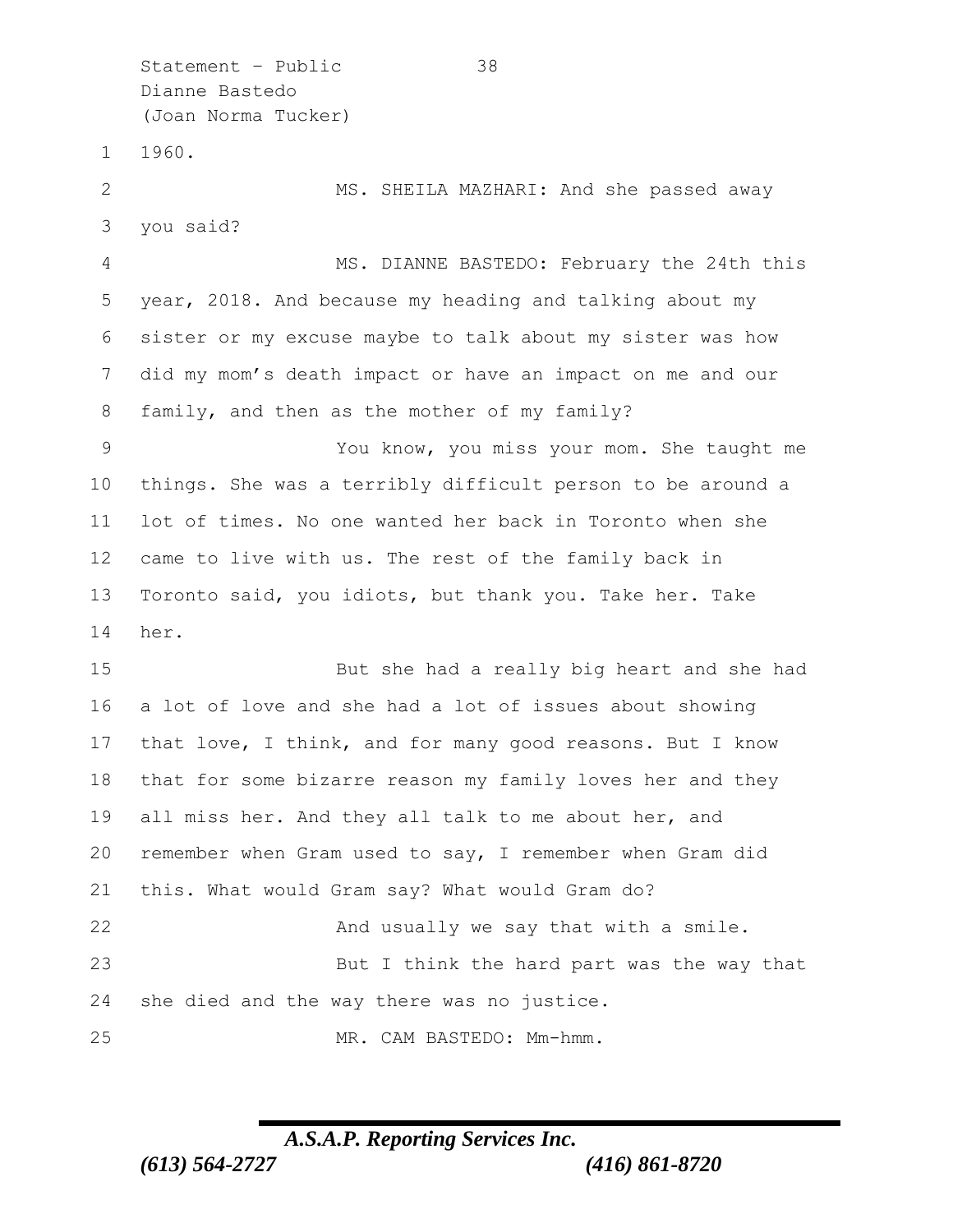Statement – Public 39 Dianne Bastedo (Joan Norma Tucker)

1 MS. DIANNE BASTEDO: And the questions that we have that we never really got answers to. I'm going to mention now that I hope that I get to speak to the lawyer that I spoke to last month, Wendy, who said that she was going to be able to get records from the ambulance service that attended Mom, from the hospital where Mom stayed, from the doctor's records, 8 and from the police records, and from the court documents. And I hope to get some more information from her on that, if that's available. 11 But those were the questions that we may never understand that Mom had a difficult time and -- She was beaten up. She was an old lady and she was beaten up for no reason, and she died a pretty -- a horrible death, and we don't know why. 16 We don't know what those people who beat her up got away with. We know they got away with assault, 18 but we don't know if there's -- if they got away with more than that. I know in the court it was a funny situation, one moment, when one of the lawyers was presenting the case and the pictures, and the judge asked, well where is the victim? And they said: Well, she's dead. 24 And he looked startled and said, but -- And they said, oh no, it's -- there's no charges of murder.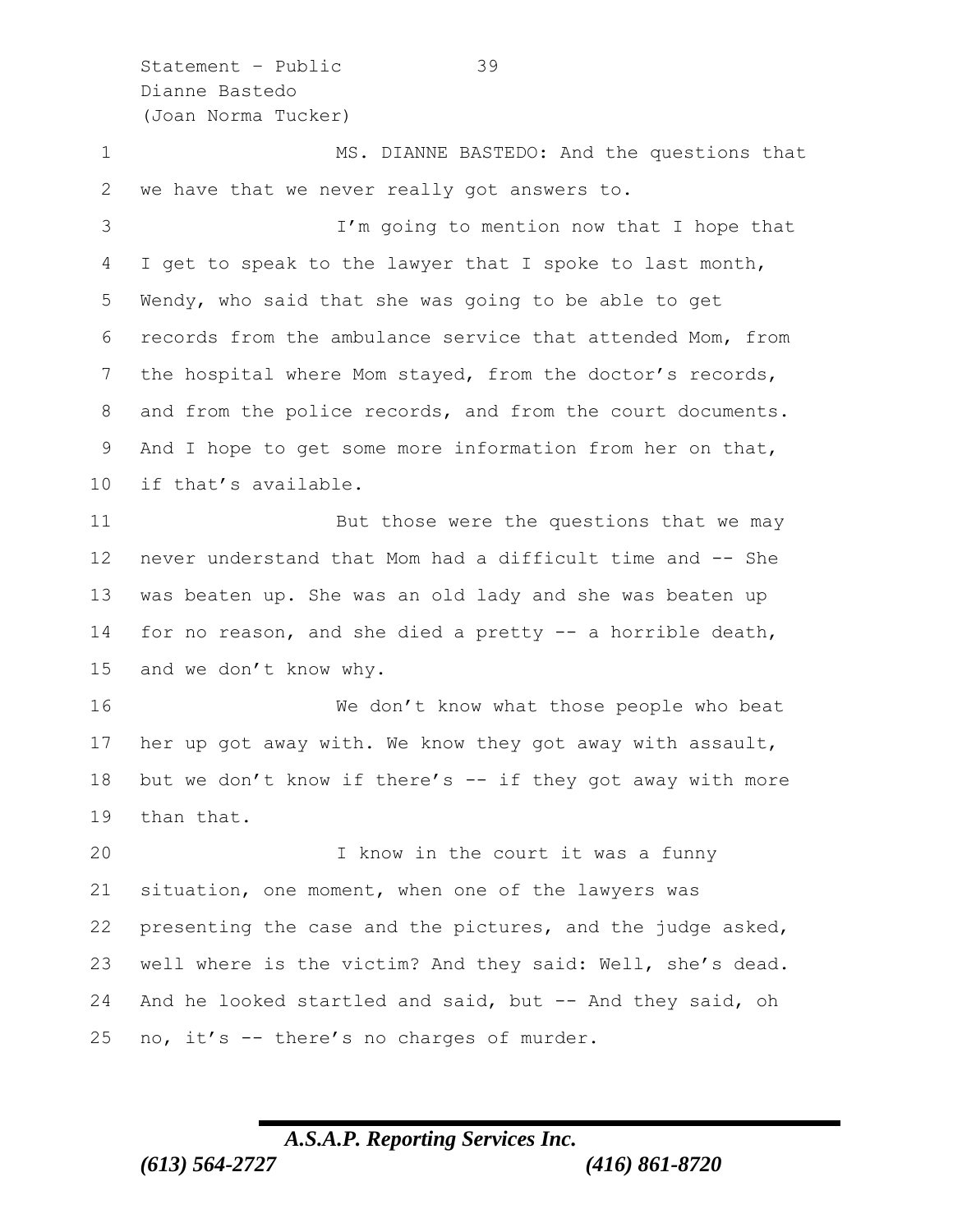Statement - Public 40 Dianne Bastedo (Joan Norma Tucker)

1 And he looked up and he met my glance, and I looked at him, and I know that my face was in protest. No! That's wrong. And I don't know what that meant to him, but I felt as though I was giving our message that you're not getting the whole story, which of course doesn't get written down in the court records at all. It has nothing to do with what kind of decision he's going to make, but I think that he needed to see that there were people that cared about what was happening and didn't like it. 11 So otherwise, you know, for me, my family have missed out on learning things from my mom. My, you know -- I don't know if you guys know how to fold your clothes properly yet, and I haven't gotten around to it or do the hospital corner thing with your sheets, but I'll get back to that later. 17 But there are things that you know, we -- I guess what it is is missing Mom, I don't have somebody that I can pick up and say: Did you see what happened? Did you hear this? Have you been watching? She liked CBC, just as I do, just as Carrie does -- did. So we often talked about books and the news and bigger things like that. And so she's not there, and now Carrie's not there. So you are it. And I don't know if anybody else here, but this would be a moment that maybe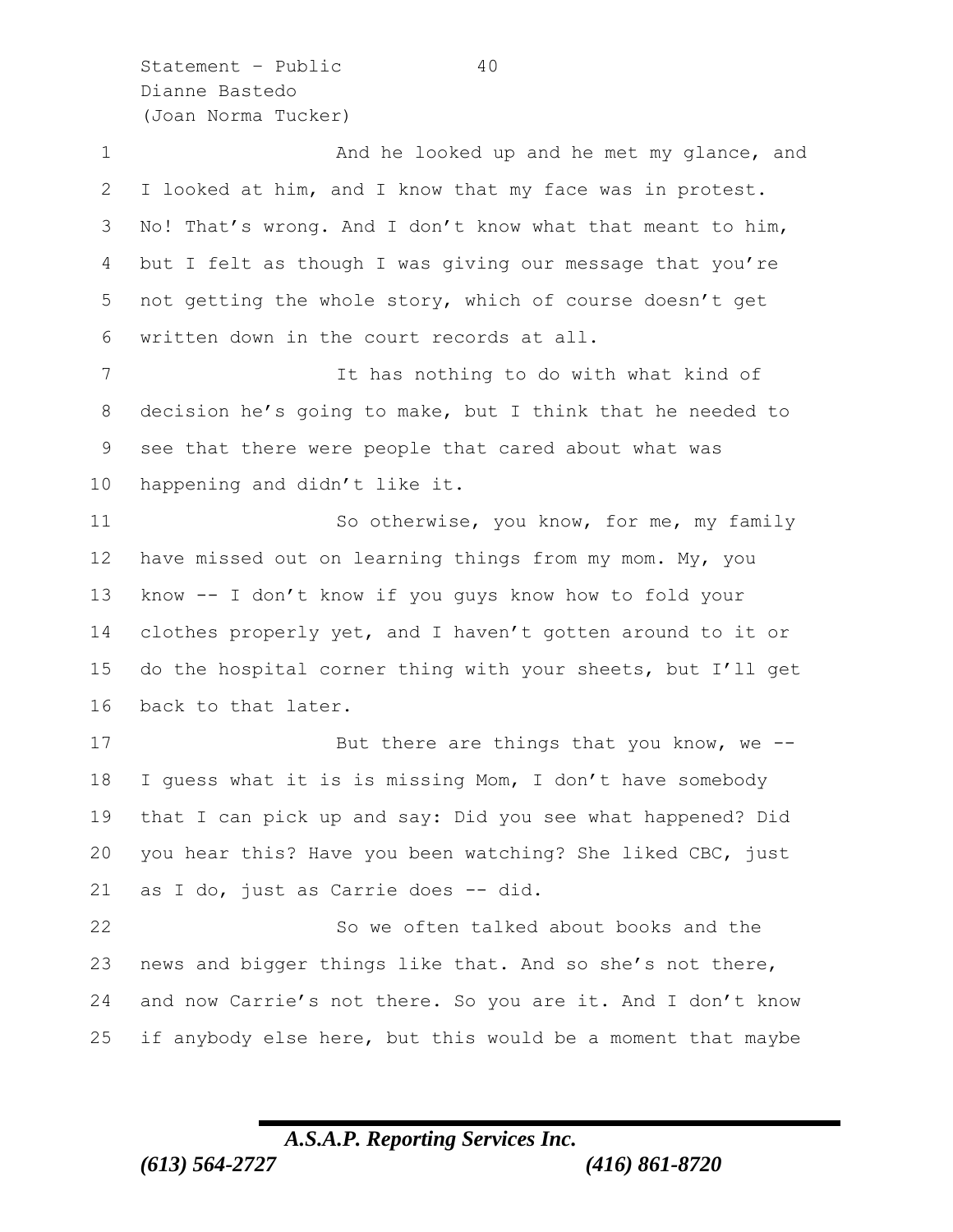Statement - Public 41 Dianne Bastedo (Joan Norma Tucker) you want to say something about that. MS. BETH BASTEDO: So I'm Beth Bastedo, that's who's talking. And part of the impact has actually been on my two sons. So I have a five year old and a three year old. The little boy is three, cries at least once a week about the fact that he doesn't know his Great-grandma Joan. He sleeps almost very night with a blanket that she made. 9 And we took them to where she was buried, and both boys just -- were almost in tears and cuddled on my lap and just saying how much they miss Great-grandma Joan. And they've never met her. And I'm sure if they did meet her, she would tell them that they were ridiculous and 15 MS. DIANNE BASTEDO: What are you good for? MS. BETH BASTEDO: And what are you good for? They'd learn to say: Absolutely nothing. 18 But at the same time they would be baby boy, and she'd probably spoil them more than she ever did to myself. Probably just as much as she did to my brothers. For whatever reason she loved her boys. But the impact was something that you 23 don't even know until it happens. You just -- It's taken -- I'm the same way. I don't understand how the courts could possibly say that this was not a direct correlation. She

### *A.S.A.P. Reporting Services Inc. (613) 564-2727 (416) 861-8720*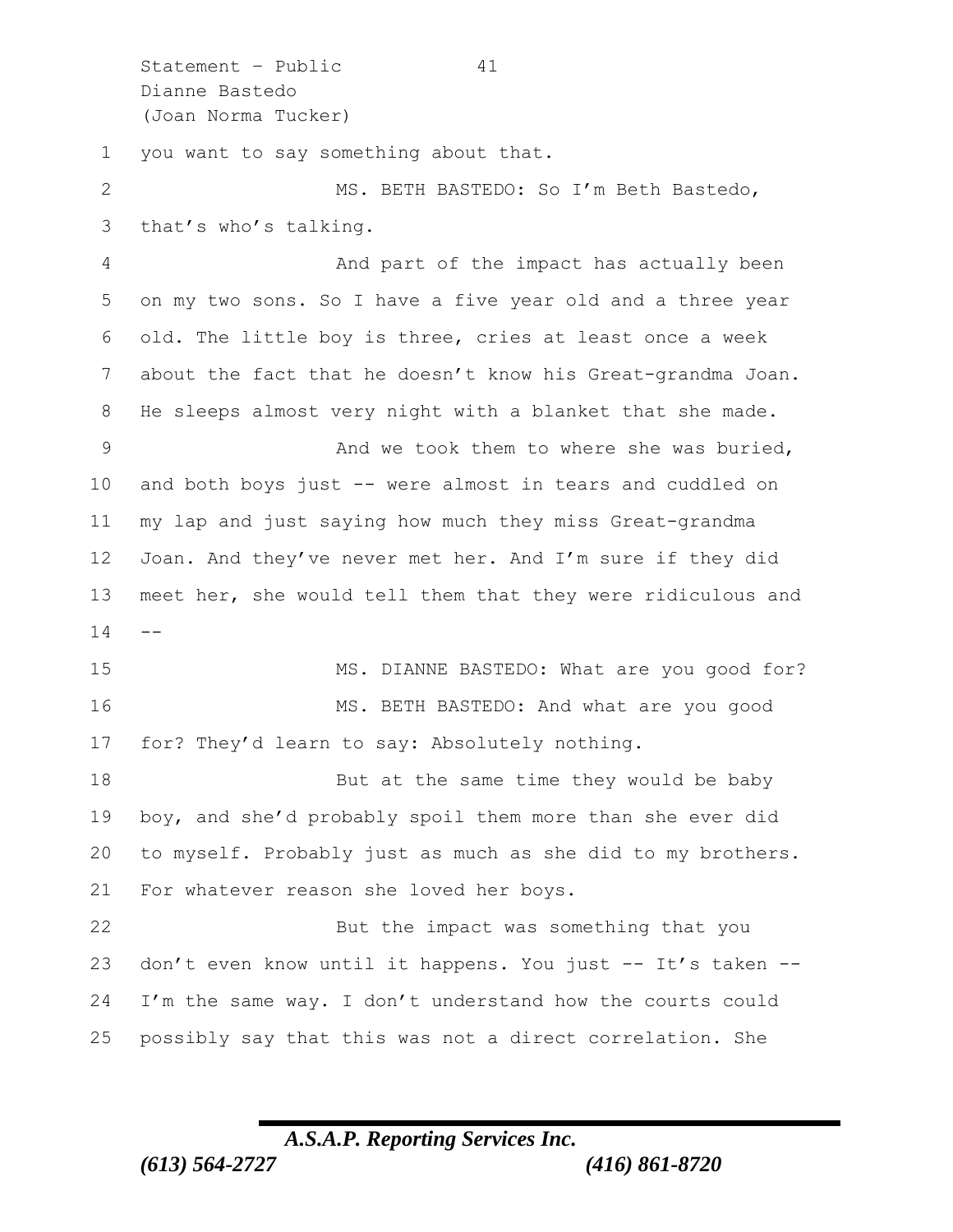Statement - Public 42 Dianne Bastedo (Joan Norma Tucker) got beat up. She broke a hip. The cancer exploded from the hip and she died. And how can you possibly think anything other than if she hadn't been beaten up, if she hadn't been beaten up, if the ambulance people had actually cared and taken the time maybe she wouldn't have gotten as hurt. If the cops had done their job and actually taken the guy into custody immediately, if anything had changed then she would -- she might still be here. She may not be. 11 MR. SAM BASTEDO: Might have had more time. MS. BETH BASTEDO: But at least we'd have had more time. 14 MS. DIANNE BASTEDO: Less pain. MS. BETH BASTEDO: Less pain. Like -- And that's the impact on my family that my sons don't know their great-grandma, and yet they love her so desperately. So -- **And I** see my mom, and that's the impact on me too. Anything else, Mom? MS. SHEILA MAZHARI: Sam, you don't have to share right now if you don't want to. Whenever you're ready. 25 MR. SAM BASTEDO: No, I can't.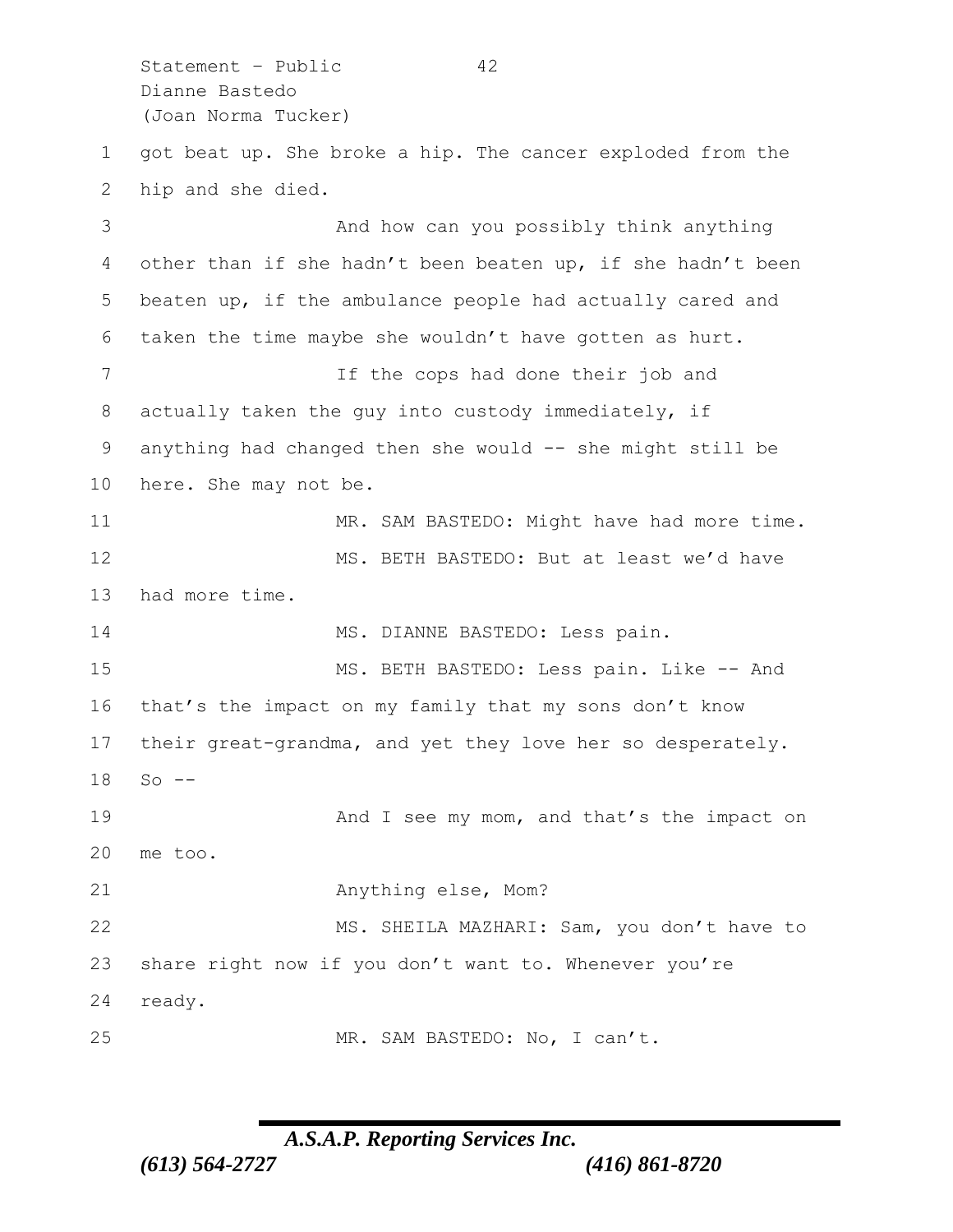Statement – Public 43 Dianne Bastedo (Joan Norma Tucker)

1 MR. CAM BASTEDO: Maybe I can share about Sam's. Probably the impact of Joan's sickness on me -- MS. SHEILA MAZHARI: It's Cam speaking. MR. CAM BASTEDO: Cam is speaking -- sorry -- was that I actually got to know her in a way that I hadn't before because as has been alluded to, she was not an easy person to get along with. And you know the whole thing about your mother-in-law? Well, with me that was kind of it on steroids. We had a very hard time getting along together. 11 MS. DIANNE BASTEDO: Mm-hmm. 12 MR. CAM BASTEDO: But in the last six months of her life, I think I spent more time with her than anyone else in the family actually. I went to visit her almost every day and we'd play cribbage together and got to know each other. So I was really glad for that time. I wish it could have been under different circumstances. 18 But there's no doubt in my mind that injustice occurred that should not happen in a country that says that there is equal rights for all its citizens because she was swept away like garbage, and that's wrong. Yeah. MS. DIANNE BASTEDO: And I think another thing is that we all have to live with some small bit of quilt and  $-$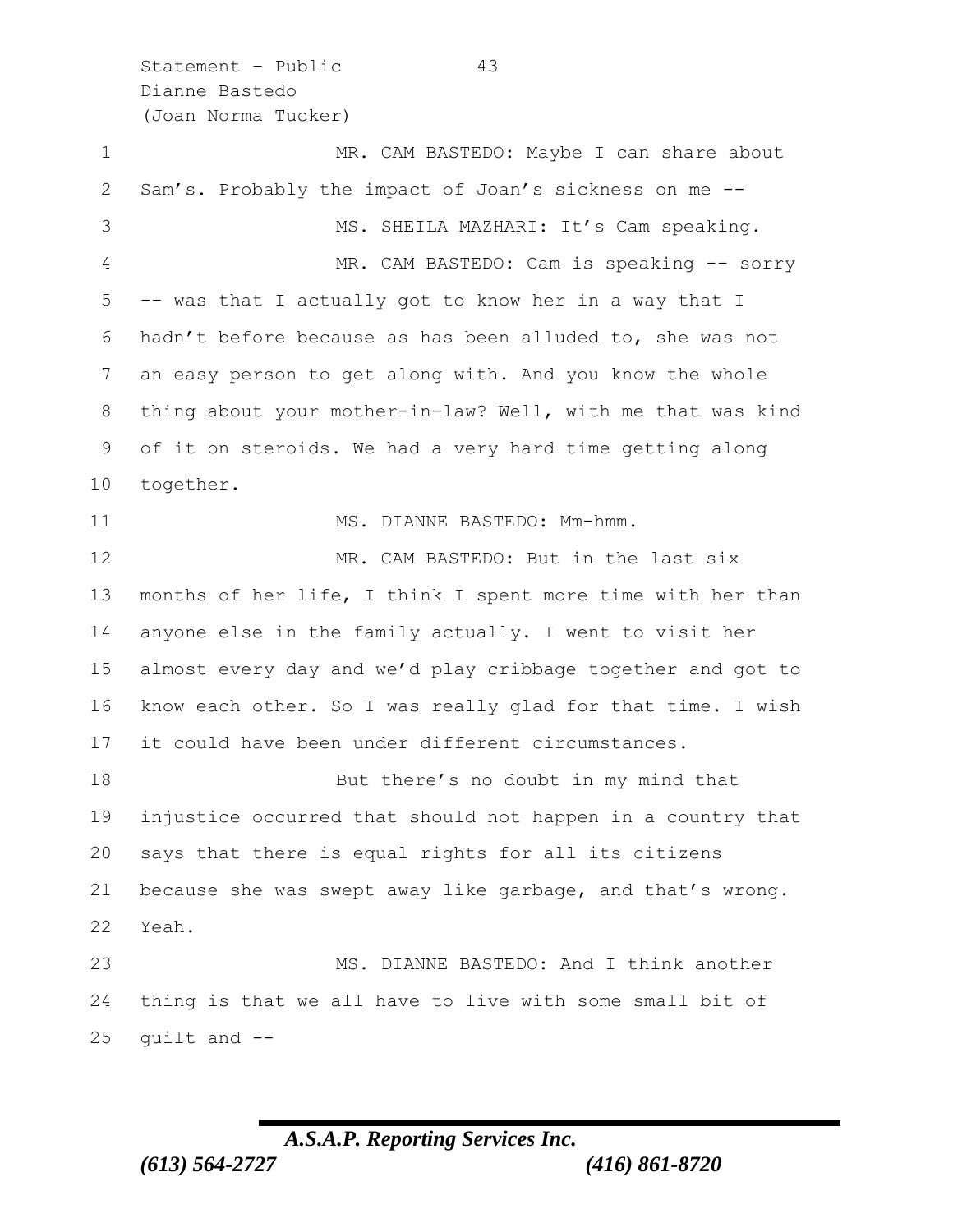Statement - Public 44 Dianne Bastedo (Joan Norma Tucker) 1 MR. SAM BASTEDO: Yeah. 2 MS. DIANNE BASTEDO: -- or regrets not 3 being there for her when she needed us at times. 4 And I didn't even talk about, you know, 5 the circumstance around her actual demise, and I'm not 6 going to, but it was a horrible way to die. And we didn't 7 get to say goodbye properly. 8 MR. CAM BASTEDO: We couldn't. 9 MS. DIANNE BASTEDO: And that was very 10 hard. 11 MS. SHEILA MAZHARI: With the charges of 12 aggravated assault, did that happen within that same year 13 of her passing, So 2001? 14 MS. DIANNE BASTEDO: Yes. 15 MS. SHEILA MAZHARI: And then what did that 16 result in for sentencing? Nothing? 17 MS. DIANNE BASTEDO: Yeah. They were 18 acquitted? Is that the right word for it? Yeah. 19 MR. SAM BASTEDO: The charges were dropped. 20 MS. DIANNE BASTEDO: No. 21 MR. SAM BASTEDO: Insufficient evidence or 22 something like that. I don't know what -- 23 MS. DIANNE BASTEDO: To convict is all I 24 know. I don't know what the actual legal terminology for 25 that is.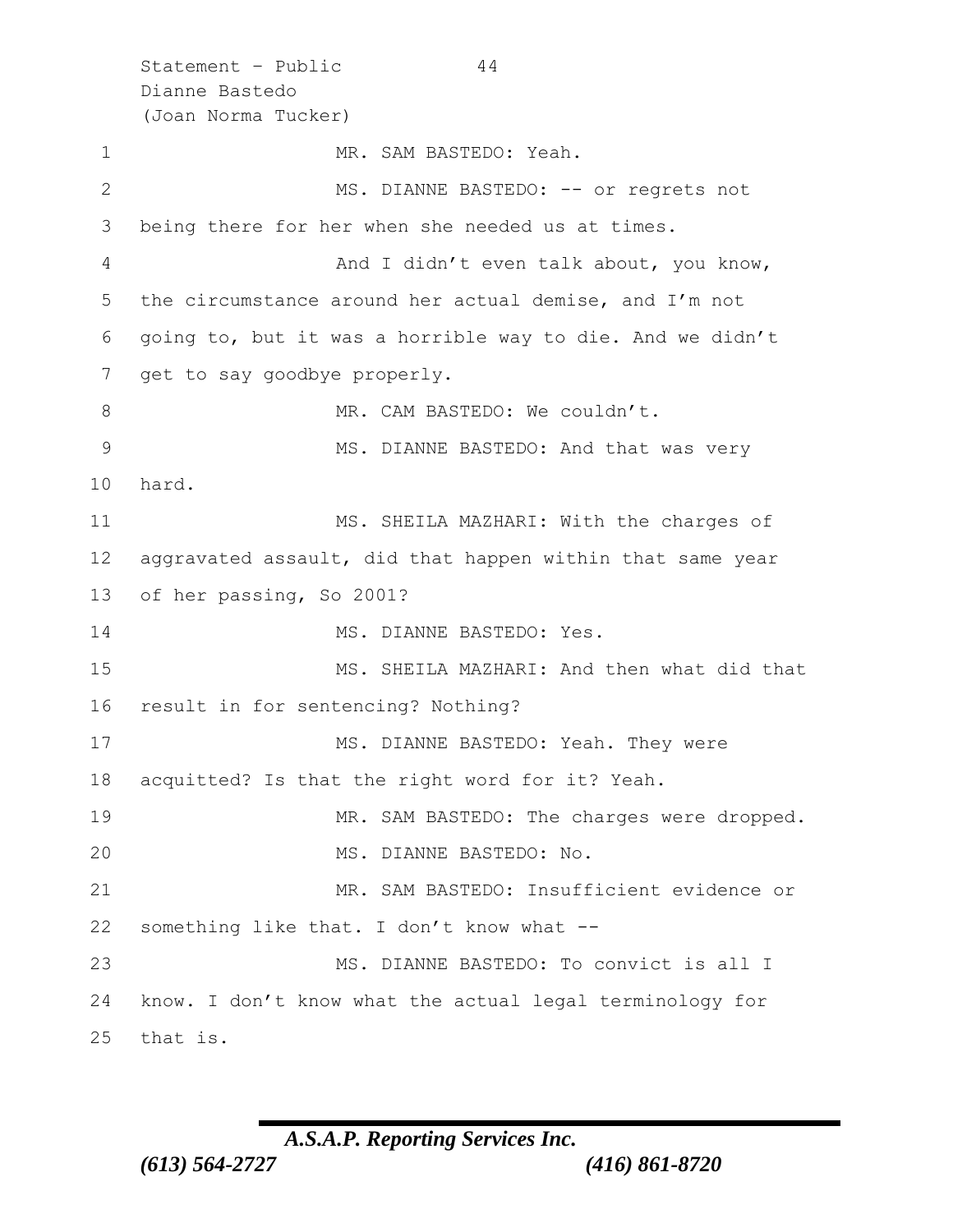Statement - Public 45 Dianne Bastedo (Joan Norma Tucker) 1 MS. SHEILA MAZHARI: And then did you ever try to reopen the case at any point or -- MS. DIANNE BASTEDO: No. MS. SHEILA MAZHARI: Do you feel like you had support afterwards if you wanted to appeal or -- ? MS. DIANNE BASTEDO: The witnesses, I don't think, at least some of them have passed away. It's a long time ago now. MR. CAM BASTEDO: Mm-hmm. 10 MS. DIANNE BASTEDO: And I don't know where 11 they would be. So I -- I don't think that there would be a different outcome under the current system. I don't think that there'd be any real point, unless there was a change in the way justice is done. Yeah, that's not going to change. So I don't think so. **And it's an injustice.** It's almost like it's secondary in a way. The bigger thing is that she's gone, and it was difficult to lose her the way we did. 19 The problem with the police and the courts and all that is a problem, but it's not -- it's not the worst thing. It's just that she's not with us and -- and she didn't -- she had a terrible last six months of her life, and that's not going to change. Yeah. But I'm sure that there are many, many cases that could be reopened with a different outcome, even under the current system, if --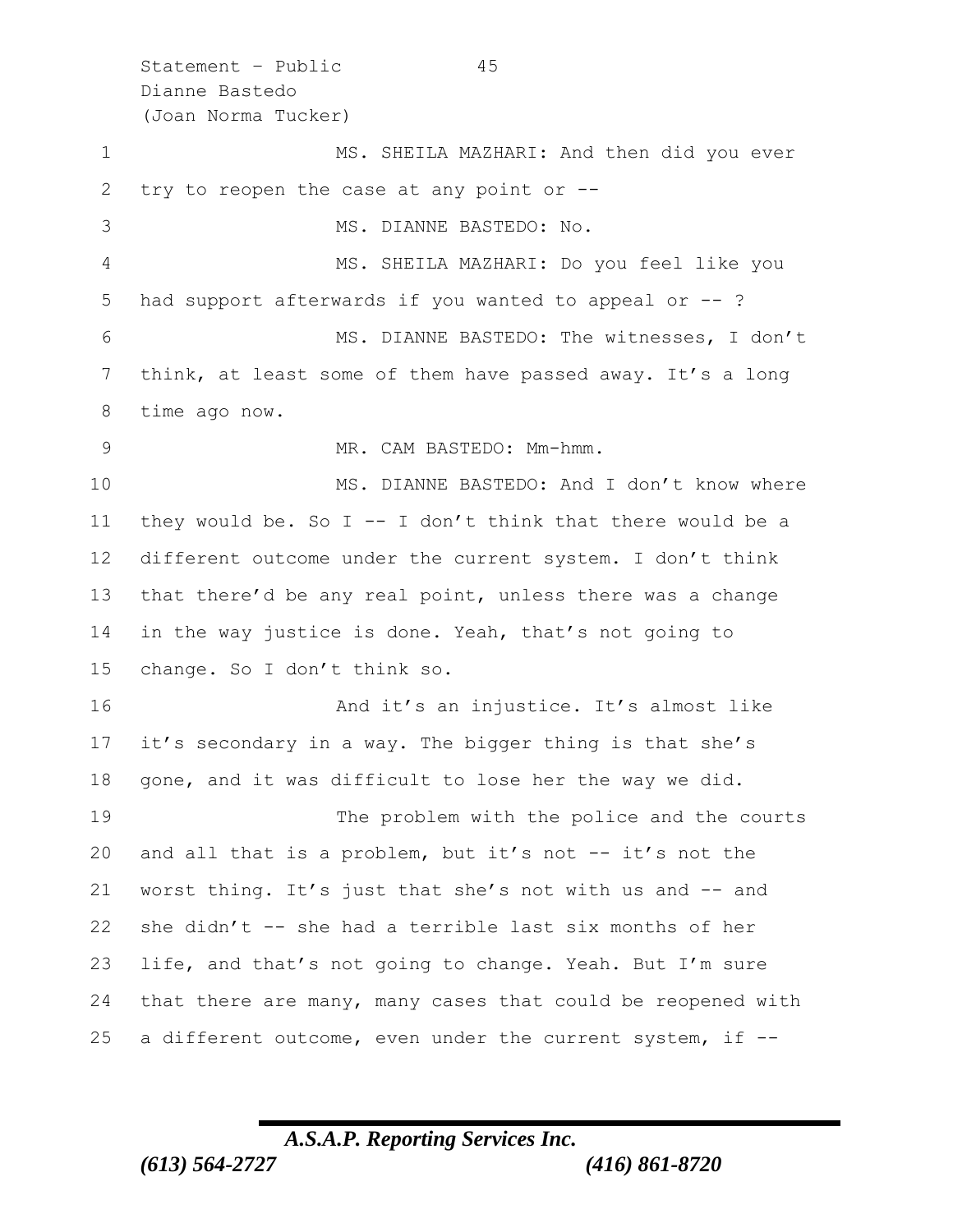Statement - Public 46 Dianne Bastedo (Joan Norma Tucker) even -- it's not for me to say on that. Yeah. 2 MS. SHEILA MAZHARI: And so you don't have the exact names of the people as we were talking? MS. DIANNE BASTEDO: No. MR. CAM BASTEDO: Because we were hoping that the lawyer would supply that. Cam speaking. MS. DIANNE BASTEDO: Yeah. 8 MS. SHEILA MAZHARI: So we're after those documents to have that, okay. And as far as you know they're probably still around or -- ? 11 MS. DIANNE BASTEDO: Yeah, the court documents, definitely. I don't know about medical records. Apparently the ambulance records should still be in existence, but I don't know. I have no knowledge about that at all. But the court documents, for sure. And I think the police records as well. 17 MS. SHEILA MAZHARI: And the perpetrators that did this, do you think they're still alive? Are they still around? 20 MS. DIANNE BASTEDO: I have no way of -- no idea. I really don't know. I heard that they were in town about six months later after the court thing, but I don't know. Again, that was a long time ago and there's no reason for them to still be in Kamloops particularly. MS. SHEILA MAZHARI: And you said they were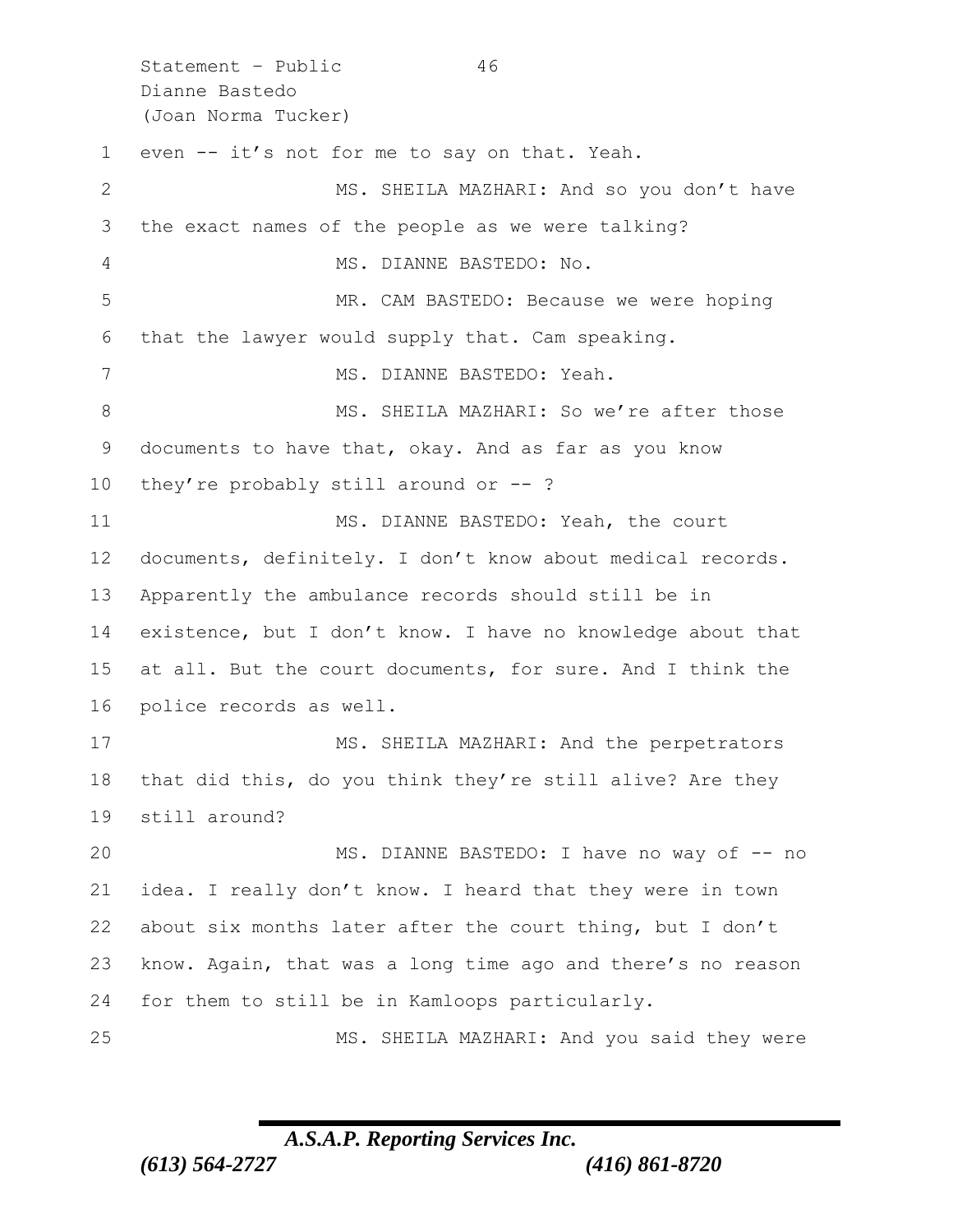Statement – Public 47 Dianne Bastedo (Joan Norma Tucker) non-Indigenous, right? 2 MS. DIANNE BASTEDO: Yeah, they were non- Indigenous. No. MS. SHEILA MAZHARI: And your mother's father, was he non-Indigenous? MS. DIANNE BASTEDO: Yes. Yeah. That was Norm. I think, I'll just see if there's something in here 8 that I've forgotten to say. I think that's all we have. No. I guess one other, just a side note almost is that I know, I believe it was the same police officers who a year later were -- they were supposed to be investigating a young man's killing, and the outcome, as it was reported, and this one got to the news because it was a chief's son, I think. MR. CAM BASTEDO: Ronson (ph). 16 MS. DIANNE BASTEDO: Mmm? 17 MR. CAM BASTEDO: Ronson? 18 MS. DIANNE BASTEDO: Yeah. And I don't want this to be about another family or to bring their names into this, but -- and I did speak to Wendy about that so she has that information, but -- it was reported in the news that the judge was upset with the work that the police didn't do in bringing the perpetrators to justice. Again, there was no -- there was no real police work done. So --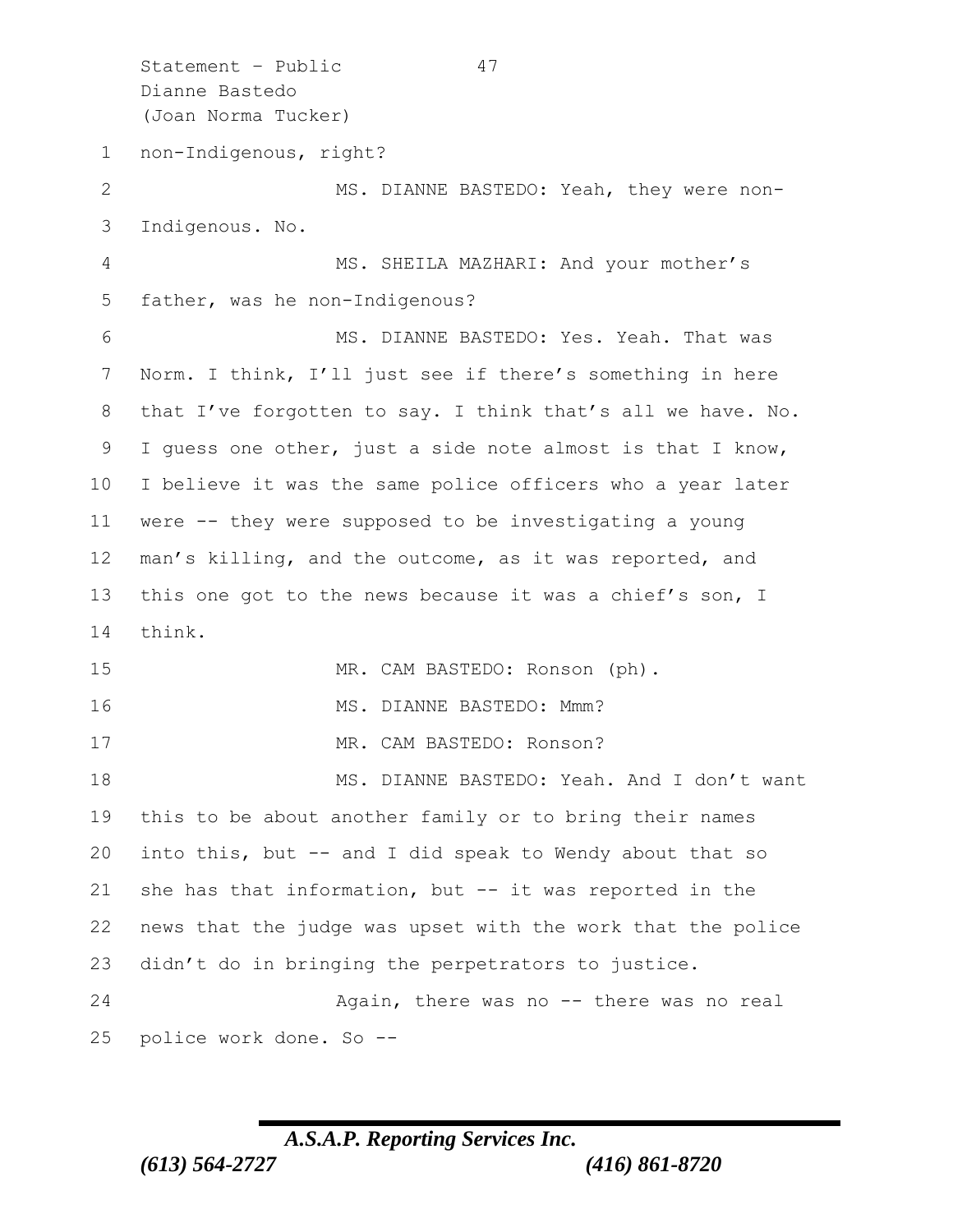Statement - Public 48 Dianne Bastedo (Joan Norma Tucker) MS. SHEILA MAZHARI: And that incident took place in? MS. DIANNE BASTEDO: I think it was about the same time as when -- that's why I think it was the same police officers perhaps or the same detachment, I guess. But it was about a year later or less than that. Something like that. It was in 2001-2002. Yeah. 8 MS. SHEILA MAZHARI: Do you have any recommendations for the Inquiry? MR. CAM BASTEDO: Change the justice 11 system. MS. DIANNE BASTEDO: Make the police do their jobs properly. They need more training. 14 MR. CAM BASTEDO: They need more staff. MS. DIANNE BASTEDO: They need more staff. 16 MR. CAM BASTEDO: They're overworked. I think that's part of it. 18 MS. DIANNE BASTEDO: Yeah. I mean I'm sure it's time-consuming to actually do an investigation, but it doesn't seem like they really are able to do that. 21 MR. CAM BASTEDO: Mm-hmm. 22 MS. DIANNE BASTEDO: Maybe they need more staffing. We need more -- I mean everything costs money, so. I think a bigger issue is to look at the mandate of the 25 Crown, which is huge. Like I know that that's -- that's not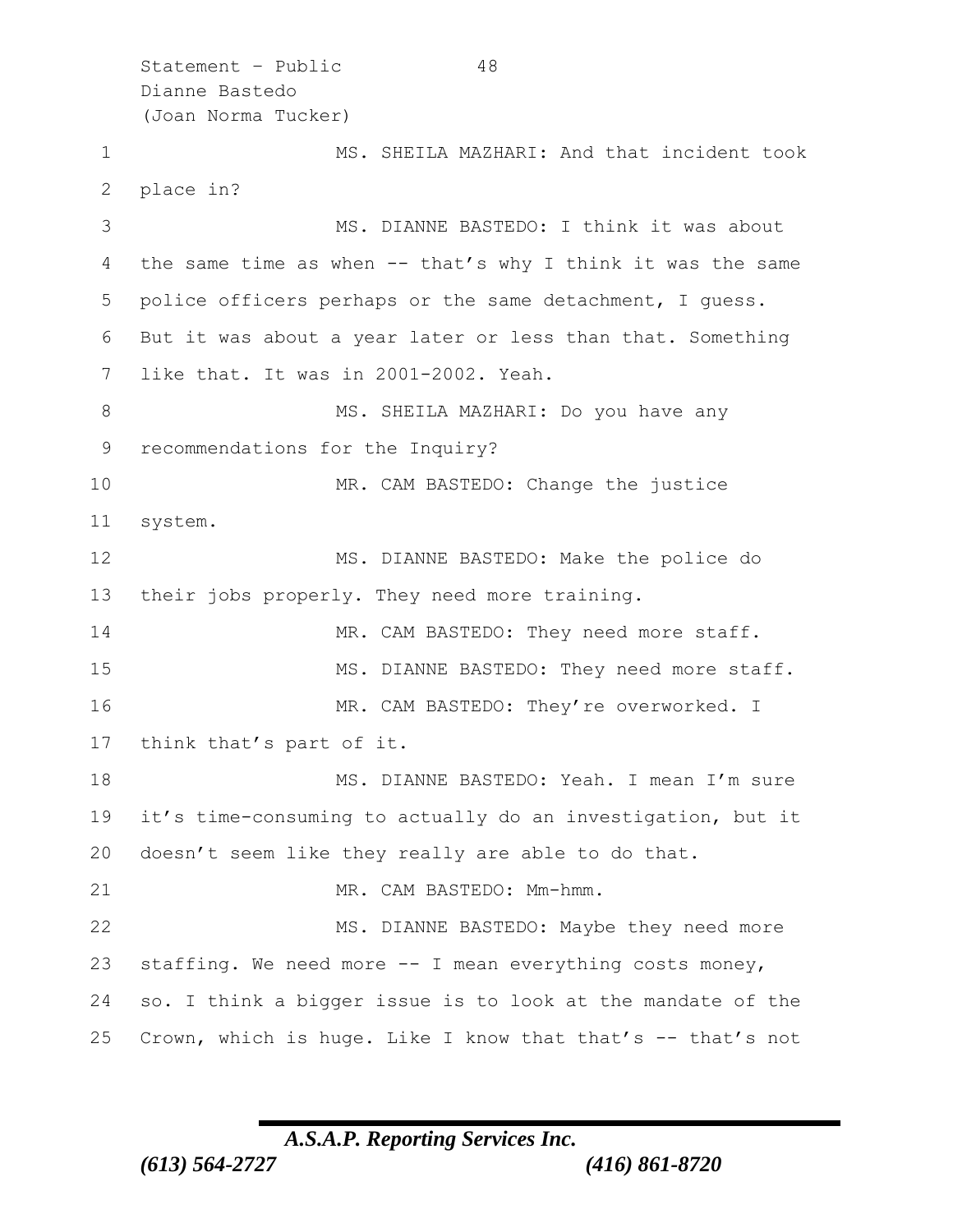Statement - Public 49 Dianne Bastedo (Joan Norma Tucker)

 what they want to hear about from this and it's certainly not something that they're going to say, oh well, the Missing and Murdered Inquiry says we should fix the justice system, and it just --

 But it's the whole backbone of the way our justice system proceeds through courts is -- and I know 7 there have been times when people have said, you know, that the criminals need harder sentences. We have to get tough on crime, that people are getting a slap on the wrist for doing terrible things, and that's not the bigger problem. 11 The bigger problem, I think, is that justice doesn't work. Is the part that the Crown plays in this, I think, would make a big difference if they could ratchet that in some way to make it so that there is an effort made by the Crown to pursue justice rather than to sit back and wait for it to fall in their lap. 17 MR. CAM BASTEDO: May I add something? 18 MS. DIANNE BASTEDO: Yeah. MR. CAM BASTEDO: I think -- MS. DIANNE BASTEDO: That's Cam. MR. CAM BASTEDO: This is Cam -- is that there's not the same level of advocacy for the victim as there is for -- or excuse me, for the defence -- for the victim that there is for the defence. They don't have anything invested.

## *A.S.A.P. Reporting Services Inc. (613) 564-2727 (416) 861-8720*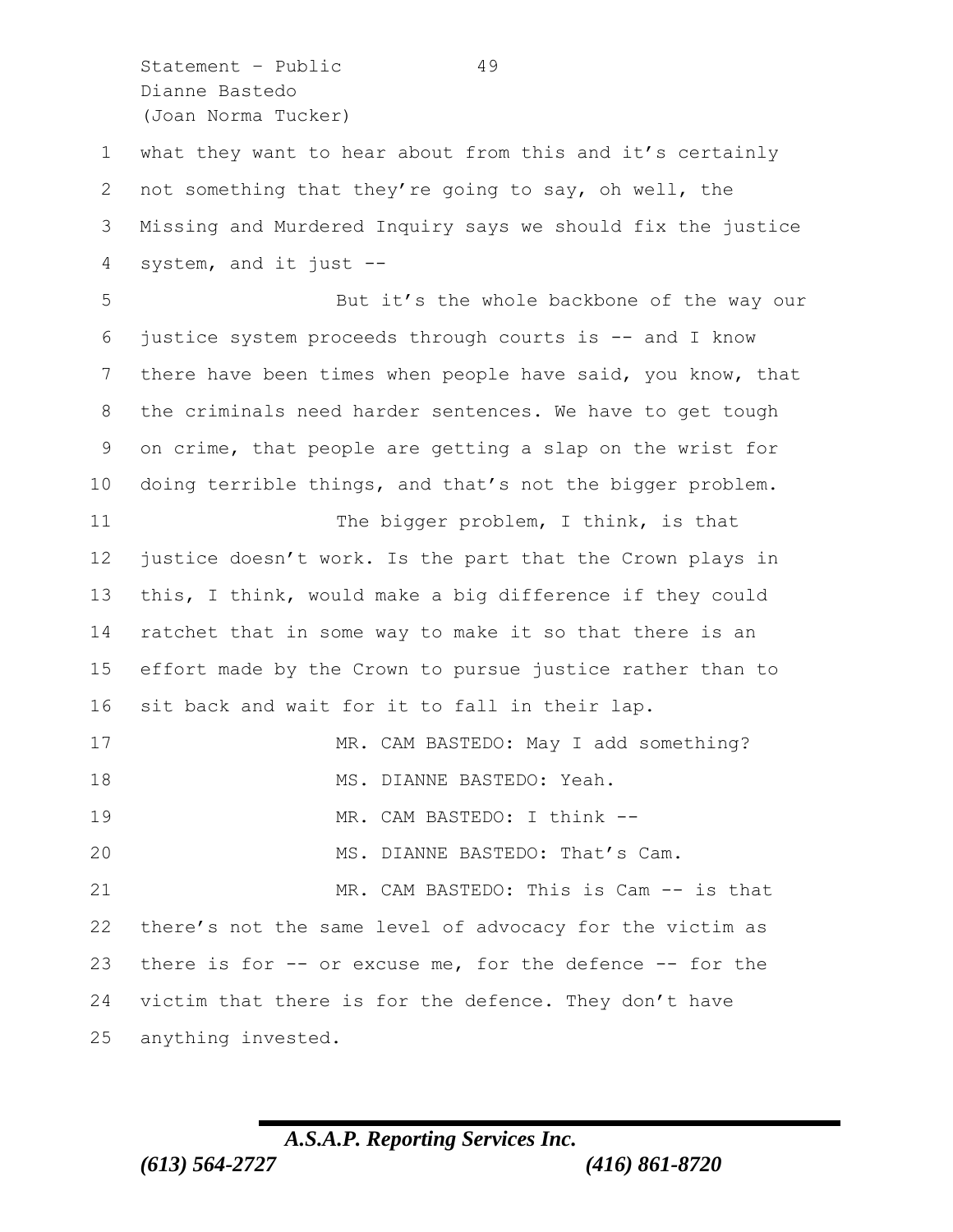Statement – Public 50 Dianne Bastedo (Joan Norma Tucker) 1 MS. DIANNE BASTEDO: Yeah. Thank you. MR. CAM BASTEDO: And when you're losing, it's just justice will be done. And since on the one side you've got somebody actively trying to defend and on the other passively trying to prosecute -- MS. DIANNE BASTEDO: Yeah. 7 MR. CAM BASTEDO: -- you don't have the investment in bringing about justice. And that's -- MS. DIANNE BASTEDO: That's much clearer. MR. CAM BASTEDO: Yeah, I've been listening to you for a while. 12 MS. DIANNE BASTEDO: Thank you. MR. CAM BASTEDO: I think that's what you mean to say. MS. DIANNE BASTEDO: Now you listen to me. Yeah, so that would be one thing. 17 And then the other thing that I would like the Inquiry to -- again, these are kind of side issues in a way, but they have an impact on communities -- is look at the way the funerals are dealt with, and if there's a way of making that better for all the communities across Canada to be fair and respectful and honouring of people when they've passed away or when they've lost somebody. I think that the ability for people to feel that respect has been damaged a little bit just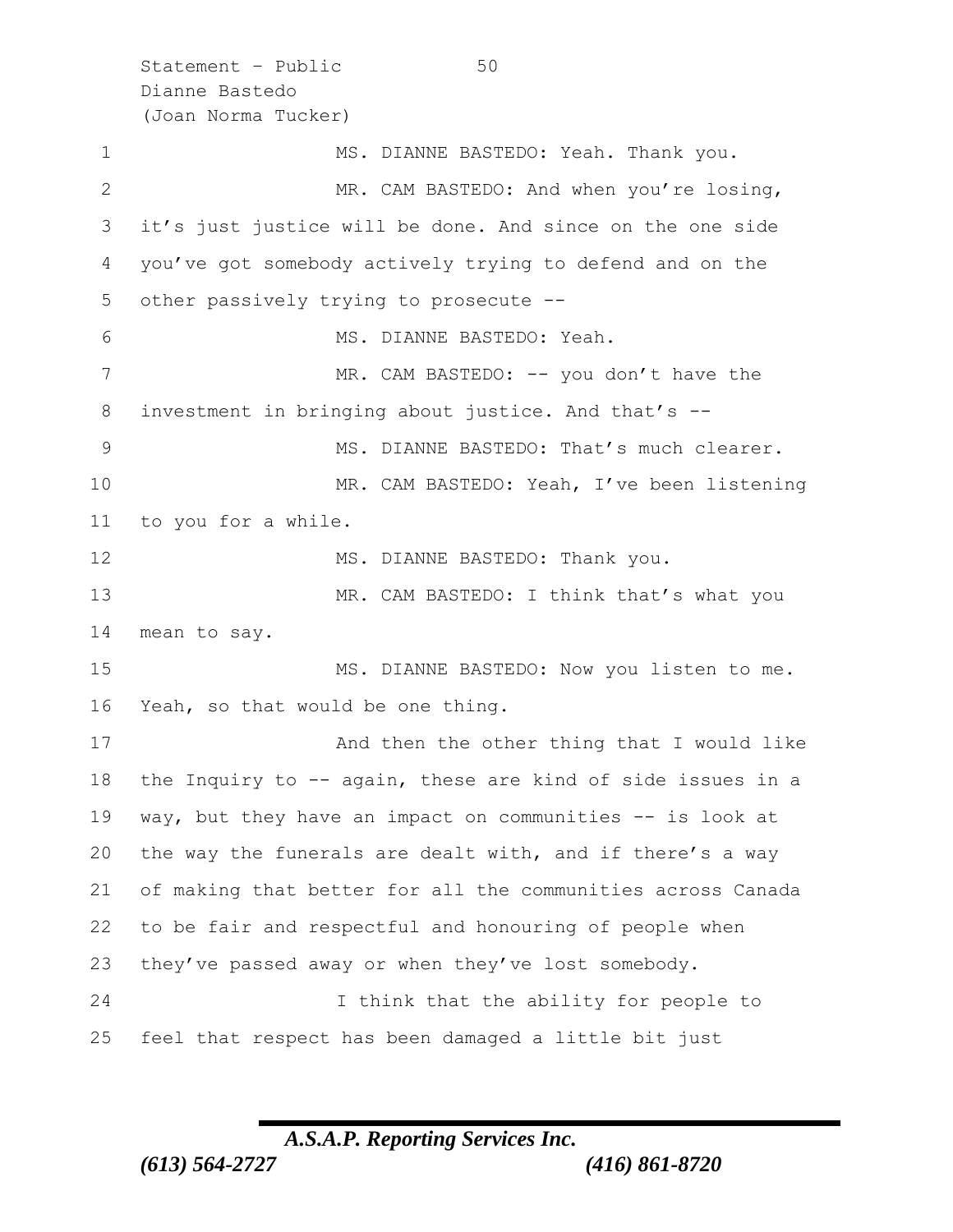Statement - Public 51 Dianne Bastedo (Joan Norma Tucker)

 because of the way we're forced to operate within the Indian Act and the funding system, and it's harmful. So something could -- that shouldn't be as big a fix as fixing the justice system. MR. SAM BASTEDO: In the meantime. MS. DIANNE BASTEDO: Yeah. MS. SHEILA MAZHARI: Do you think if this would have happened to a non-Indigenous woman in the same complex by the same perpetrators, do you think -- ? MS. DIANNE BASTEDO: It's so hard to say. 11 MS. SHEILA MAZHARI: It is hard to say. 12 MS. DIANNE BASTEDO: It's so hard to say. I mean, my knowledge of Haudenosaunee people is that visually there's more ability to blend in with other like European based Canadians. And so unless you see that person in a context, and with my mom, if you saw her in north Toronto you wouldn't even think, I wonder if she's Indigenous? Whereas if you saw her in, when she would go out with the elders in Kamloops, there would be no question. You wouldn't even wonder if she was or wasn't. You would just - - yeah. She would look Indigenous with indigenous people and she would look white with white people. We're white. But she --

MR. CAM BASTEDO: The problem isn't

## *A.S.A.P. Reporting Services Inc. (613) 564-2727 (416) 861-8720*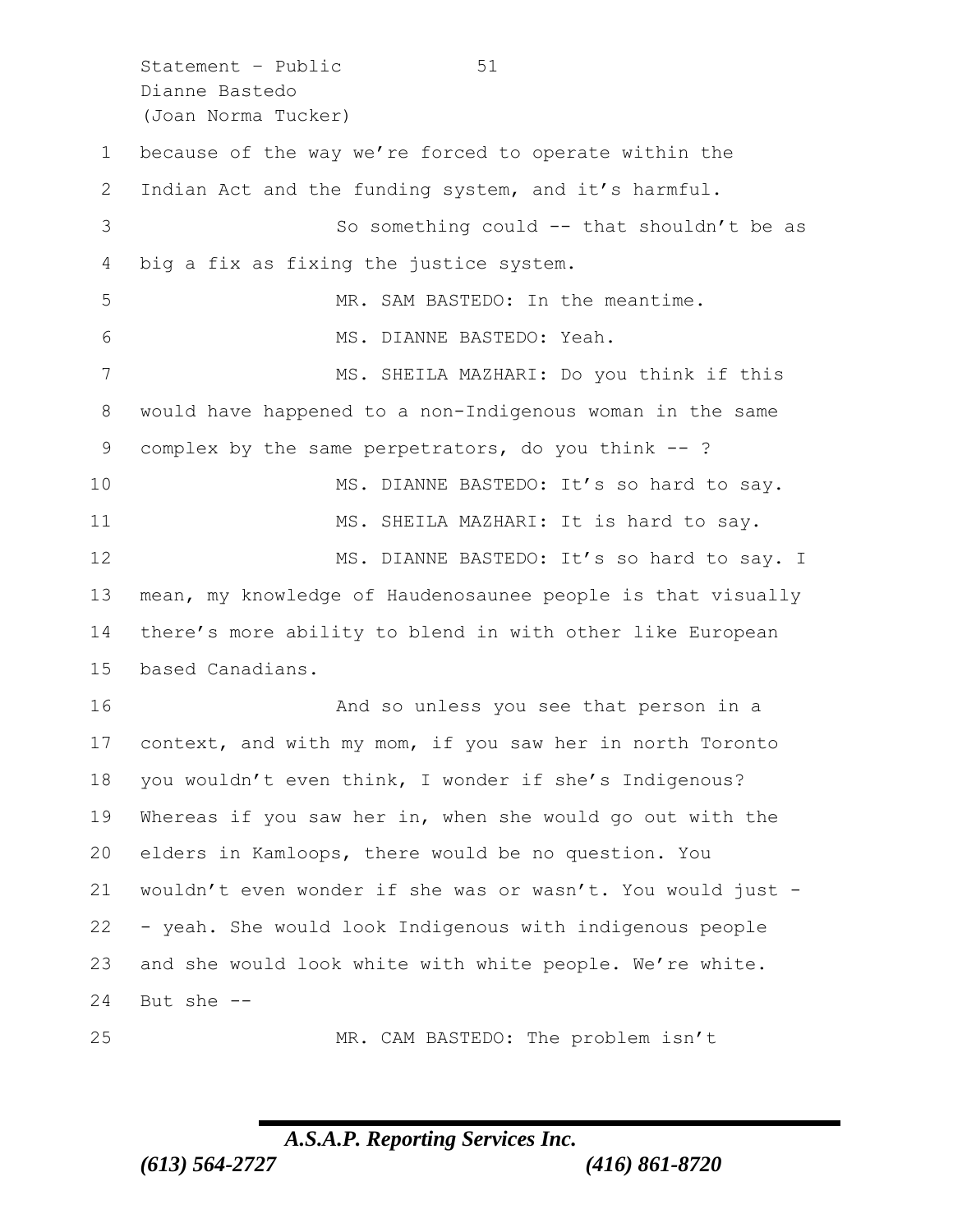Statement – Public 52 Dianne Bastedo (Joan Norma Tucker)

 necessarily just Indigenous. It's Cam speaking. Thanks, Beth. Because it was an economic prejudice involved as well.

MS. DIANNE BASTEDO: Yes.

 MR. CAM BASTEDO: So yeah, the same thing might have happened because they treated the witnesses who were of various backgrounds with utter contempt because they were poor, you know. And so, yeah.

 MS. DIANNE BASTEDO: Yeah. Yeah. MR. CAM BASTEDO: So the problem in the justice system is wider than just against Indigenous, but it certainly includes --

 MS. DIANNE BASTEDO: But there's a lot of having been borne by Indigenous people. Yes.

 MS. SHEILA MAZHARI: You said you're white, but do you yourself consider yourself Indigenous as well or (inaudible…)?

18 MS. DIANNE BASTEDO: I'm -- I'm C3 status. My mom was C31 status. Elsie, my grandmother, was C31. MS. SHEILA MAZHARI: So what's the difference?

 MS. DIANNE BASTEDO: So my -- Elsie married a white guy, so she lost her membership. And then her kids, Dianne and Joan, when they were born they were -- they wouldn't have been status. That doesn't mean that they

# *A.S.A.P. Reporting Services Inc.*

*(613) 564-2727 (416) 861-8720*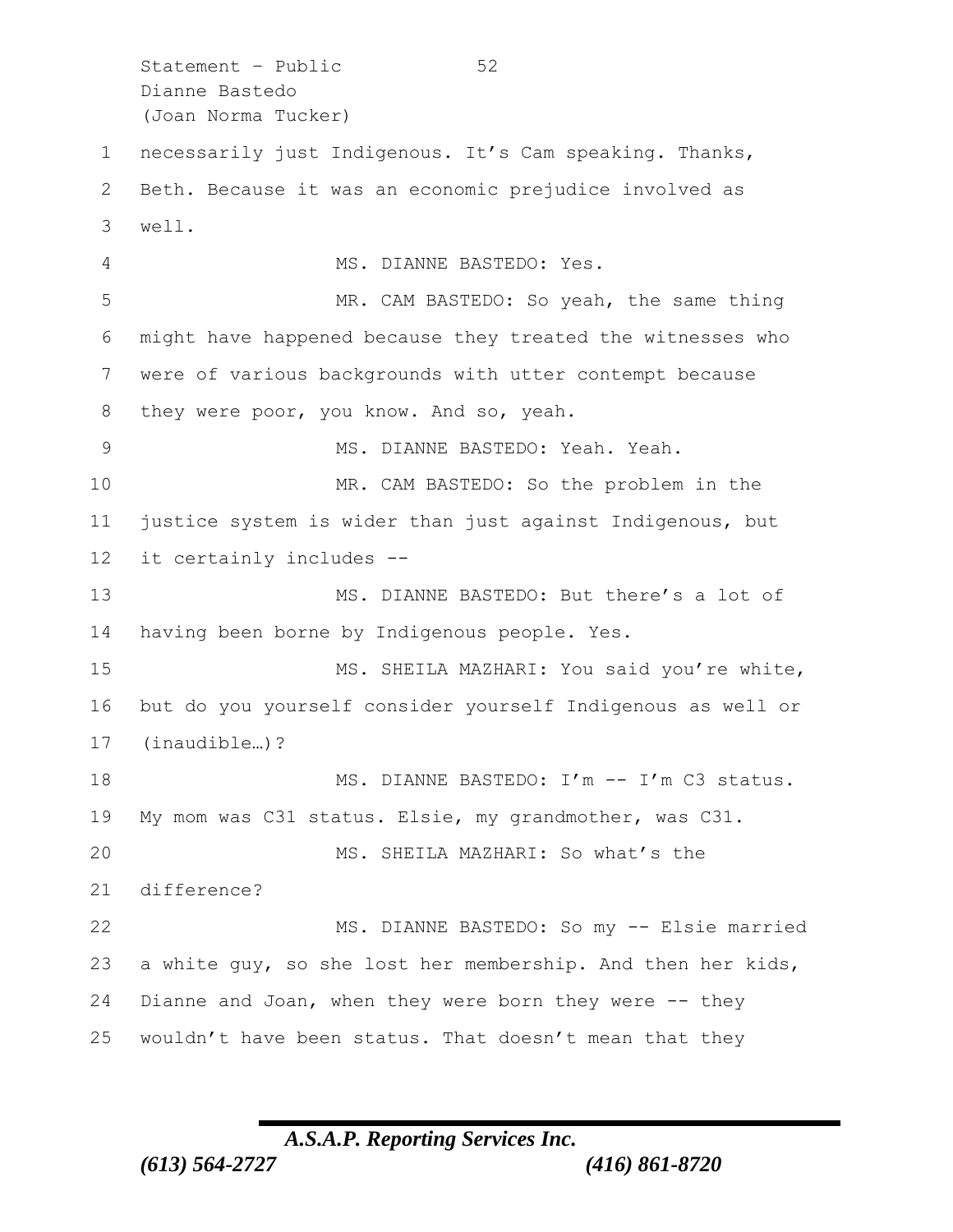Statement – Public 53 Dianne Bastedo (Joan Norma Tucker) weren't Indigenous, that they weren't recognized. 2 And part of the Indian Act and the way membership and status is confirmed by this government, which isn't even part of the community, is it's an imposition. It's imposed, so. Elsie was -- was ashamed to be considered Indigenous. I know that she gave Mom a smackdown of some sort when Mom said, but you look beautiful. You look like a beautiful Indian. And she told Mom, when Mom was probably about 12, 14 or something when they had a visit. Anyways, she shut that down. You're no more Indigenous than you are Negro. And I don't know what that meant, but she was just like really -- she was a little bit like -- those two didn't get along very well. They were very similar. But Mom raised me and my brother and sisters to pay attention and to be aware of issues affecting Indigenous people. I know when I was pretty young I used to go through my mom's files. And she loved the news and we used to get to the newspapers and she'd cut out all these articles every time there was something in the news about some Indians here or there, that there was a file folder about this thick after like 10 years or something. It wouldn't happen today. You would get something on the third or fourth or eighth page on a newspaper, a little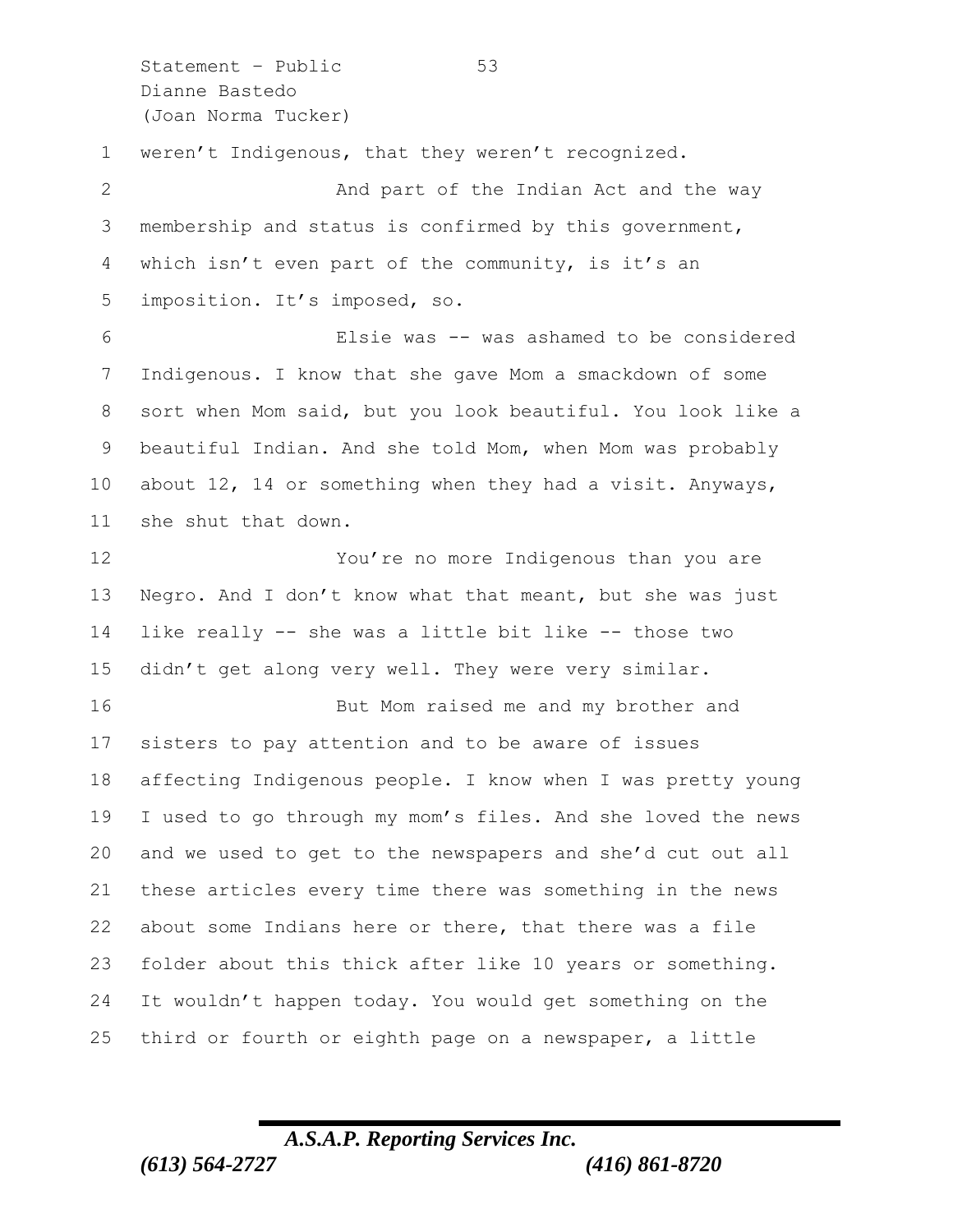Statement – Public 54 Dianne Bastedo (Joan Norma Tucker)

 tiny story about something that was happening on one of the reserves. But she made me know about that. I consider myself basically white, but I honour my Indigenous heritage, and I'm proud of it. And I wish I had learned some Mohawk with my sister, but I'm -- I am -- I am far happier and more comfortable working in First Nations than I have been working in any other place. I feel at home. So -- MR. CAM BASTEDO: It's the only place you've worked for the last 25 years. 11 MS. DIANNE BASTEDO: Pretty much. I worked 12 at your school for a bit, but no. I'm -- I appear white; I look white; I've been raised white. I'm a secret Indigenous person. 15 MR. CAM BASTEDO: Undercover. 16 MS. BETH BASTEDO: Undercover. 17 MS. DIANNE BASTEDO: And my kids have been raised kind of the same way I think, to be aware of and to be respectful of and to be -- to honour and be proud of their own Indigenous knowledge and roots, so. Yeah, if that helps. MS. SHEILA MAZHARI: Is there anything else you'd like to share? 24 MS. DIANNE BASTEDO: I'm done. MS. SHEILA MAZHARI: Okay.

### *A.S.A.P. Reporting Services Inc. (613) 564-2727 (416) 861-8720*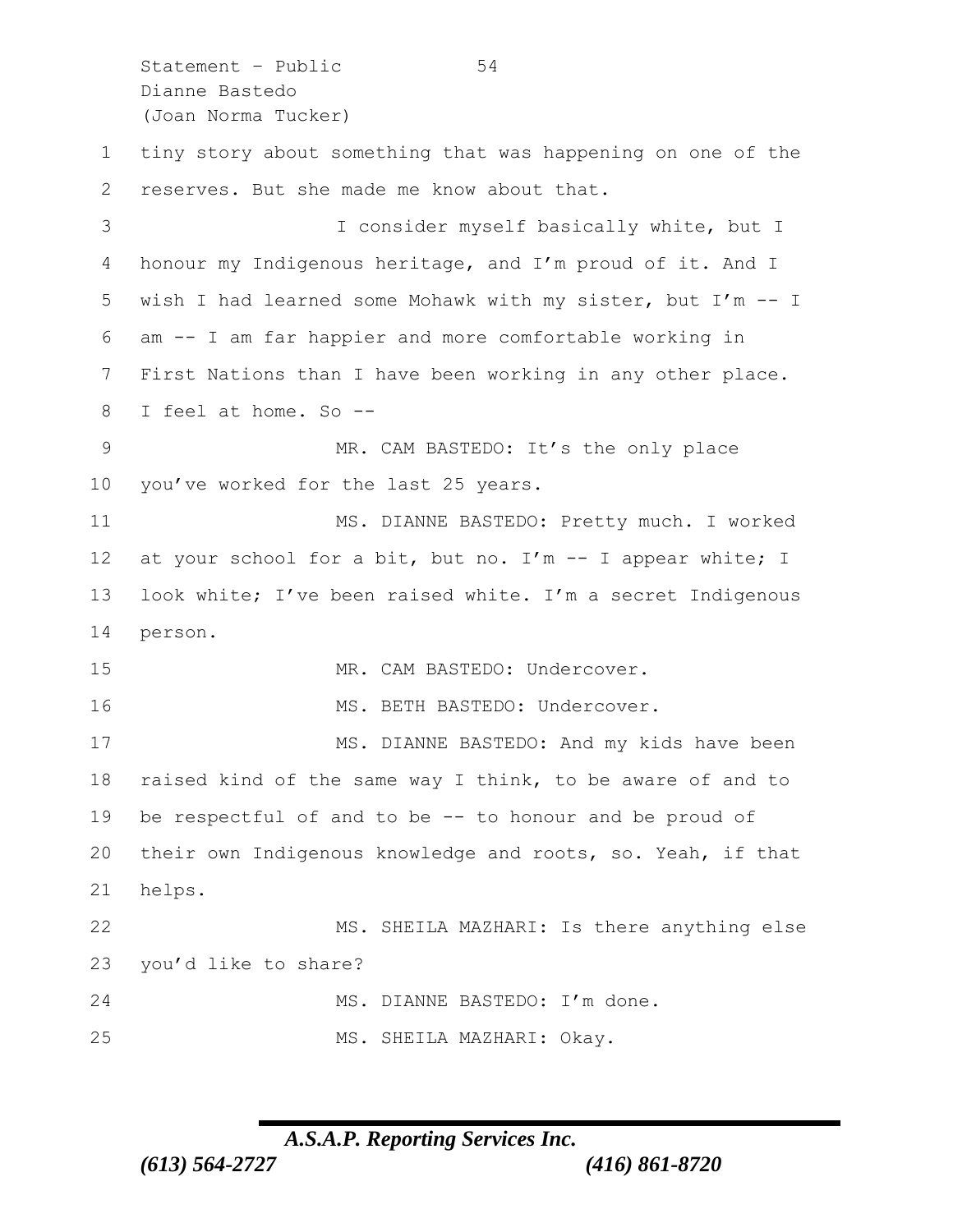|                | Statement - Public<br>55<br>Dianne Bastedo<br>(Joan Norma Tucker) |
|----------------|-------------------------------------------------------------------|
| $1\,$          | MR. CAM BASTEDO: You did a good job.                              |
| $\mathbf{2}$   | MS. SHEILA MAZHARI: Thank you so much.                            |
| $\mathsf 3$    | --- Whereupon the statement concluded at 2:34 p.m.                |
| $\overline{4}$ |                                                                   |
| 5              |                                                                   |
| $\epsilon$     |                                                                   |
| $\overline{7}$ |                                                                   |
| $\,8\,$        |                                                                   |
| $\mathcal{G}$  |                                                                   |
| 10             |                                                                   |
| 11             |                                                                   |
| 12             |                                                                   |
| 13             |                                                                   |
| 14             |                                                                   |
| 15             |                                                                   |
| 16             |                                                                   |
| 17             |                                                                   |
| 18             |                                                                   |
| 19             |                                                                   |
| 20             |                                                                   |
| 21             |                                                                   |
| 22             |                                                                   |
| 23             |                                                                   |
| 24             |                                                                   |
| 25             |                                                                   |